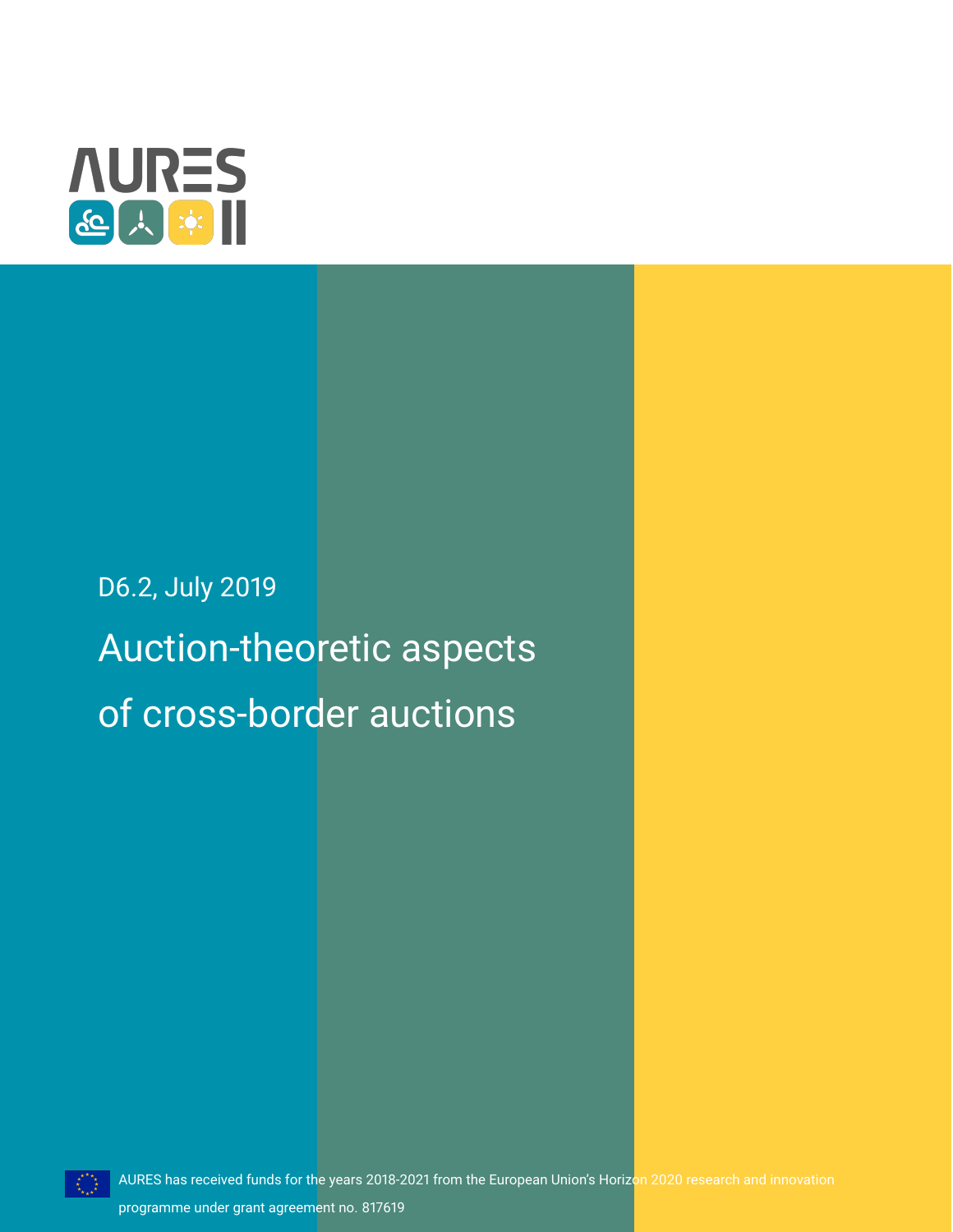

# **D6.2, July 2019, Auction-theoretic aspects of cross-border auctions**

Authors: Karl-Martin Ehrhart, Ann-Katrin Hanke (Takon) Vasilios Anatolitis, Jenny Winkler (Fraunhofer ISI)

Reviewed by: Enikő Kácsor (REKK)

Oscar Fitch-Roy (University of Exeter)

Felix von Blücher (Navigant)

Submission date: M9

Project start date: 01 November 2018

Work Package: WP6 International Auctions

Work Package leader: Navigant Consulting, Inc.

Dissemination level: PU (Public)

Any dissemination of results reflects only the authors' view and the European Commission Horizon 2020 is not responsible for any use that may be made of the information Deliverable D6.2 contains.



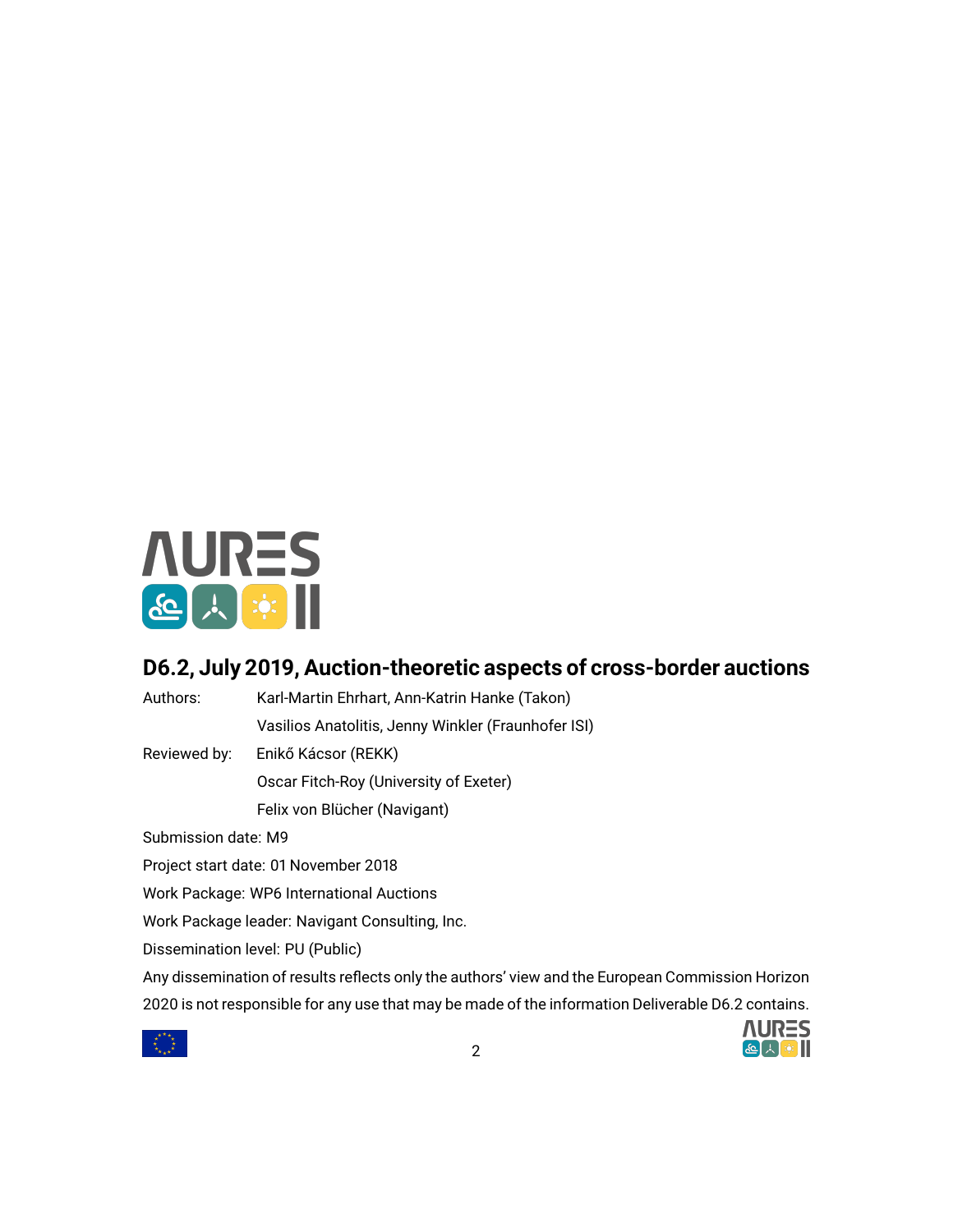

# **Contents**

| 1                                          |                                 | <b>Abstract</b>                                                                                                        | 4   |  |  |  |  |  |  |  |
|--------------------------------------------|---------------------------------|------------------------------------------------------------------------------------------------------------------------|-----|--|--|--|--|--|--|--|
| 2                                          | <b>Introduction</b>             |                                                                                                                        |     |  |  |  |  |  |  |  |
| 3<br><b>Types of Cross-Border Auctions</b> |                                 |                                                                                                                        |     |  |  |  |  |  |  |  |
| 4                                          | <b>Related Literature</b><br>11 |                                                                                                                        |     |  |  |  |  |  |  |  |
| 5<br><b>Theoretic Analysis</b>             |                                 |                                                                                                                        |     |  |  |  |  |  |  |  |
|                                            | 5.1                             |                                                                                                                        | 15  |  |  |  |  |  |  |  |
|                                            | 5.2                             |                                                                                                                        | 17  |  |  |  |  |  |  |  |
|                                            | 5.3                             |                                                                                                                        | 18  |  |  |  |  |  |  |  |
|                                            | 5.4                             |                                                                                                                        | 19  |  |  |  |  |  |  |  |
|                                            |                                 | Simultaneous Mutual Auctions (Fig. 2014) 3. The Context Context Context Context Context Context Context Context<br>541 | 20  |  |  |  |  |  |  |  |
|                                            |                                 | 5.4.2                                                                                                                  | 25  |  |  |  |  |  |  |  |
|                                            | 5.5                             |                                                                                                                        | 26  |  |  |  |  |  |  |  |
|                                            |                                 | 5.5.1                                                                                                                  | 27  |  |  |  |  |  |  |  |
|                                            |                                 | 5.5.2                                                                                                                  | 28  |  |  |  |  |  |  |  |
|                                            | 5.6                             |                                                                                                                        | 30  |  |  |  |  |  |  |  |
| 5.7                                        |                                 |                                                                                                                        | 31  |  |  |  |  |  |  |  |
|                                            |                                 | 571                                                                                                                    | 31  |  |  |  |  |  |  |  |
|                                            |                                 | 5.7.2                                                                                                                  | -32 |  |  |  |  |  |  |  |
|                                            | 5.8                             |                                                                                                                        | 33  |  |  |  |  |  |  |  |
| 6                                          |                                 | <b>Conclusion</b>                                                                                                      | 34  |  |  |  |  |  |  |  |

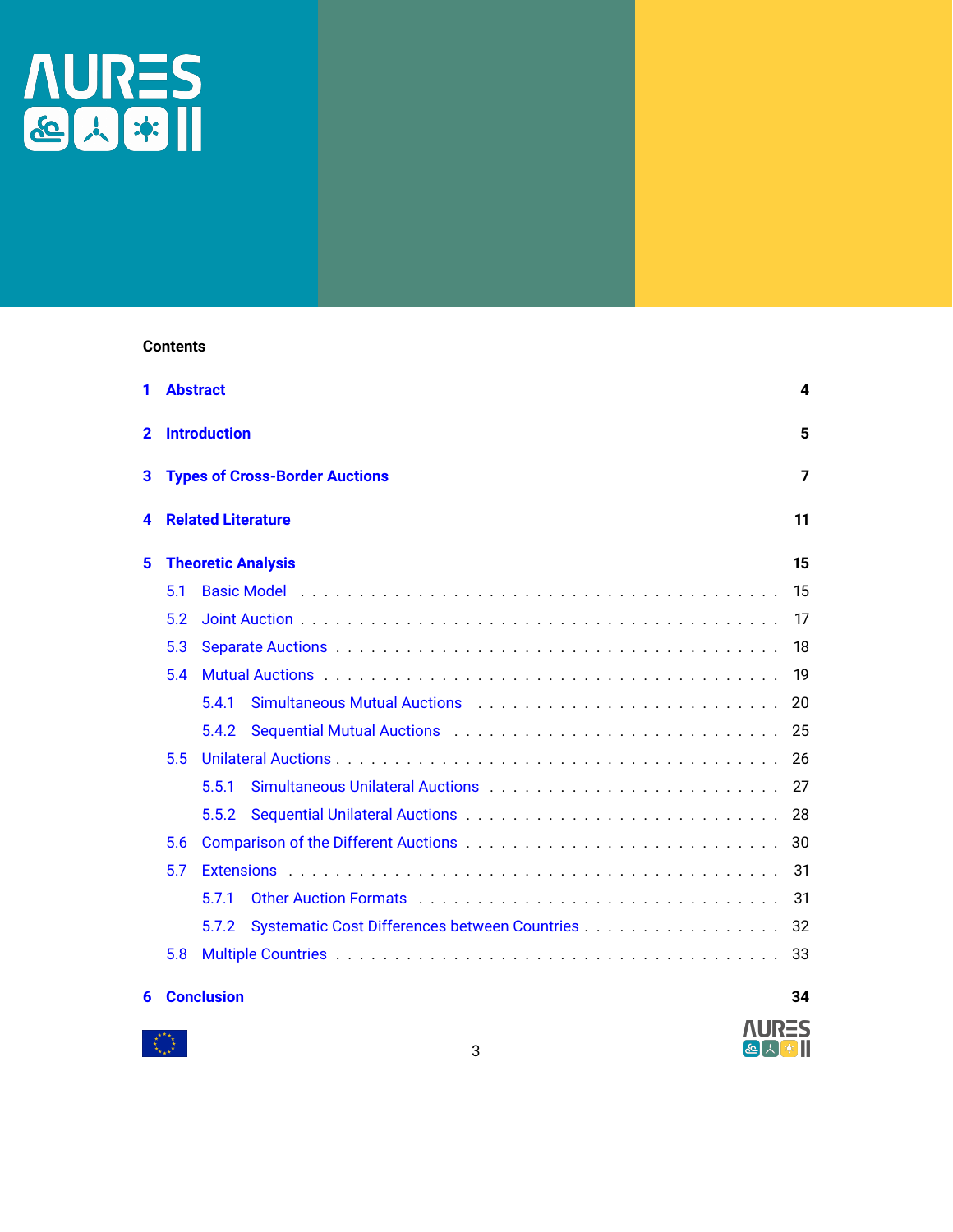# <span id="page-3-0"></span>**1. Abstract**

Cross-border renewable energy auctions are a topic of growing interest for policymakers, but remain under-analysed. In cross-border auctions, projects located outside of the auction-conducting country can participate and compete for support. There are numerous options for designing crossborder auctions for renewable energy support. This paper examines how opening auctions to projects in other countries influences both the allocative efficiency (i.e., projects with the lowest generation costs are awarded) and the resulting award prices.

A conceptual categorization is developed with three distinct types of cross-border auctions, each with different degrees of openness and implications for auction outcomes. The types are: Joint Auctions, where two countries implement a common auction scheme, open to projects from both countries, mutually opened auctions ("Mutual Auctions"), a scenario in which both countries open their auction schemes, and unilaterally opened auctions ("Unilateral Auctions"), where both countries conduct auctions but only one country opens its support scheme to foreign projects. Furthermore, we evaluate the outcomes of Separate Auctions, in which two countries conduct their auctions independently, while only domestic projects are allowed to participate.

Auction-theoretic modelling shows that Joint Auctions can achieve both allocative efficiency and moderate award prices. However, a complex implementation process and necessary bi-lateral coordination might make this option difficult to realise. Sequential Mutual Auctions, i.e., when the open auctions are conducted one after another and with enough time in between the auctions and not within a very short time frame, lead to similar outcomes, but with less administrative effort, since both participating countries can choose their own auction design. The remaining design choices all show a low probability of allocative efficiency and might lead to higher awarded prices. More generally, the analysis shows that parallel auctions (where project developers must choose in which auction they want to participate and cannot participate in both) tend to decrease the efficiency of a support scheme.



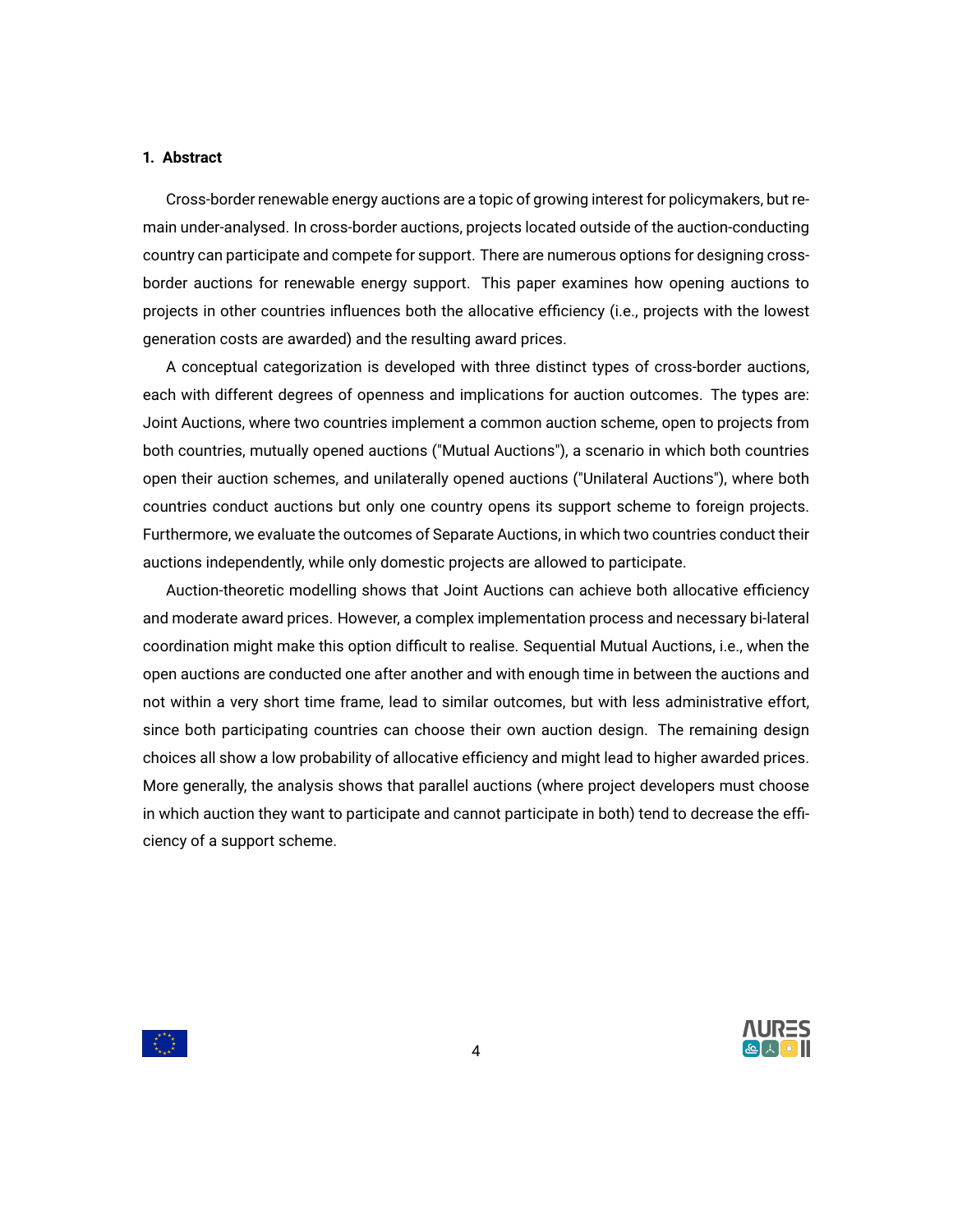# <span id="page-4-0"></span>**2. Introduction**

By the end of 2018, almost 100 countries have conducted auctions for the support of electricity from renewable energy sources (RES). There are multiple different options how to design auctions, which have been collected and analysed (among others) in [Mora et al.](#page-37-0) [\(2017\)](#page-37-0). A new facet in this field is the implementation of so-called cross-border auctions, i.e., auctions that are held not only for projects situated in the auction-conducting country, but also for projects located in a foreign country. Until now only one cooperation of this kind has been conducted, namely two cross-border pilot auctions for PV in Denmark and Germany. Both Denmark and Germany conducted a crossborder auction, while Germany opened all of the 50 MW tender volume for Danish projects, whereas Denmark only opened 2, 4 MW of the 20 MW tender volume for German projects. Due to the lower prices in the German opened auction compared to the national German tenders, this auction can be considered a success in terms of lower support costs [\(von Blücher et al.,](#page-35-0) [2019\)](#page-35-0). This is one of the reasons why the pilot auction will not be be the only cross-border auction in the future. Furthermore, many EU Member States, e.g. Germany and Hungary, were obliged by the EU Commission to perform cross-border auctions [\(European Commission,](#page-35-1) [2014\)](#page-35-1). In addition, the recently introduced revised Renewable Energy Directive (RED II) encourages countries to open at least 5% of their annual volume of auctions for RES to the participation of projects from other countries in the future [\(European Commission,](#page-35-2) [2018\)](#page-35-2). It is therefore vital to understand the underlying theoretical framework in order to conduct cross-border auctions whose outcomes achieve the goals in the best possible way.

In this report, we examine three different ways to design cross-border auctions. Each scenario represents a different level of openness between two countries. So far, countries have conducted national auctions, only open to projects in their own country. These two *Separate Auctions* serve as a benchmark case in our analysis. A possibility of implementing cross-border auctions is the opening of one of these Separate Auctions for bidders with projects in the other country, which we call a *Unilateral Auction*. Further openness is achieved when both countries open their auctions to projects from the other country. Then bidders from both countries can decide whether they want to participate in their original country or the other (e.g. the German-Danish case). This is called a *Mutual Auction*. Complete openness is guaranteed by a *Joint Auction* conducted by both countries, which is also explicitly mentioned as a possibility by [European Commission](#page-35-2) [\(2018\)](#page-35-2). To achieve this, the countries have to decide upon one auction design. Therefore, a Joint Auction can

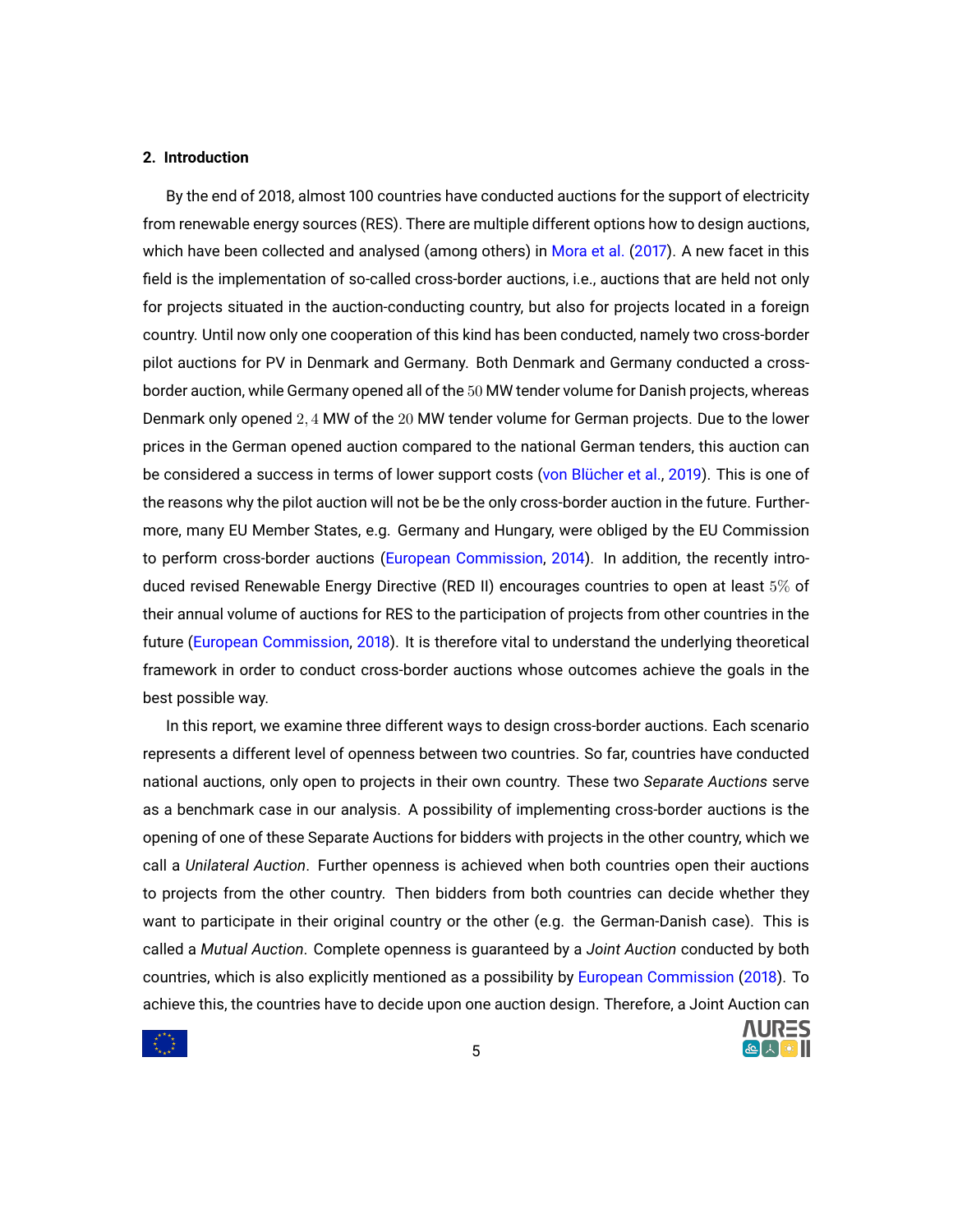be understood as the hardest auction format to implement. In all other scenarios, the countries decide on the auction design on their own and thus have more freedom, even if they decide to open the auction for other nationalities. All formats are auction-theoretically analysed and their outcome is compared regarding the expected rent for the auctioneer, i.e., the prices the auctioneer will have to pay (this is also often referred to as support cost efficiency), and the expected efficiency, i.e., if this format guarantees that only the bidders with the lowest costs of producing energy are awarded (generation cost/allocative efficiency). For simplicity, we assume that a country can only open their scheme completely, and not only for a percentage of the total auction volume, like this is the case in the Danish cross-border auction. We will refer to auction volume reserved for domestic projects as an outside option for those bidders, since they can compete in both auctions, the cross-border scheme as well as the country-specific one.

The rest of the report is structured as follows. In Section [3](#page-6-0) we will introduce the different design possibilities for cross-border auctions and their individual characteristics. Section [4](#page-10-0) will give an overview over the existing theoretical and practical literature on these auction types. In Section [5](#page-14-0) we will develop our theoretical model. First we will introduce our basic model in Section [5.1,](#page-14-1) followed by the individual analysis on Joint [\(5.2\)](#page-16-0), Separate [\(5.3\)](#page-17-0), Mutual[\(5.4\)](#page-18-0) and Unilateral Auctions [\(5.5\)](#page-25-0). When bidders can decide in which auction they want to participate, we differentiate further between Simultaneous and Sequential Auctions. All analyses will examine efficiency and prices as main auction outcomes. We will compare the different formats in Section [5.6.](#page-29-0) Afterwards, we will present possible extensions of the model, which can be analysed in further work, in Section [5.7.](#page-30-0) We will conclude this report in Section [6.](#page-33-0)



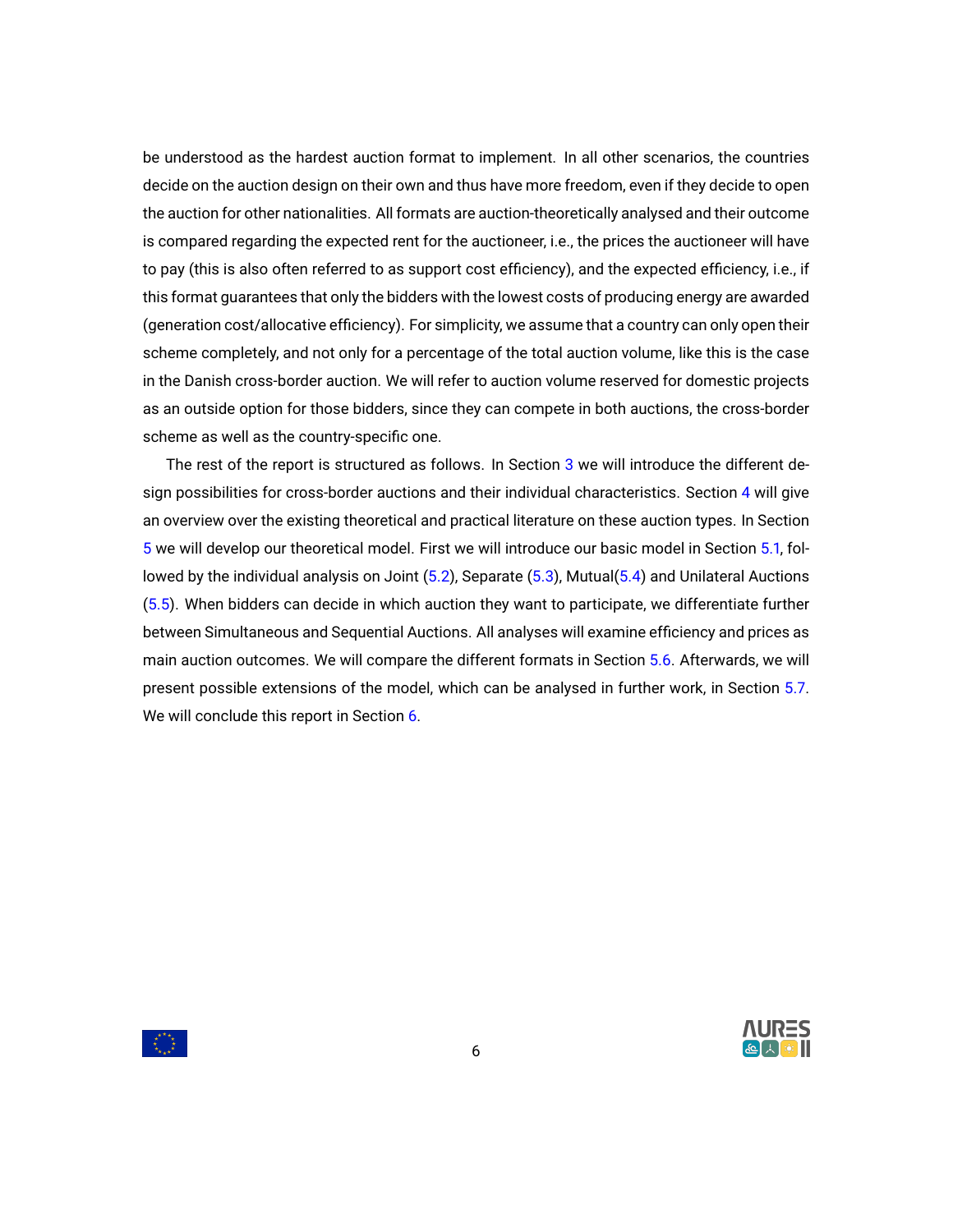# <span id="page-6-0"></span>**3. Types of Cross-Border Auctions**

In this section we want to analyse the difficulties and choices the implementation of the different cross-border scenarios entails. Our non-cross-border benchmark case, the complete separation of RES auctions between countries is the easiest form of auction design and implementation. Each country can then set its own design without having to interact with the other country. The awarded bidders will receive the support payment from the country their project is located in. Furthermore, it is clear that the support payments, i.e. in the European context the feed-in premiums, are based on the domestic electricity market price, so all bidders regardless of their project have the same basis for their calculations.

This is not the case if an auction is opened for projects in other countries. If the auctions are unilaterally or mutually opened for bidders from a different country, the first decision bidders have to face is in which country they want to participate. Since we first analyse auctions which take place at the same time and in coordination of each other, it is usually not economically feasible to participate in these auctions at the same time. One of the first question for the auctioneer as well as the bidders that arises from this, is which market price is the basis for the determination of the height of the support payments. The easiest way is to take the market price from the country or region the project is located in, as the energy produced is sold in this market. This can result in different calculations the bidders have to make while calculating their bid. For example, a bidder with a project located in country  $A$  but participating in country  $B$  must potentially bid differently for a fixed market premium than a bidder with a project located in country  $B$ .<sup>[1](#page-6-1)</sup>

Nevertheless, it is still possible to have different design variants in the different countries, e.g. most likely regarding different prequalification requirements and penalties. In the German-Danish case, there were for example different financial prequalifications and ceiling prices in each auction [\(von Blücher et al.,](#page-35-0) [2019\)](#page-35-0). Further the two countries of course have different market characteristics apart from the auction design, e.g., in Germany farmland is largely excluded from PV development whereas in Denmark this is not the case. This is not explicitly part of the auction design, but part

<span id="page-6-1"></span><sup>1</sup>Another possibility is to take the market price of the country conducting the auction, but this goes hand in hand with higher administrative effort, since apart from the calculation of the support payment, also the difference between the two market prices has to be considered under a sliding feed-in premium. As this is rather complicated, its implementation is unlikely.

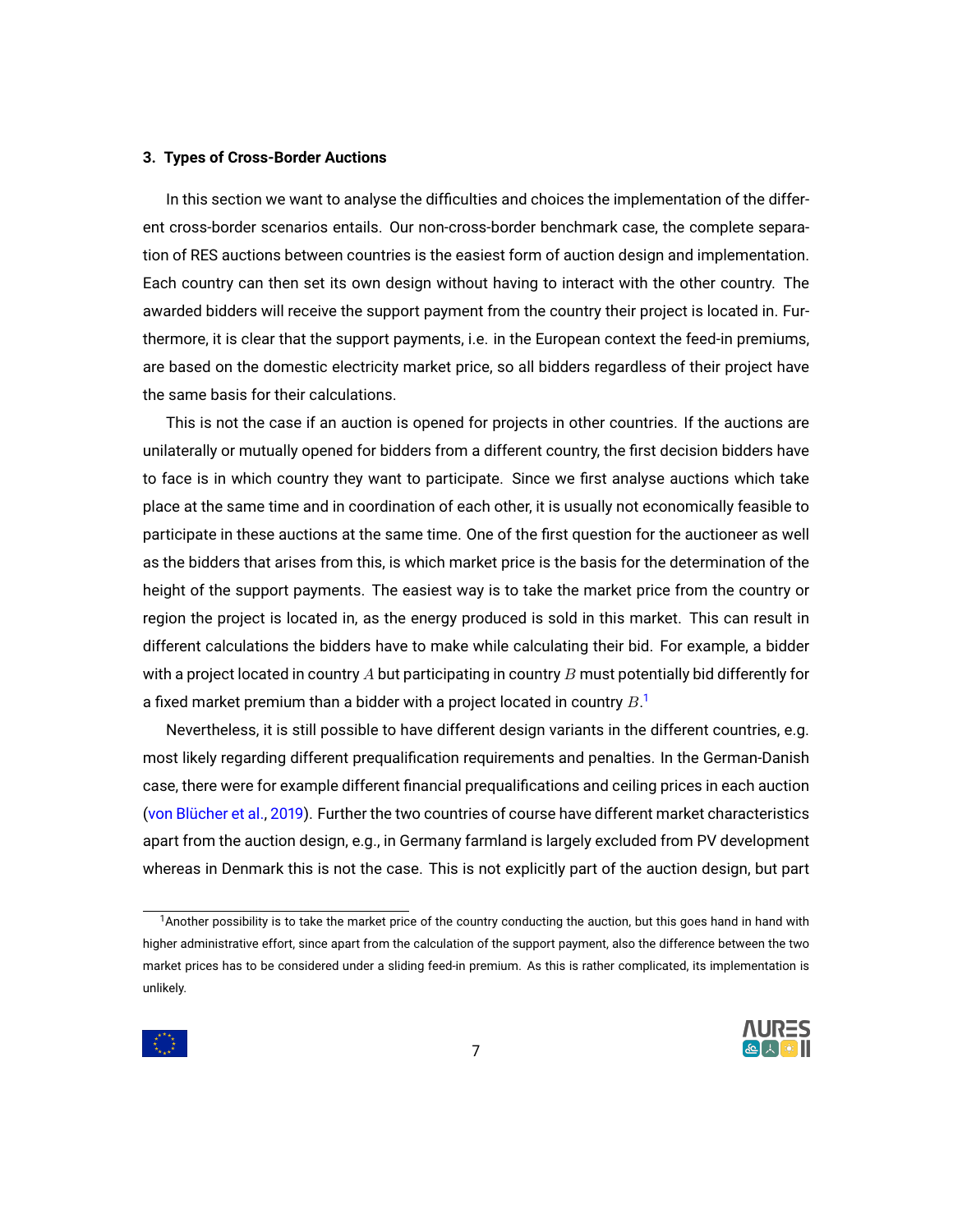of the permits which need to be obtained in order to realise the project. These different countryspecific framework conditions still persist, even if the auction designs are completely harmonised.

The by far most complex auction design for cross-border auctions is the Joint Auction. We will consider this as the cross-border benchmark case. The most intuitive form of a Joint Auction is when the two countries need to agree on one design, independently of whether they apply different designs in their country-specific auctions. In this case it cannot be distinguished which country was responsible for the award. Thus, first of all, a challenge might be the distribution of support payments between the two countries. One possibility is that the bidders are paid from a common budget, into which both countries have to pay. The easiest form here is to share the costs evenly among the participating countries, but of course all other forms of splitting costs is possible. The decision upon a fair cost distribution and auction characteristics might be hard for countries wanting to participate. Furthermore, an auction design which might be ideally adapted to the domestic market structure might not be appropriate for the neighbouring circumstances. Thus, compromises need to be found which can be rather challenging in the political and economic context. Nevertheless, we will show that the Joint Auction with a completely harmonised design is efficient and will lead to the lowest possible prices.

Another possibility to conduct a Joint Auction is to take into consideration the market differences and e.g. implement different pricing rules for the different countries, i.e., different remuneration schemes. This auction is similar to a Mutual Auction but with the difference that bidders are allowed to emit two bids, one for being awarded from country  $A$  and one for being awarded from country B. In the Mutual Auction bidders have to decide in which country they want to participate in the first place and can thus only place one bid. The bidders in this kind of Joint Auction can, similarly to the Mutual auction, only be awarded with one of their bids, i.e., either they fall under the remuneration scheme of country A or under the scheme of country  $B$ . A huge advantage of this system is that they do not have to pay penalties for the bid which is not awarded. This would not have been the case if they participated in two completely separate auctions, since then there was the possibility that they were awarded in both with the same project.

A satisfying pricing mechanism for this Joint Auction which allows only one bid per participant to be awarded can be hard to find. We will propose a solution in Section [5.7.2.](#page-31-0) The awarded bids here not only determine the height of the support payment, but also the country which has to pay for it, namely the country for which this bid was placed. Again, this procedure is overall efficient and the

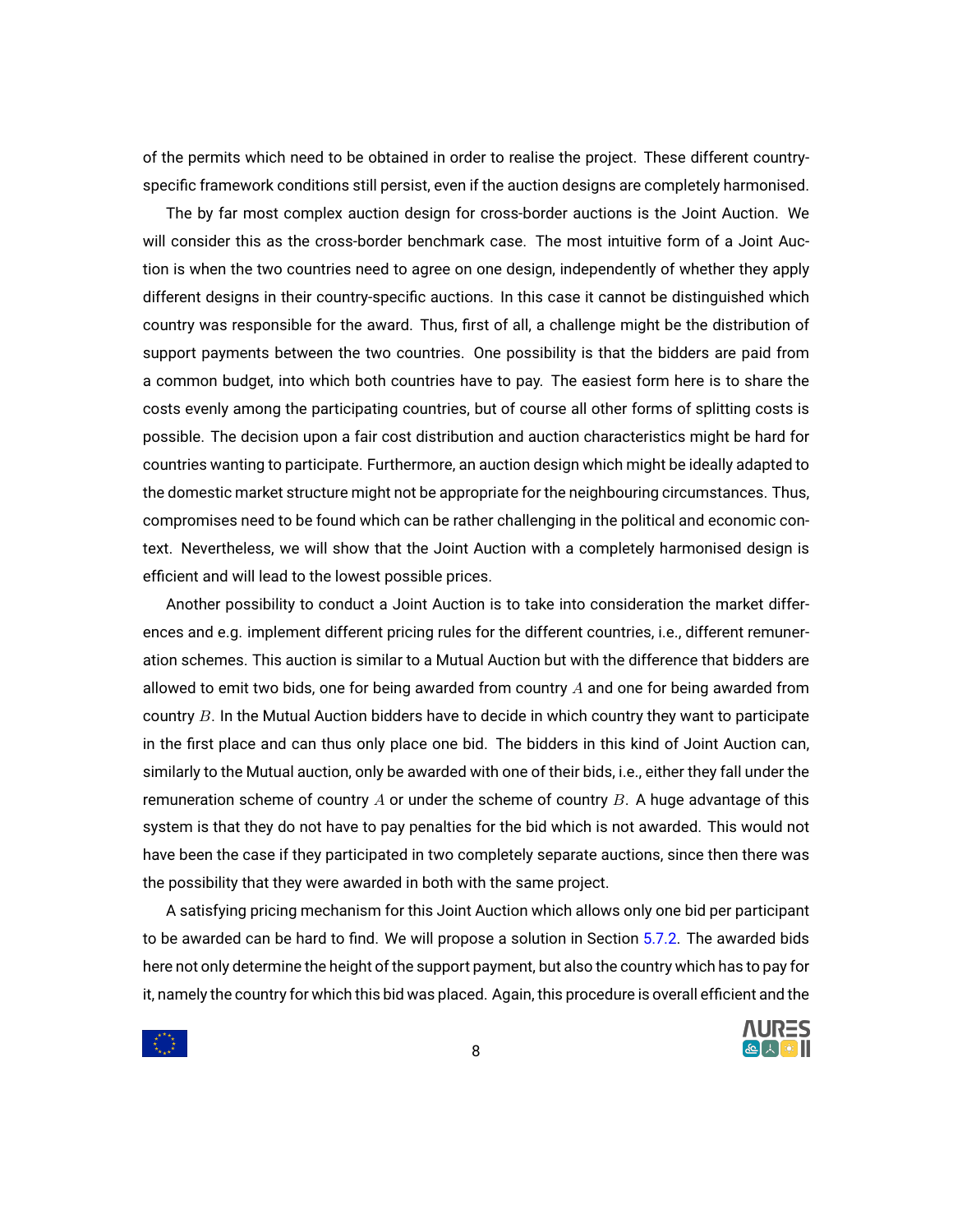<span id="page-8-1"></span>

Figure 1: Overview of Types of Cross-Border Auctions

cheapest feasible outcome. Nevertheless, this can lead to major disadvantages for one country, resulting in very high costs, while the other country has very low costs. This will be discussed later in the report.

For all types of openness, we assume that either all of the auction volume is opened to foreign projects, or none. We will not consider cases where only a percentage  $x\%$  of the auction volume is opened for foreign projects, while the rest of the volume is reserved for domestic plants.  $2$ 

An overview of the different types of cross-border auctions can be found in Figure [1,](#page-8-1) where the different levels of openness of the auctions is displayed. Since there only is one auction in the joint scheme, this can be considered the scenario with the highest level of openness, and, going hand

<span id="page-8-0"></span> $^2$ In the auction-theoretic model, this percentage scenario can easily be transformed into a scenario where there are two auctions: one for projects from both countries (and the total auction volume equal to the percentage  $x\%$ ), and one only for bidders from the domestic country with the remaining auction volume. This assumption simplifies the analyses, as the calculation of the equilibrium participation probability is slightly different, while the bidding behaviour of the participants itself is equal in both variants. The results can thus be transferred, and need not be explained in detail in this report.

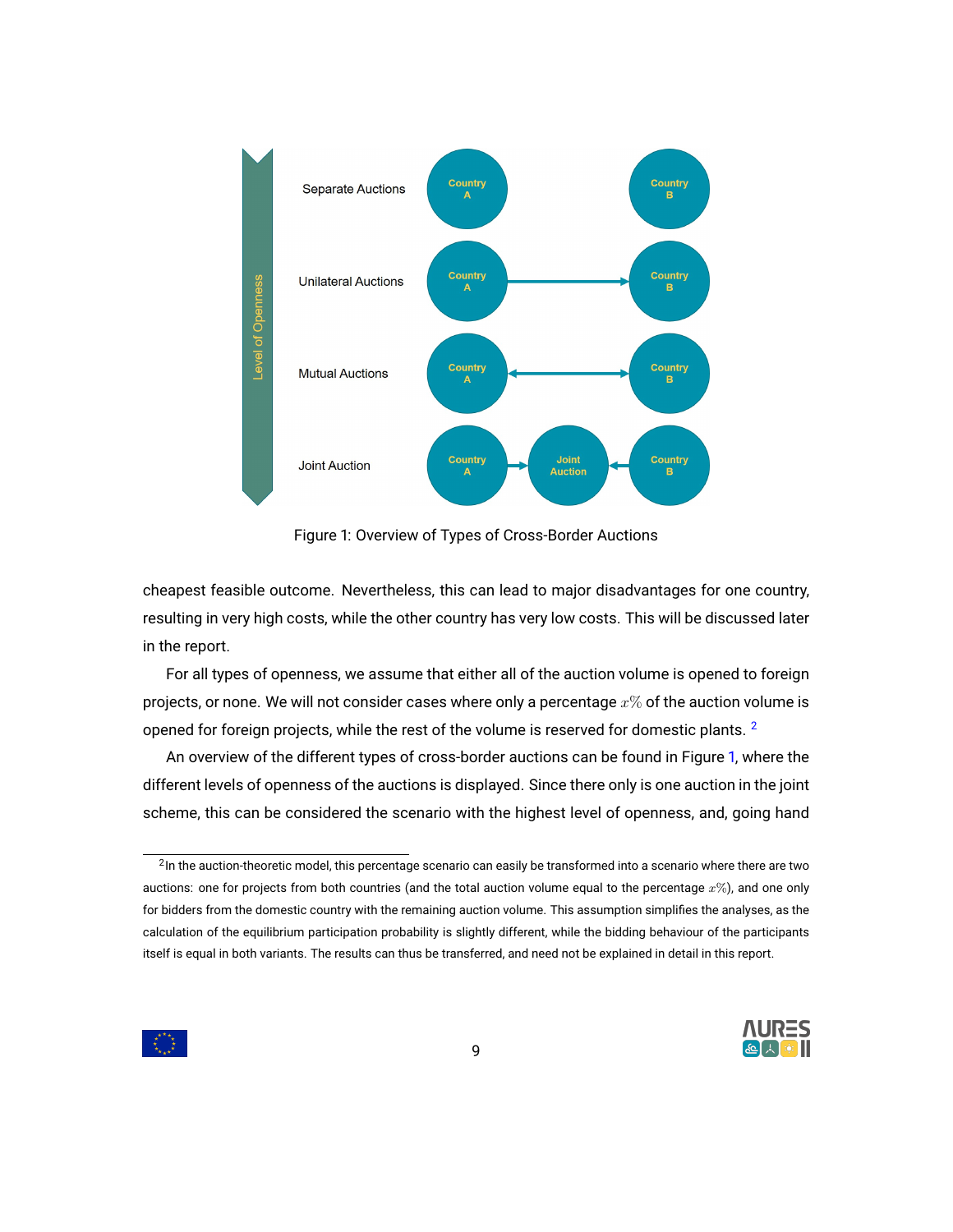in hand with that, also the scenario with the highest level of required cooperation of the countries. The benchmark cases thus serve as boundaries of the level of openness between the countries.



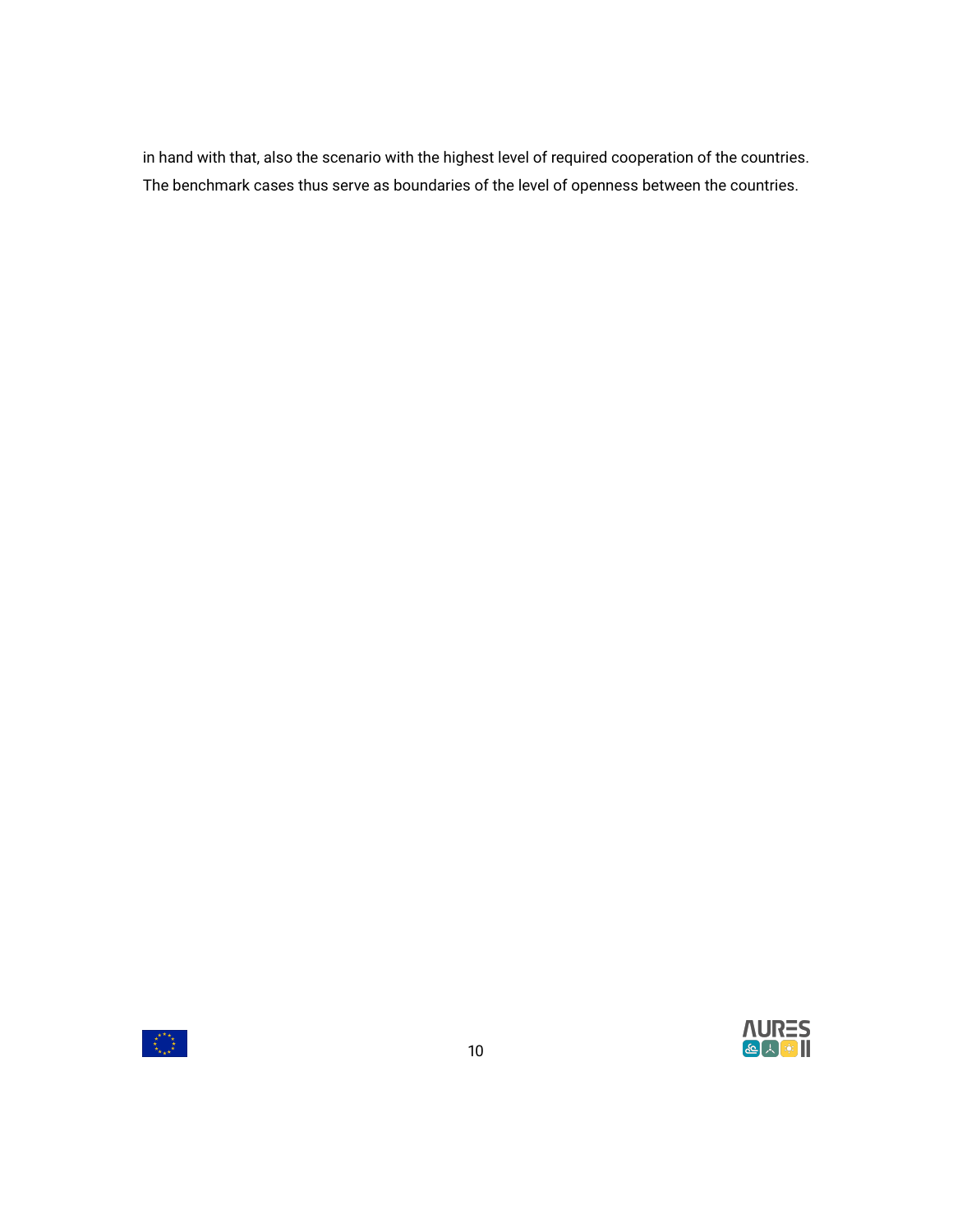# <span id="page-10-0"></span>**4. Related Literature**

In [von Blücher et al.](#page-35-0) [\(2019\)](#page-35-0) a more conceptional approach of understanding cross-border auctions is applied, examining the different design options for cross-border auctions and presenting the economic rationale for their introduction. One of the most important arguments in favour of cross-border auctions is the support cost efficiency, which can be observed in the context of the German-Danish auctions. Out of the overall 52.4 MW of auctioned volume in both auctions, only Danish projects were awarded. On the one hand, this is explained with the more favourable conditions in Denmark, e.g. the possibility to erect plants on farmland in Denmark whereas in Germany this type of location was limited. Furthermore, the Danish authorities granted much easier permits for the PV plants [\(Sorge,](#page-37-1) [2016\)](#page-37-1) and thus preparation was easier for Danish projects, which also led to lower costs. Another factor is the market environment in both countries. In Germany, bidders had an outside option to bid in the country-specific auctions, which were conducted parallel to the cross-border auction. At that time, no Danish RES support system existed and thus, Danish bidders only had the chance of receiving support in the cross-border auctions. Subsequently, the Danish projects submitted lower bids than their German counterparts [\(Kahles,](#page-36-0) [2017\)](#page-36-0) and thus, were in an economic sense more efficient. Furthermore, as a result, Germany did not have to pay support to the awarded bidders in most months, due to the high market values in Denmark [\(von Blücher et al.,](#page-35-0) [2019\)](#page-35-0), which is a further positive aspect from the German conducting authority's  $3$  point of view. We will deepen the research of [von Blücher et al.](#page-35-0) [\(2019\)](#page-35-0) in an auction-theoretical way and examine whether this apparent efficiency increase can theoretically be expected in all future cross-border auctions.

The theoretic literature on Joint Auctions is manifold, since they can be interpreted as the standard case where there are two bidder groups participating in one auction. This is for example examined in [Krishna](#page-36-1) [\(2009\)](#page-36-1). The most important finding is that an auction need not be efficient if bidder groups use different bidding strategies, i.e., if a higher bid does not necessarily correspond with higher costs, which is important when deciding on the auction design. We will use this case as a benchmark case for the cross-border auctions, in addition to the case of two Separate Auctions. The Separate Auctions themselves also can serve as the benchmark model examined in the

<span id="page-10-1"></span><sup>&</sup>lt;sup>3</sup>The conducting agency is the Federal Network Agency (Bundesnetzagentur) on behalf of the German Ministry of Energy and Economics (Bundesministerium für Wirtschaft und Energie).

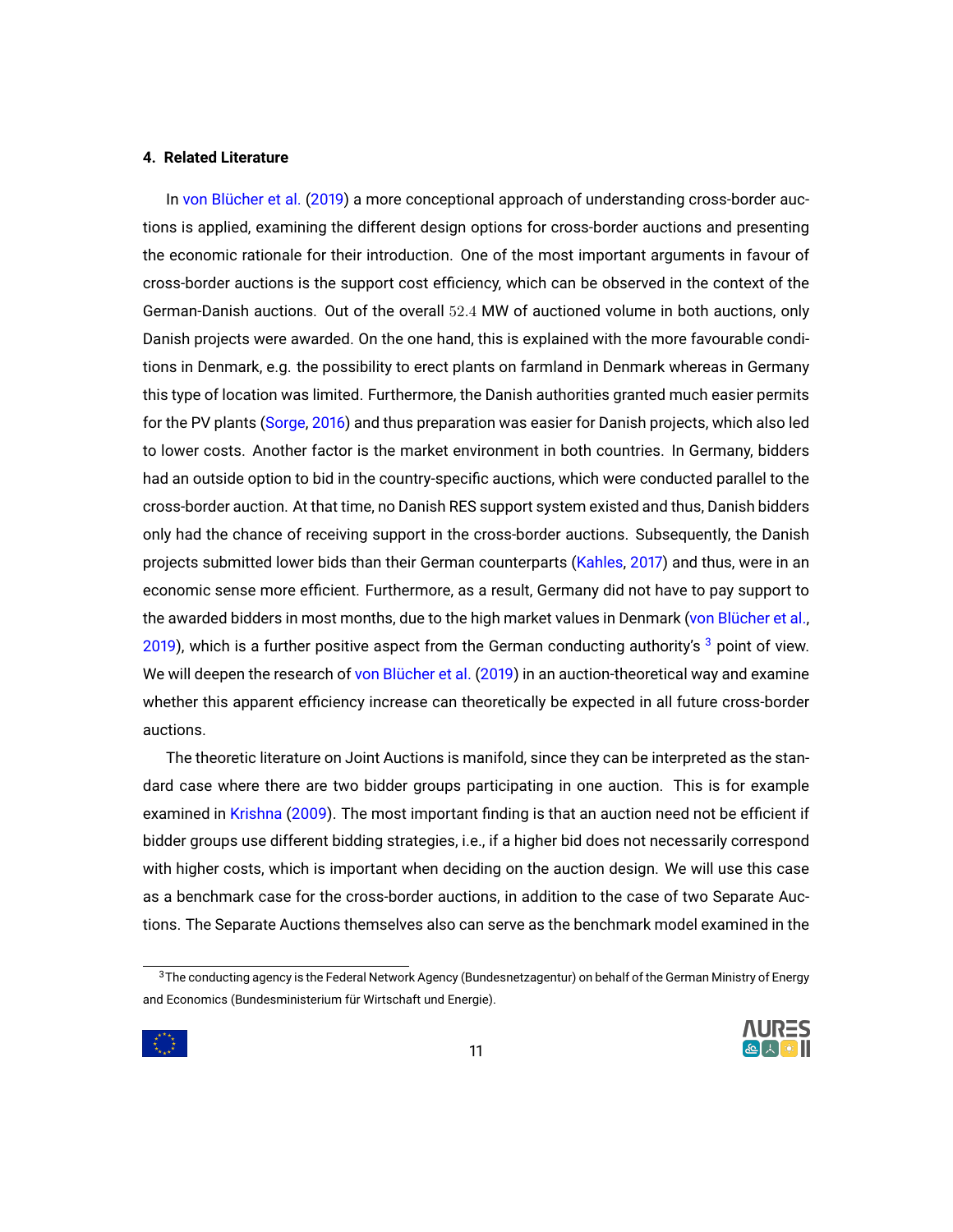standard literature (e.g. [Myerson,](#page-37-2) [1981\)](#page-37-2) when considered by themselves. Then this corresponds to a standard IPV-model (i.e., independent private values) with a homogenous set of bidders for each auction. In this setting, each auction taken only for itself is efficient and yields the same prices and awarded bidders independently of the pricing mechanism (Revenue Equivalence Theorem; [Vick](#page-38-0)[rey,](#page-38-0) [1961;](#page-38-0) [Myerson,](#page-37-2) [1981\)](#page-37-2). This efficiency need not be the case in our setting, since we examine the groups of bidders as a whole, independently of their origin, and then it is not guaranteed that the bidders with the overall lowest costs are awarded, as we will discuss later on.

The Joint Auction is can also be connected to the literature on whether to bundle objects in one auction or to conduct Separate Auctions [\(Palfrey,](#page-37-3) [1983;](#page-37-3) [Leszczyc and Häubl,](#page-37-4) [2010\)](#page-37-4). In contrast to e.g. [Leszczyc and Häubl\(2010\)](#page-37-4), we analyse the case where even in a Joint Auction the goods can be awarded to different bidders, i.e., can be bought from different project developers. A very practical case of centralised, i.e., Joint, auctions instead of multiple local ones can be found in [Houde et al.](#page-36-2) [\(2017\)](#page-36-2), where the market for sanitary services in Dakar (Senegal) is examined. The authors find that a centralised auction can lead up to  $73\%$  of price reductions compared to the situation where the market is not optimised. They explain this result with the increased competition due to the centralisation.

In order to be able to compare the different auction formats, we analyse two auctions being conducted at the same time but independently of each other in contrast to one single auction with a joint set of bidders. This approach can also be found in [Moldovanu et al.\(2006\)](#page-37-5), where the authors study competing auctions compared to a centralised market place. In this paper two sellers decide whether they want to conduct one single or two separate auctions. Bidders can decide where they want to participate, but only afterwards learn their true values. One result of this paper is that there only exists an equilibrium in pure strategies in the centralised auction. We will transfer this result to the cross-border context. Another paper which deals with the auction selection problem is [Delnoij](#page-35-3) [and Jaegher](#page-35-3) [\(2018\)](#page-35-3), where they conclude there is an symmetric equilibrium in mixed strategies. The focus of this paper is the design decision of the pricing mechanism, which we will not focus on, but show that this approach can be applied to mutually opened auctions as well.

A huge thread of literature related to our topic deals with the mechanism behind auctions on the internet platform ebay. Here there are many different sellers offering their goods, while bidders decide in which sales auction they participate. This is e.g. examined in [Peters and Severinov](#page-37-6) [\(2006\)](#page-37-6) with the result that in all auctions the price is identical. Further [Anwar et al.](#page-35-4) [\(2006\)](#page-35-4) describe that



 $\mathcal{L}(\mathcal{L})$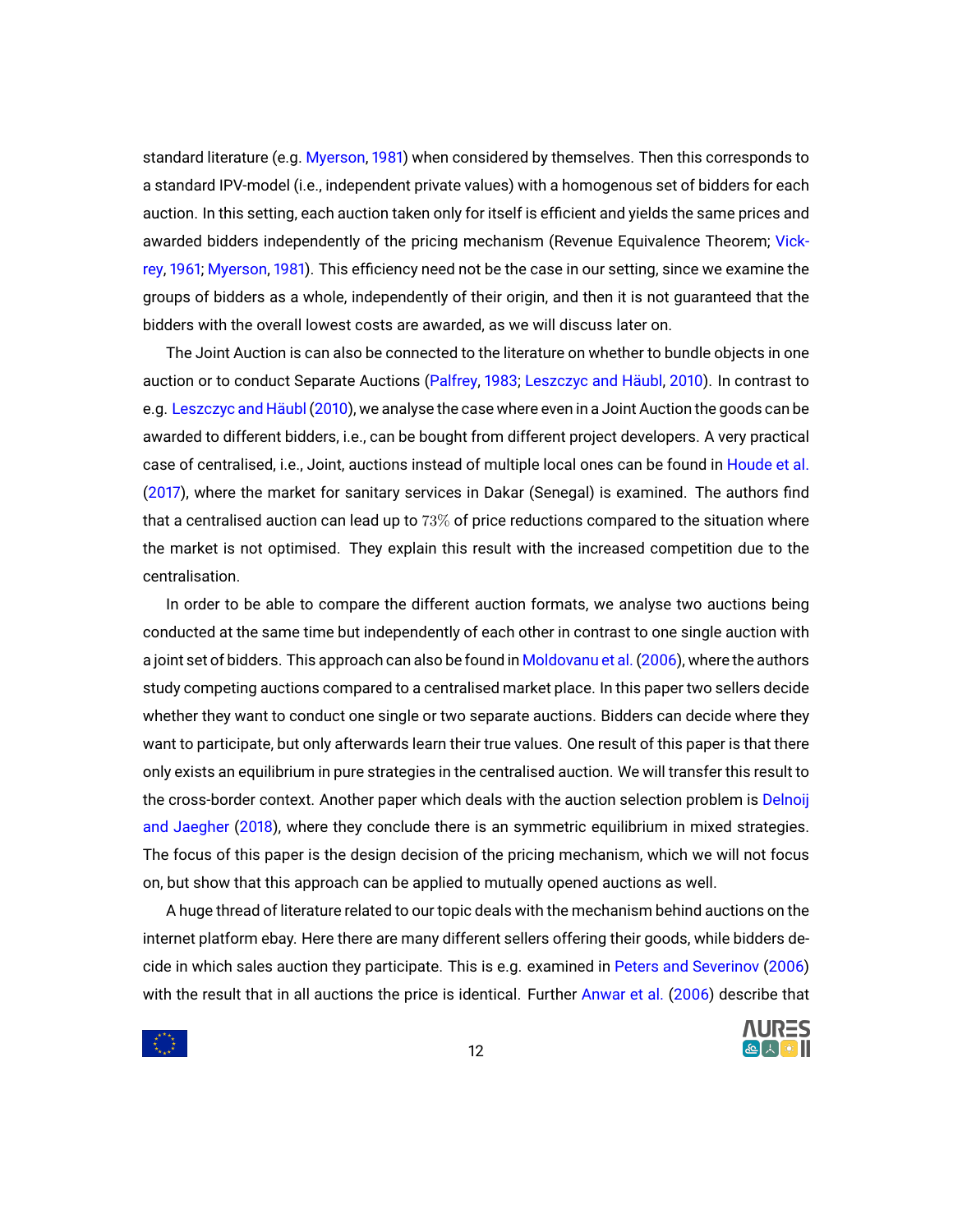bidders tend to bid always in the auction with the lowest price and change auctions often. We in contrast consider a procurement auction, and bidders cannot participate in more than one auction at once. [Hernando-Veciana](#page-36-3) [\(2005\)](#page-36-3) show that if there are several auctions, in the symmetric equilibrium it is optimal for an auctioneer to choose the reserve price close to his production costs. This result can i.a. also be found in [Virag](#page-38-1) [\(2010\)](#page-38-1). For both papers the number of bidders is an important factor. We will use this result as one of the reasons why we do not focus on the optimal setting of the reserve price in this paper. A general study on the multiple bidders/multiple sellers model can be found in [McAfee](#page-37-7) [\(1993\)](#page-37-7). He shows that bidders randomize their choice which auction they participate in.

The literature on Unilateral Auctions is rather scarce. [Larue et al.](#page-36-4) [\(2013\)](#page-36-4) examine Canadian hog auctions. Here bidders from Ontario were allowed to buy Quebec hogs in an auction, but Quebec bidders did not have a chance to buy hogs from Ontario. The authors find that the increased competition was not in favour for the auctioneers since they received lower prices. Also, [Gerding](#page-36-5) [et al.](#page-36-5) [\(2008\)](#page-36-5) analyse the optimal strategy for a global player who can participate in numerous local auctions, competing against local bidders. Again, in our scenario, bidders can only participate in one auction at a time. A similar setting with local bidders is considered in auctions for radiofrequency in [Krishna and Rosenthalb](#page-36-6) [\(1996\)](#page-36-6). One of the results is, that increasing the number of global bidders leads to less aggressive bidding. All of these analyses consider the possibility to buy the goods in an alternative way. This is often called an *outside option*. Outside options can have numerous different effects on auction outcomes and optimal design variables. [Kirchkamp et al.](#page-36-7) [\(2009\)](#page-36-7) show in a laboratory experiment that a first-price auction tends to generate more revenue than a second-price auction when there are outside options. This can be explained as bidders tend to be risk-averse in real life, instead of risk-neutral which is often assumed in theory. An optimal auction with outside options is charging an entry fee [\(Ledyard,](#page-37-8) [2007\)](#page-37-8). Nevertheless, this auction may not be efficient since it prevents bidders from participation. [Reiss](#page-37-9) [\(2008\)](#page-37-9) finds that it is optimal for an auctioneer to lower the competitiveness of his auction when bidders have an outside option.

We will combine all of these different approaches into one model in order to compare the different scenarios. The outside option in our case will be that bidders can decide to participate in another auction, or if this option is not given, need to participate in the auction even though they face higher competition if they want to realise their project and receive support. This is the equiv-

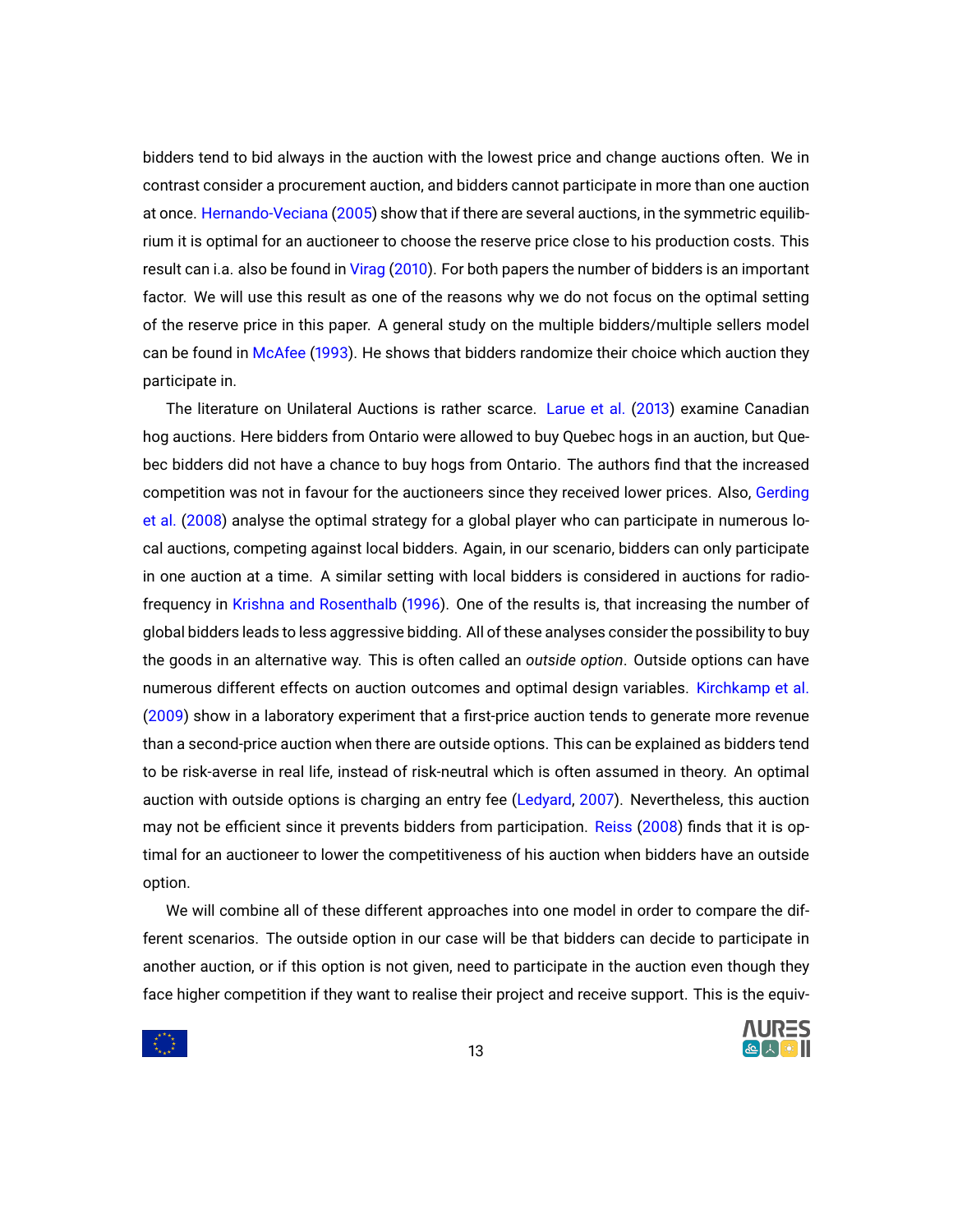alent to the German-Danish cross-border cooperation, where German bidders had the chance to compete in the German-only auctions, whereas the Danish did not have the opportunity to participate in another auction or receive funds in any other way.

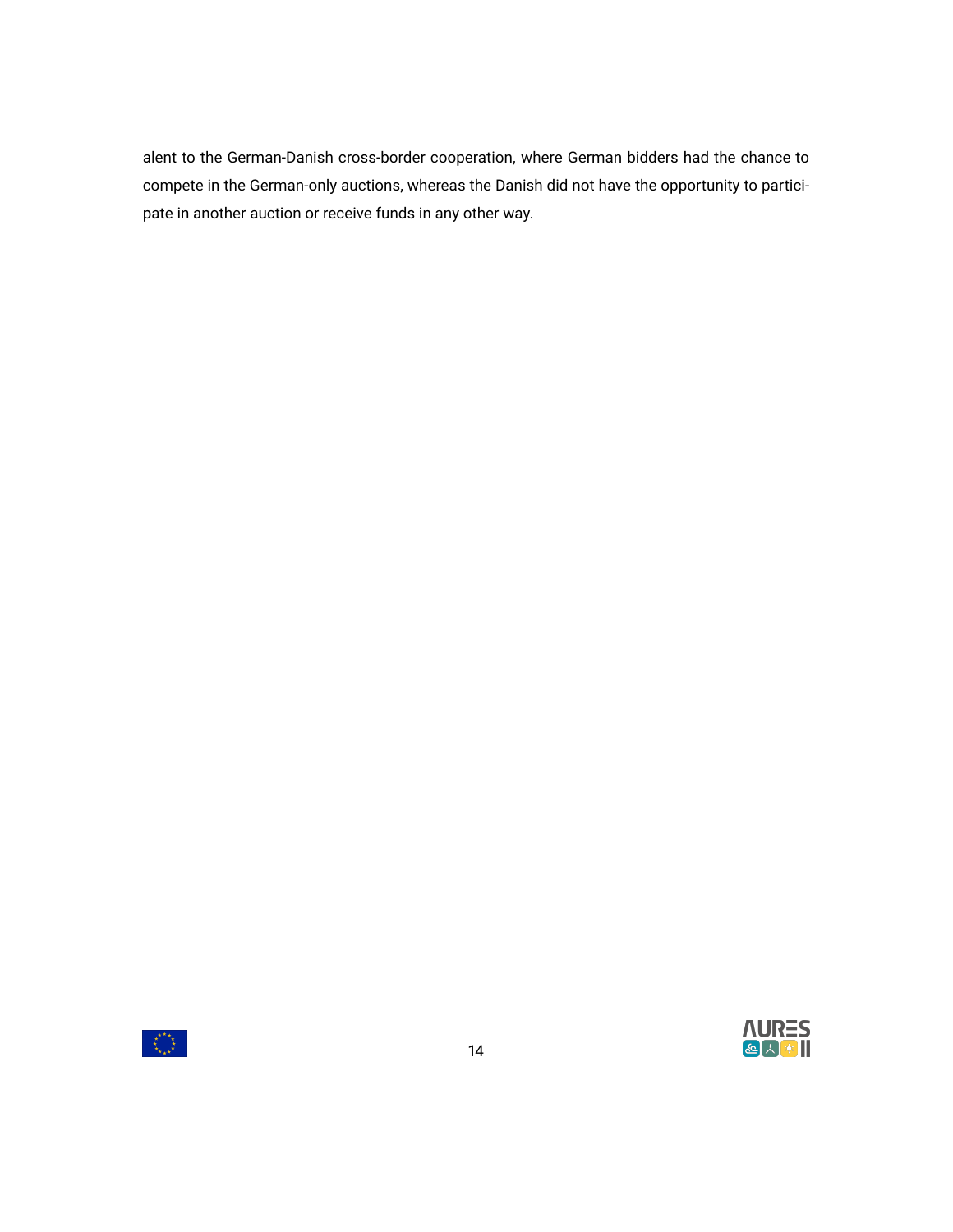#### <span id="page-14-0"></span>**5. Theoretic Analysis**

In this section, we present first theoretic analyses of different forms of cross-border auctions and their implications with regard to efficiency and awarded prices. In Section [5.1](#page-14-1) we introduce the basic model underlying all following analyses. As a cross-border benchmark model to compare efficiency and prices, the free competition between two countries in a so-called Joint Auction is analysed in Section [5.2.](#page-16-0) Since typically, auctions are conducted - at least in the EU - on a national level, we consider this scenario of Separate Auctions in Section [5.3,](#page-17-0) which serves as our non-crossborder benchmark case. We also analyse Mutual Auctions (Section [5.4\)](#page-18-0) and Unilateral Auctions (Section [5.5\)](#page-25-0). For both forms, we differentiate between simultaneous auctions (Sections [5.4.1](#page-19-0) and Sections [5.5.1\)](#page-26-0) and sequential auctions (Sections [5.4.2](#page-24-0) and Sections [5.5.2\)](#page-27-0).

Auctions are analysed by game-theoretic methods. This approach is based on [Vickrey](#page-38-0) [\(1961\)](#page-38-0). A comprehensive overview and introduction to auction theory is provided by the books of [Menezes](#page-37-10) [and Monteiro](#page-37-10) [\(2005\)](#page-37-10), [Milgrom](#page-37-11) [\(2007\)](#page-37-11), and [Krishna](#page-36-1) [\(2009\)](#page-36-1). The application of auctions theory to the field of renewable energy support is discussed by, e.g., [Kreiss et al.](#page-36-8) [\(2017\)](#page-36-8) and [Haufe and Ehrhart](#page-36-9) [\(2018\)](#page-36-9).

# <span id="page-14-1"></span>*5.1. Basic Model*

Consider two multi-unit procurement auctions  $A$  and  $B$  for  $k_A$  and  $k_B$  units of a homogenous good,  $k_A, k_B \geq 1$ . Thus, overall there are at least two goods auctioned.

There are two groups of risk-neutral bidders (firms)  $N_A$  and  $N_B$  with  $n_A = |N_A|$  and  $n_B = |N_B|$ ,  $n_A, n_B \geq 1$ . Moreover,  $N = N_A \bigcup N_B$ ,  $n = |N| = n_A + n_B$ .

All bidders have single-unit supply, i.e., each bidder participates with one project in the auctions. The symmetric independent private values (IPV) approach applies to the two bidder sets  $N_A$  and  $N_B$  (e.g., [Krishna,](#page-36-1) [2009\)](#page-36-1). In Group A, each firm  $i \in N_A$  has private costs  $x_i$  for supplying the good, and the firms' supply costs are independently drawn from the same distribution  $F_A$  with the density  $f_A$  and full support  $^4$  $^4$  on  $[\underline{x}_A, \overline{x}_A].$  The same applies to Group  $B$ : each firm  $j\in N_B$  has private costs  $x_j$  for supplying the good, and the firms' supply costs are independently drawn from the same distribution  $F_B$  with the density  $f_B$  and full support on  $[\underline{x}_B, \overline{x}_B].$ 



<span id="page-14-2"></span><sup>4</sup>Full support means that all probability mass is concentrated on this interval.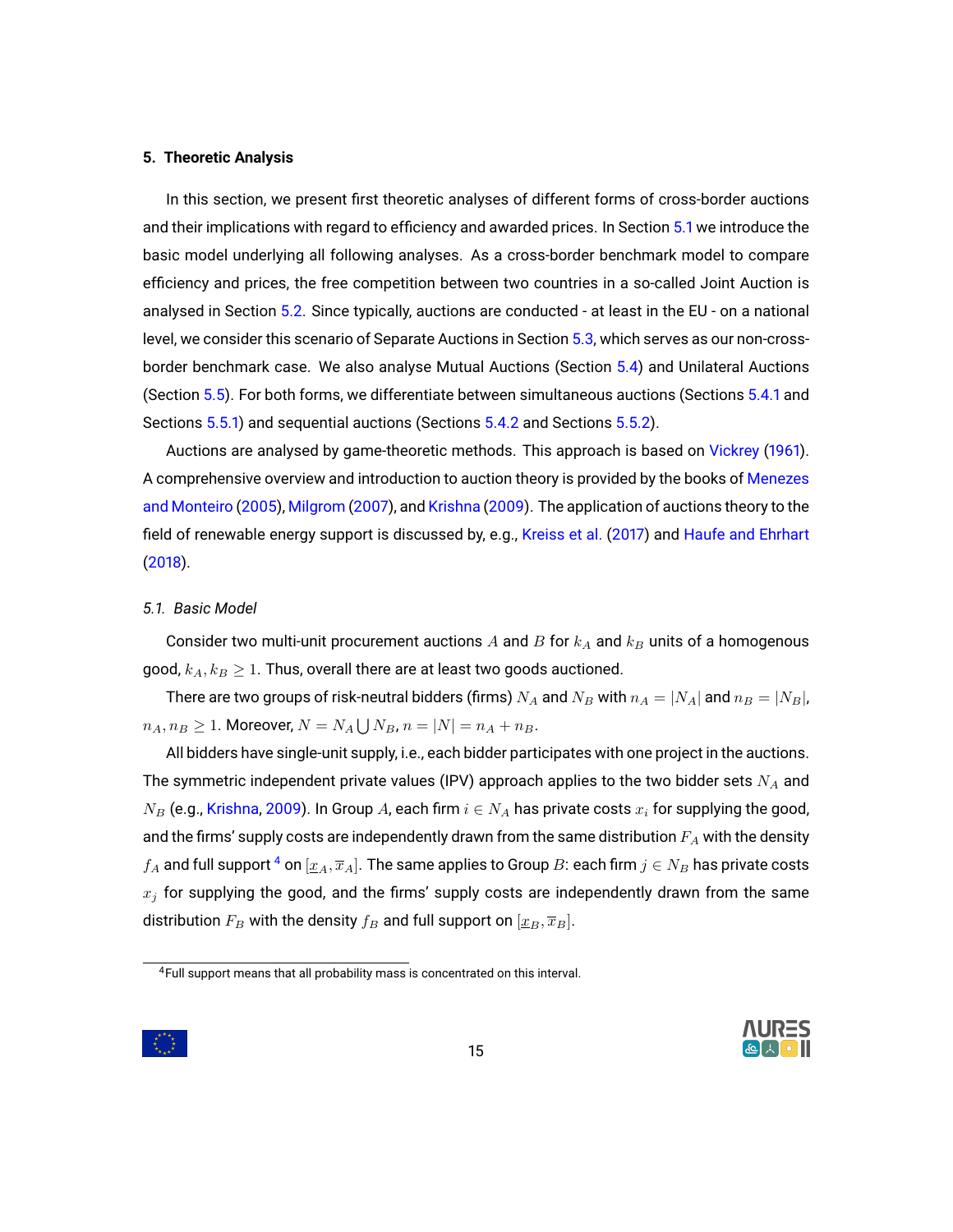In both auctions, the auctioneers set a reserve price (maximum price)  $r_A$  in Auction A and  $r_B$ in Auction  $B$ , which the bidders are not allowed to exceed with their bids. In this report, we assume reserve prices  $r_A$  and  $r_B$  to be non-restrictive for participation, i.e.,  $\min\{r_A, r_B\} \geq \max\{\overline{x}_A, \overline{x}_B\}.$ 

The auctions are conducted as sealed-bid auctions in which each bidders  $i$  submits a bid  $b_i.$ Bids are submitted simultaneously. Let  $m_t$  denote the number of bidders who actually participate in Auction  $t \in \{A, B\}$ . If the reserve price does not restrict participation,  $m_A + m_B = n_A + n_B$ .

In the auctions the LRB-uniform-price rule applies, that is, in both auctions the lowest rejected bid determines the uniform award price  ${p_t}^5$  ${p_t}^5$  if  $m_t > k_t.$  If  $m_t \leq k_t$ , the price is determined by the reserve price, that is,  $p_t = r_t$ . For bidders who participate in a single auction, an auction with LRBuniform-pricing is incentive compatible. That is, it is a weakly dominant strategy for each bidder to bid exactly her costs x, i.e.,  $b = x$  [\(Weber,](#page-38-2) [1983\)](#page-38-2).

In our analyses in the following sections, we consider cases where bidders from  $N_A$  are awarded in Auction  $B$  and vice versa. If  $A$  and  $B$  refer to different countries, Country  $A$  and Country  $B$ , this means that the awarded A-bidder will build her project in Country A and will receive the price (i.e., monetary support) from Country  $B$  (see Section [3\)](#page-6-0).

The following auction-theoretic analyses also base on order statistics, which we introduce here. Consider a set N of n bidders, whose cost signals are independently drawn from distribution F with density f. The kth order statistic  $X_{(k,n)}$  describes the random variable of kth lowest cost signal of all  $n$  signals (e.g., [Ahsanullah et al.,](#page-35-5) [2013\)](#page-35-5), that is,

$$
X_{(1,n)} \leq X_{(2,n)} \leq \ldots, \leq X_{(n,n)}.
$$

The distribution function of  $X_{(k,n)}$  is denoted by  $F_{(k,n)}$ ,  $1\leq k\leq n$ , and is given by $^6$  $^6$ 

$$
F_{(k,n)}(x) = \sum_{i=k}^{n} {n \choose i} F(x)^{i} (1 - F(x))^{n-i}
$$
 (1)

and the density function by

$$
f_{(k,n)}(x) = \binom{n}{k} kf(x)F(x)^{k-1}(1 - F(x))^{n-k}.
$$
 (2)

<span id="page-15-0"></span><sup>5</sup>For simplification purposes, the award prices in our study, i.e., the prices paid to the awarded bidders, correspond to a feed-in-tariff (FIT).

<span id="page-15-1"></span><sup>6</sup>Binomial coefficient:

$$
\displaystyle {n \choose k} = \frac{n!}{(n-k)!k!}
$$



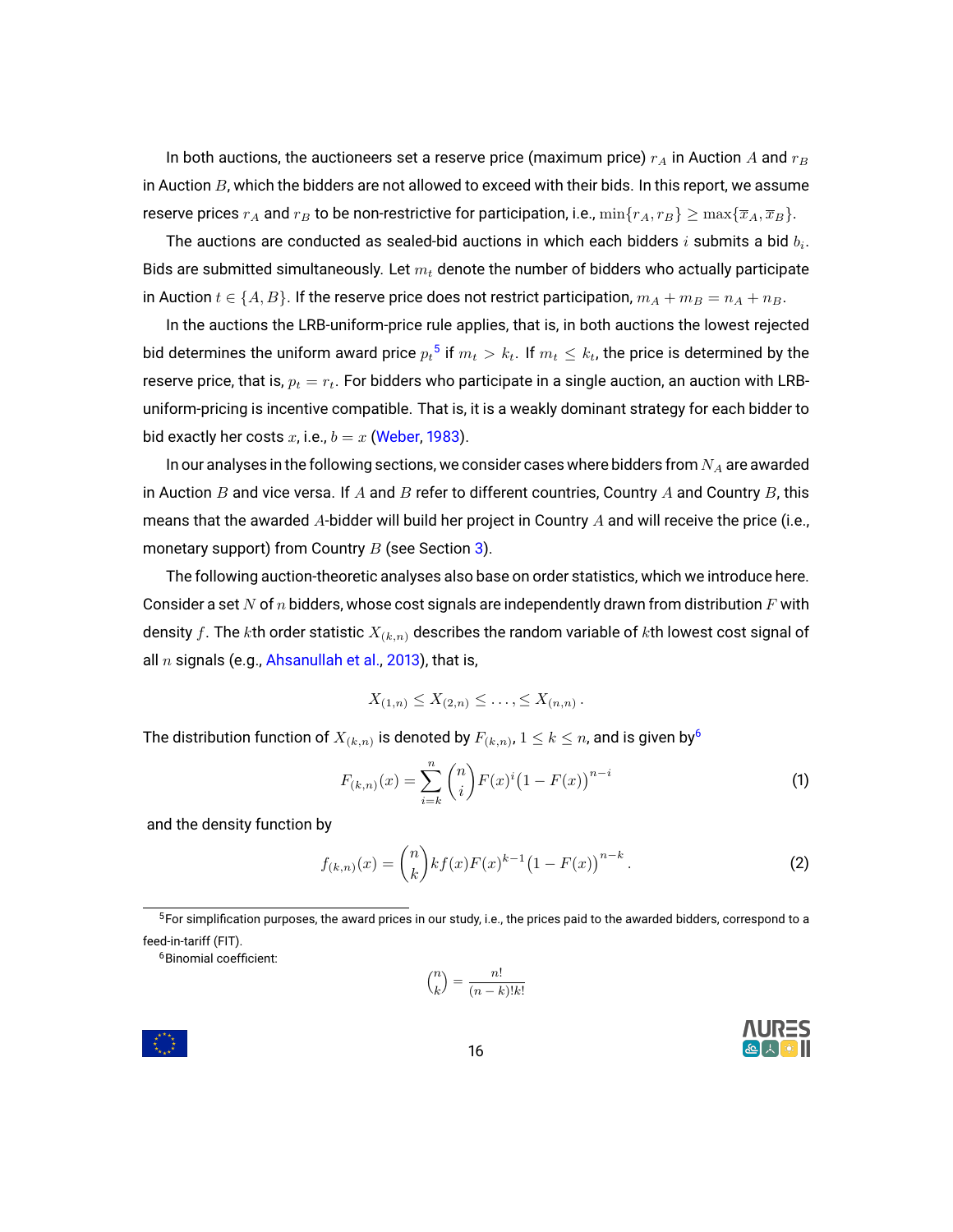# <span id="page-16-0"></span>*5.2. Joint Auction*

In the Joint Auction, Auction  $A$  and Auction  $B$  are put together to one auction, in which both bidder groups  $N_A$  and  $N_B$  participate. Thus, the set of bidders in the Joint Auction is given by  $N=N_A\bigcup N_B$  with  $n=n_A+n_B$  and the number of auctioned goods is given by  $k=k_A+k_B.$  The Joint Auction serves as the reference point for the evaluation of the results of other formats in the following sections.

Let  $N_{eff}$  denote the set of bidders with the lowest costs:  $N_{eff} \subset N$  and  $|N_{eff}| = k$ . Since it is optimal for the bidders to reveal their cost signals in their bids (Section [5.1\)](#page-14-1), the  $k$  bidders with the lowest cost signals, i.e., the bidders in  $N_{eff}$ , are awarded. Hence, the auction outcome is efficient, i.e., the total demand k is met by the lowest-cost supply. The uniform price  $p<sub>J</sub>$  in the Joint Auction is determined by the  $(k+1)$ th lowest cost signal  $x_{(k+1,n)}$ , i.e.,  $p_J = x_{(k+1,n)}.$  That is, the auction outcome is efficient and the expected price is  $E[P]=E\left[X_{(k+1,n)}\right]$  .<sup>[7](#page-16-1)</sup> The auctioneer's costs in the Joint Auction are  $c_J=kx_{(k+1,n)}.$  Since this cannot be determined prior to the auction, it is sensible to consider the auctioneer's expected  $E[C_J]=kE[X_{(k+1,n)}].$ 

The implementation in practice of a Joint Auction may be difficult and problematic and, thus, a challenge, particularly when the auction is conducted in two Countries  $A$  and  $B$  with different market characteristics and auction designs for their domestic RES auctions. Under the current rules (Sections [3](#page-6-0) and [5.1\)](#page-14-1), awarded projects of A-bidders are built in Country A and awarded projects of B-bidders in Country B. Here, the question arises, how the payments for the  $k$  awarded projects are distributed between the two countries, particularly if the number of awarded  $A$ -bidders does not match the number of demanded projects  $k_A$  in Country A. A simple rule is to allocate the payments for the best (i.e., lowest) bids from  $N_t$  to Country t until  $k_t$  is reached,  $t \in \{A, B\}$ . If, for example, the number of awarded A-bidders is higher than  $k_A$  and, thus, the number of awarded Bbidders in lower than  $k_B$  by the same amount, the payments for the remaining awarded A-bidders are allocated to Country B.

<span id="page-16-1"></span> $7$ This applies to a large set of auction formats including the pay-as-bid auction in which the (different) award prices are equal to the bids [\(Engelbrecht-Wiggans,](#page-35-6) [1988\)](#page-35-6). This result refers to the so-called revenue equivalence theorem [\(Myerson,](#page-37-2) [1981;](#page-37-2) [Riley and Samuelson,](#page-37-12) [1981\)](#page-37-12), which states that under certain conditions any auction format that allocates the goods to the same bidders generates the same outcome including the same expected bidder profits and the same expected (average) price and auction revenue (auctioneer's costs).

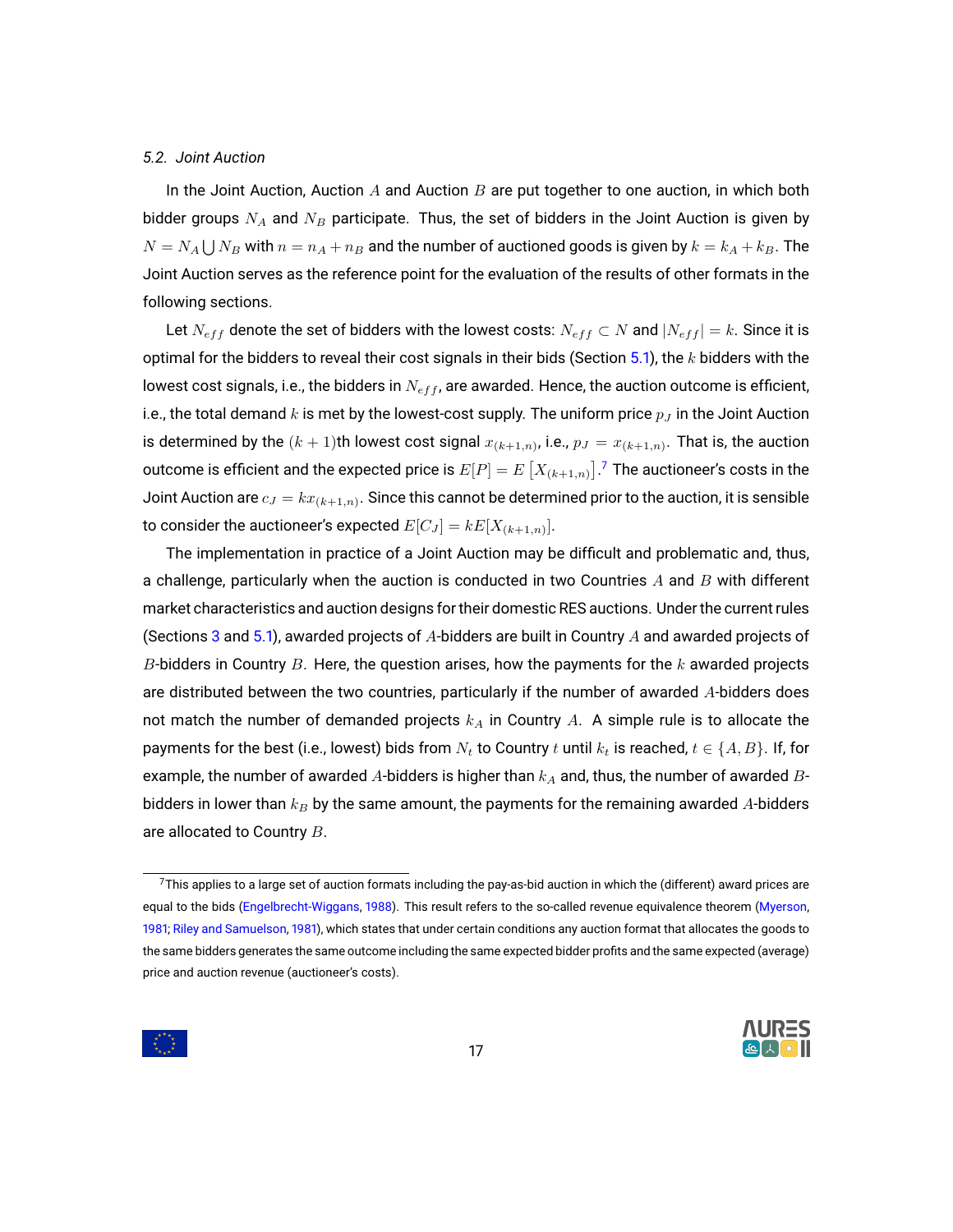#### <span id="page-17-0"></span>*5.3. Separate Auctions*

In Separate Auctions, bidders from group  $N_A$ , i.e., with projects in Country A, are only allowed to enter Auction A, whereas bidders from group  $N_B$  can only enter Auction B. Since auction entry accrues no costs, all bidders will participate and thus  $m_A = n_A$  and  $m_B = n_B$ . Therefore, for each auction, the results of the Joint Auction applies (Section [5.2\)](#page-16-0). That is, the  $k_t$  bidders with the lowest costs are awarded and the price is determined by the  $(k_t+1)$ th lowest cost signal  $x_{(k_t+1,n_t)}$ , i.e.,  $p=x_{(k_t+1,n_t)},\,t\in\{A,B\}.$  Thus, the expected price in Auction  $A$  is  $E[P_A]=E\left[X_{(k_A+1,n_A)}\right]$  and the expected price in Auction  $B$  is  $E[P_B]=E\left[X_{(k_B+1,n_B)}\right]$ .

An efficient outcome is reached if and only if the  $k = k_A + k_B$  bidders with the lowest costs, i.e., the bidders in the set  $N_{eff}$ , are awarded, which is met in the Joint Auction [\(5.2\)](#page-16-0). Note that it is irrelevant for an efficient outcome in the Separate Auctions how the k bidders in  $N_{eff}$  are distributed among the two auctions  $A$  and  $B$ , i.e. which bidder participates in which auction. The only condition that has to be fulfilled is that  $k_A$  bidders in  $N_{eff}$  participate in Auction A and  $k_B$ bidders in  $N_{eff}$  participate in Auction  $B$ .

For analysing efficiency in the Separate Auctions, we consider the case of equal cost distributions in the two auctions, i.e.,  $F_A \equiv F_B \equiv F$ . Since the distributions  $F_A$  and  $F_B$  are equal, the set  $N_A$  of the A-bidders can be modelled by  $n_A$  independent draws from F and the set  $N_B$  of the B-bidders by  $n_B$  independent draws from F. As pointed out before, an efficient outcome will be reached if exactly  $k_A$  bidders of  $N_{eff}$  are among the  $n_A$  bidders who participate in Auction  $A$  and, thus,  $k_B$  bidders of  $N_{eff}$  are among the  $n_B$  bidders who participate in Auction B. The probability that this happens is $<sup>8</sup>$  $<sup>8</sup>$  $<sup>8</sup>$ </sup>

<span id="page-17-2"></span>
$$
\frac{\binom{k}{k_A}\binom{n-k}{n_A-k_A}}{\binom{n}{n_A}}.
$$
\n(3)

The probability in [\(3\)](#page-17-2) includes all efficient allocations of the k bidders in  $N_{eff}$ , so that  $k_A$  of these bidders participate in Auction A and  $k_B$  of these bidders participate in Auction B. Table [1](#page-18-1) shows the efficiency probabilities for symmetric auctions with  $n_A = n_B = 25$  and  $k_A = k_B$ .

$$
\frac{{k \choose k_B} {n-k \choose n_B-k_B}}{{n \choose n_B}} \, .
$$





<span id="page-17-1"></span><sup>&</sup>lt;sup>8</sup>The efficiency probability  $(3)$  can be equivalently expressed by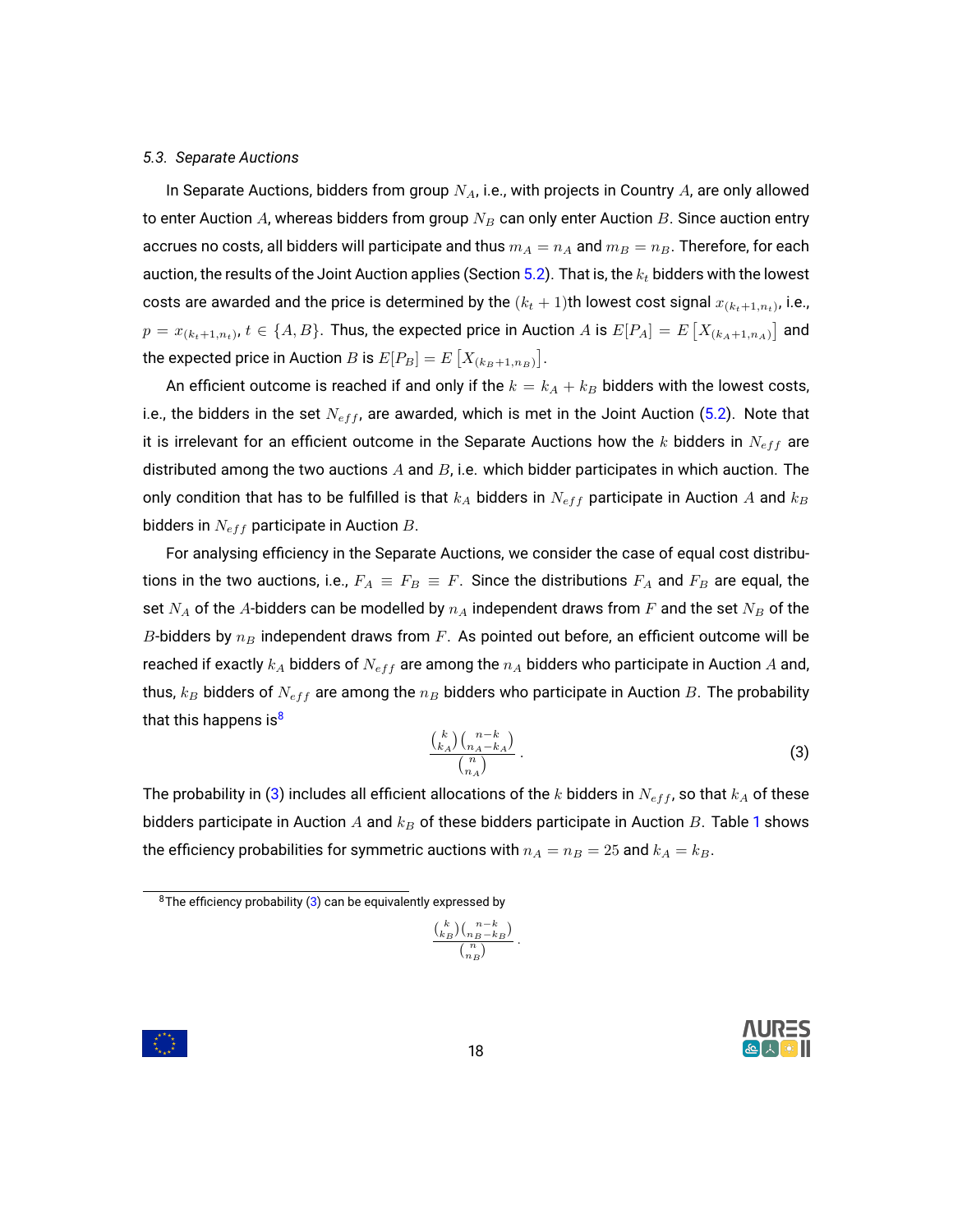<span id="page-18-1"></span>Table 1: Probability of efficient outcome in the Separate Auctions for  $n_A = n_B = 25$ 

| $k_A = k_B$ 1 2 3 4 5 10 15 20                              |  |  |  |  |
|-------------------------------------------------------------|--|--|--|--|
| Probability 51.0% 39.1% 33.3% 29.8% 27.5% 22.7% 22.7% 27.5% |  |  |  |  |

How are the prices and auctioneer's costs in the Separate Auctions compared to the Joint Auction (Section [5.2\)](#page-16-0)? In an efficient outcome in the Separate Auctions, the bidder with the cost signal  $x_{(k+1,n)}$  either determines the price in Auction  $A$ , i.e.,  $p_A = x_{(k+1,n)}$ , or in Auction  $B$ , i.e.,  $p_B$   $=$   $x_{(k+1,n)}$ , but not in both Auctions. That is, the prices are different in the two auctions and the higher price is  $x_{(k+2,n)}$  or higher. If the bidder with  $x_{(k+1,n)}$  participates in Auction A, we have  $p_B>p_A=p_J=x_{(k+1,n)}$ , and if the bidder with  $x_{(k+1,n)}$  participates in Auction  $B$ , we have  $p_A>0$  $p_B = p_J = x_{(k+1,n)}$  As a consequence the auctioneer's total costs  $c_{Sim} = c_A + c_B = k_A p_A + k_B p_B$ in the Separate Auctions are higher than the auctioneer's costs  $c_J$  in the Joint Auction:  $c_{Sim} > c_J$ .

Now consider the prices if the outcome of the Separate Auctions is inefficient. Since there are also bidders awarded, which do not belong to  $N_{eff}$ , i.e., do not have the lowest costs und thus the lowest bids, the price in one of the two Auctions is higher than the price of the Joint Auction  $x_{(k+1,n)}.$ In this Auction, w.l.o.g. $^9$  $^9$  let this be Auction  $A$ , less than  $k_A$  bidders from  $N_{eff}$  did participate. Thus, in the other Auction B, more than  $k_B$  bidders from  $N_{eff}$  did participate. Therefore not all bidders from  $N_{eff}$  are awarded, and in B a bidder with a lower bid than  $x_{(k+1,n)}$  determines the price. Hence, the price in this Auction is lower than in the Joint Auction. As a consequence, in an inefficient outcome, the auctioneer's total costs can be equal or even lower than in the Joint Auction, but also higher, depending on the exact realisations of the cost signals and the actual bidder distribution over Auctions A and B.

# <span id="page-18-0"></span>*5.4. Mutual Auctions*

In Mutual Auctions, the bidders in  $N_A$  and in the bidders in  $N_B$  can participate in both auctions A and B. In the case of the Simultaneous Mutual Auctions (Sections [5.4.1\)](#page-19-0), the two auctions A and  $B$  are conducted simultaneously and bidders can only participate in one of the auctions. The bid-

19



<span id="page-18-2"></span><sup>&</sup>lt;sup>9</sup> without loss of generality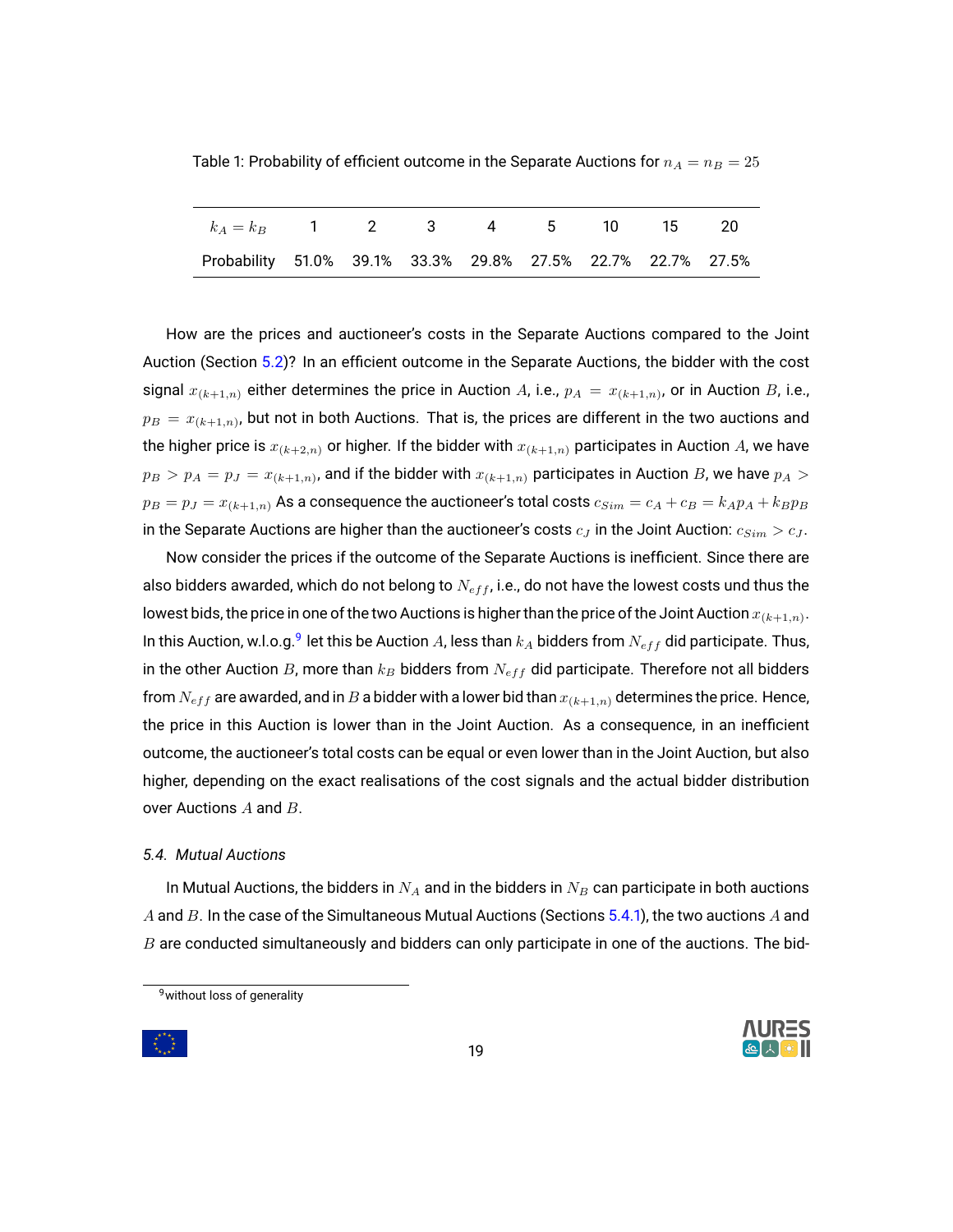ders simultaneously decide in which auction they participate, i.e., either in Auction A or in Auction  $B^{10}$  $B^{10}$  $B^{10}$  For the case of the Sequential Mutual Auctions (Section [5.4.2\)](#page-24-0), in which the two auctions  $A$ and  $B$  are conducted consecutively, we assume that the bidders are allowed to participate in both auctions. Bidders, who are not awarded in the first auction, are allowed to participate in the second auction.

#### <span id="page-19-0"></span>*5.4.1. Simultaneous Mutual Auctions*

In the following we derive for the Simultaneous Mutual Auctions the game-theoretic solution in form of a symmetric mixed Bayes-Nash-equilibrium. Since the bidders simultaneously decide on the auction in which they will bid (a bidder cannot observe other bidders' decisions), a symmetric equilibrium has to be in mixed strategies, where the probability distribution of the mixed equilibrium strategy applies to participation decision. The mixed equilibrium strategy  $\beta = (\beta_A, \beta_B)$  with  $\beta_t(x) =$  $(q_t, b_t)$ ,  $t \in \{A, B\}$ , consists of two components, one for the A-bidders and the other for the Bbidders, each consists of (1) the probability  $q_t$  for participating in Auction A (and thus  $1 - q_t$  for Auction B) and (2) the bid  $b_t$ . Symmetry refers to both decisions: (1) All bidders in  $N_A$  participate with same probability  $q_A$  in Auction A and, thus, with probability  $1 - q_A$  in Auction B. The same applies to the bidders in  $N_B$ , that is, all bidders in  $N_B$  participate with probability  $q_B$  in Auction A and with probability  $1 - q_B$  in Auction B. (2) All bidders apply the same bidding strategy in form of bidding their costs x, that is,  $b_t = x$ ,  $t \in \{A, B\}$ .

For determining the participation probabilities  $q_A$  and  $q_B$ , we consider a representative A-bidder with costs  $x \in [\underline{x}_A, \overline{x}_A]$ , who bids  $b_A = x$  in the auction in which she participate and a representative B-bidder with costs  $z \in [\underline{x}_B, \overline{x}_B]$ , who bids  $b_B = z$  in the auction in which she participates.

If each of the other  $n_A-1$  A-bidders' participation probabilities are  $(q_A, 1-q_A)$  and those of each of the  $n_B$  B-bidders are  $(q_B, 1 - q_B)$  and all bidders bids their costs, the representative A-bidder's





<span id="page-19-1"></span> $10$ This also includes the case where auctions are not conducted at exactly the same time, but in the same time range so it is not possible to participate in both. This happened for example in the German-Danish case where only a few weeks were in between the auctions.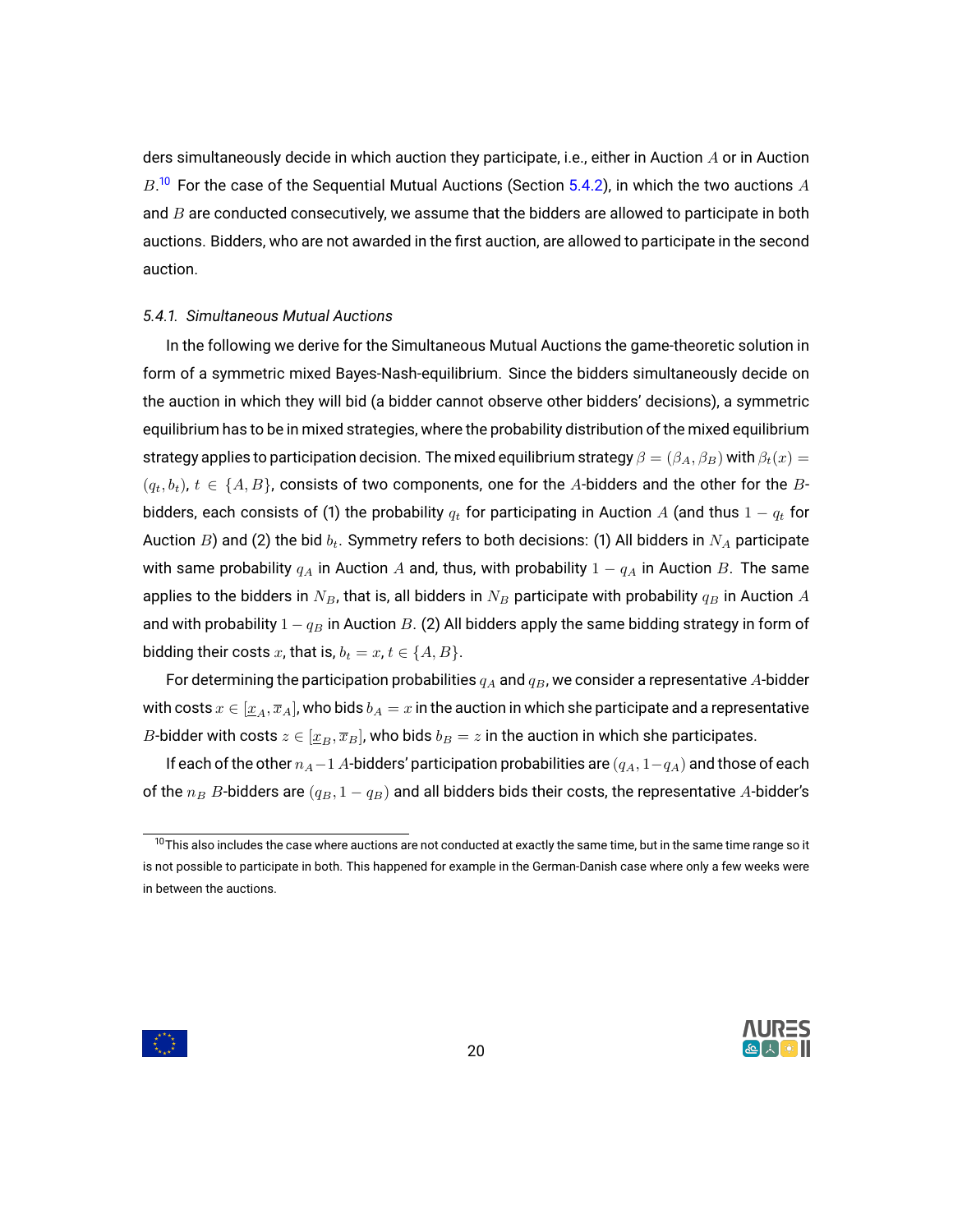expected profit of bidding in Auction A is

$$
\Pi_{A}(x, n_A, n_B, k_A, r_A, q_A, q_B) =
$$
\n
$$
\sum_{i=0}^{n_A-1} \sum_{j=0}^{n_B} {n_A-1 \choose i} {n_B \choose j} q_A^i (1-q_A)^{n_A-1-i} q_B^j (1-q_B)^{n_B-j} I(x, k_A, r_A, i, j),
$$
\n(4)

<span id="page-20-4"></span><span id="page-20-0"></span>
$$
I(k_A, r_A, i, j) = \begin{cases} \int_x^{r_A} (y - x) f_{(k_A, i, j)}(y) dy & : i + j \ge k_A \\ r_A - x & : i + j < k_A \end{cases}
$$
\n(5)

and her expected profit of bidding in Auction  $B$  is

$$
\Pi_{A}(x, n_{A}, n_{B}, k_{B}, r_{B}, 1 - q_{A}, 1 - q_{B}) =
$$
\n
$$
\sum_{i=0}^{n_{A}-1} \sum_{j=0}^{n_{B}} \binom{n_{A}-1}{i} \binom{n_{B}}{j} q_{A}^{n_{A}-1-i} (1 - q_{A})^{i} q_{B}^{n_{B}-j} (1 - q_{B})^{j} I(x, k_{B}, r_{B}, i, j),
$$
\n(6)

<span id="page-20-6"></span><span id="page-20-1"></span>
$$
I(k_B, r_B, i, j) = \begin{cases} \int_x^{r_B} (y - x) f_{(k_B, i, j)}(y) dy & : i + j \ge k_B \\ r_B - x & : i + j < k_B, \end{cases}
$$
 (7)

where  $F_{(k,i,j)}$  and  $f_{(k,i,j)}$  denote the distribution function and density function of the kth order statistics (i.e., random variable of the k-lowest costs) if  $i$  cost signals are drawn from  $F_A$  and  $j$ cost signals are drawn from  $F_B$ .

Analogously, the same applies to the representative B-bidder with costs  $z$ , who bids  $b_B = z$  in the auction in which she participate. Her expected profit of bidding in Auction  $A$  is

$$
\Pi_B(z, n_A, n_B, k_A, r_A, q_A, q_B) =
$$
\n
$$
\sum_{i=0}^{n_A} \sum_{j=0}^{n_B-1} {n_A \choose i} {n_B-1 \choose j} q_A^i (1-q_A)^{n_A-i} q_B^j (1-q_B)^{n_B-1-j} I(z, k_A, r_A, i, j),
$$
\n(8)

<span id="page-20-5"></span>
$$
I(k_A, r_A, i, j) = \begin{cases} \int_z^{r_A} (y - z) f_{(k_A, i, j)}(y) dy & : i + j \ge k_A \\ r_A - z & : i + j < k_A \end{cases}
$$
\n(9)

<span id="page-20-3"></span><span id="page-20-2"></span>**AURES** 

and her expected profit of bidding in Auction  $B$  is

$$
\Pi_B(z, n_A, n_B, k_B, r_B, 1 - q_A, 1 - q_B) =
$$
\n
$$
\sum_{i=0}^{n_A} \sum_{j=0}^{n_B-1} \binom{n_A}{i} \binom{n_B-1}{j} q_A^{n_A-i} (1 - q_A)^i q_B^{n_B-1-j} (1 - q_B)^j I(z, k_B, r_B, i, j),
$$
\n(10)

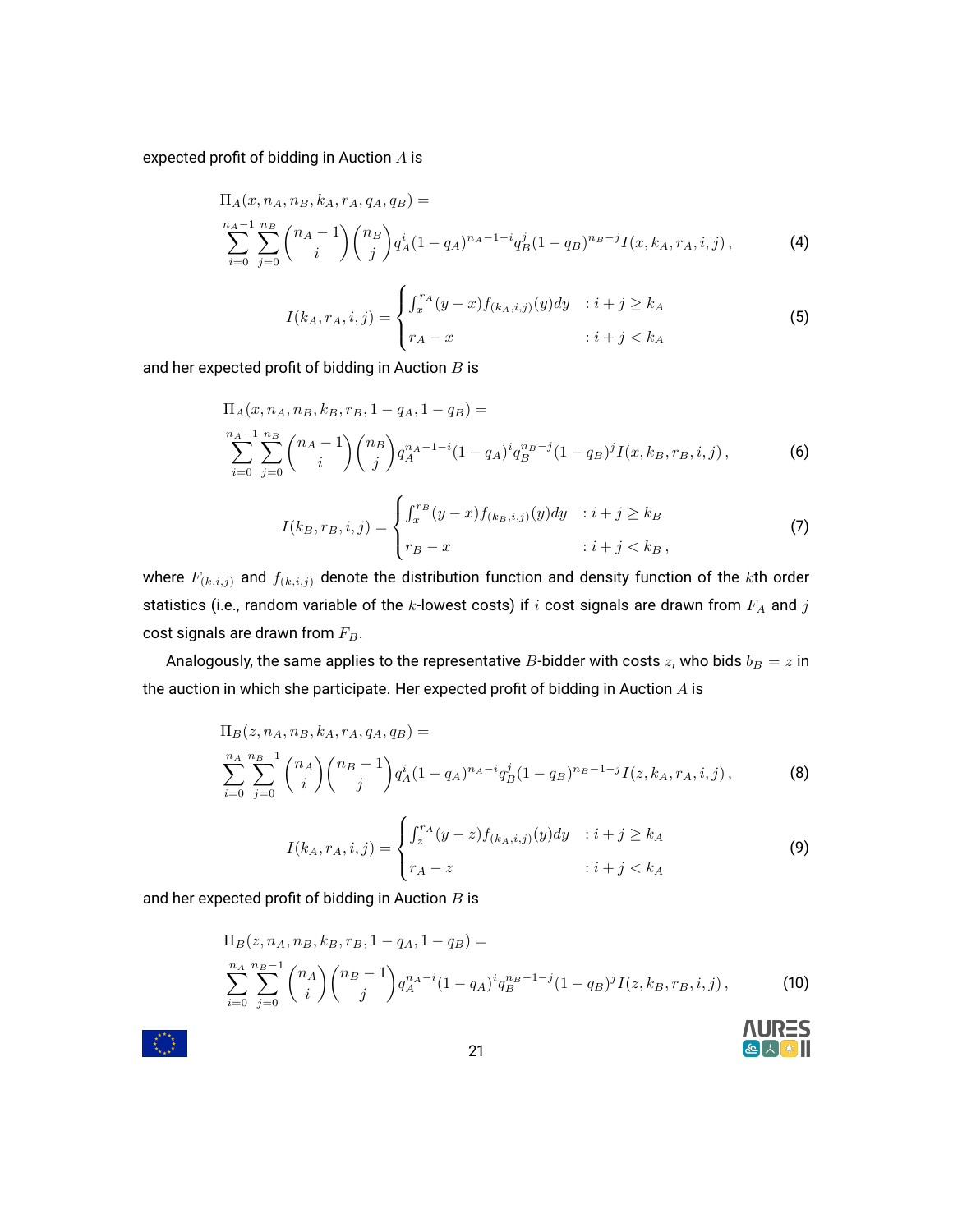<span id="page-21-1"></span><span id="page-21-0"></span>
$$
I(k_B, r_B, i, j) = \begin{cases} \int_z^{r_B} (y - z) f_{(k_B, i, j)}(y) dy & : i + j \ge k_B \\ r_B - z & : i + j < k_B. \end{cases} \tag{11}
$$

The equilibrium probabilities  $q_A$  and  $q_B$  are determined by

$$
\Pi_A(x, n_A, n_B, k_A, r_A, q_A, q_B) = \Pi_A(x, n_A, n_B, k_B, r_B, 1 - q_A, 1 - q_B),
$$
  
\n
$$
\Pi_B(z, n_A, n_B, k_A, r_A, q_A, q_B) = \Pi_B(z, n_A, n_B, k_B, r_B, 1 - q_A, 1 - q_B).
$$
\n(12)

In the symmetric case with  $k_A = k_B$ ,  $r_A = r_B$ ,  $n_A = n_B$ , and  $F_A \equiv F_B$ , by [\(4\)](#page-20-0), [\(6\)](#page-20-1), [\(8\)](#page-20-2), and [\(10\)](#page-20-3), the equilibrium conditions [\(12\)](#page-21-0) are fulfilled with  $q_A\,=\,q_B\,=\,\frac{1}{2}.$  Thus, the symmetric equilibrium strategy is given by  $\beta = (\beta_A, \beta_B)$  with  $\beta_t(x) = (\frac{1}{2}, x)$ ,  $t \in \{A, B\}$ .

# *Equal Cost Distribution Functions*

Any case of the Simultaneous Mutual Auction with  $F_A \equiv F_B \equiv F$  can be analysed by a model of two auctions and one bidder set. The demand volumes and the reserve prices in the two auctions A and B may differ, that is,  $k_A \neq k_B$  and/or  $r_A \neq r_B$ . Since the distributions  $F_A$  and  $F_B$  are equal, there exists a symmetric equilibrium with  $q_A = q_B$ , independent of  $n_A$  and  $n_B$ , which can be different. This case can be simplified by joining the two bidder sets  $N_A$  and  $N_B$  to one set  $N=N_A\bigcup N_B$  with  $n=n_A+n_B$ , where the  $n$  bidders' signals are independently drawn from  $F.$ 

The mixed equilibrium strategy  $\beta(x) = (q, b)$  consists of two components. All bidders participate with same probability q in Auction A and, thus, with probability  $1 - q$  in Auction B. For determining the participation probabilities  $q$ , we consider a representative bidder with costs  $x$ , who bids  $b = x$  in the auction in which she participates. If each of the other  $n - 1$  bidders' participation probabilities are  $(q, 1-q)$  and all bidders bids their costs, the representative bidder's expected profit of bidding in Auction A, given by  $(4)$ ,  $(5)$ ,  $(8)$ , and  $(9)$ , reduces to

$$
\Pi(x, k_A, r_A, q) = \sum_{i=k_A}^{n-1} {n-1 \choose i} q^i (1-q)^{n-1-i} \int_x^{r_A} (y-x) f_{(k_A, i)}(y) dy
$$
  
+ 
$$
(r_A - x) \sum_{i=0}^{k_A - 1} {k_A - 1 \choose i} q^i (1-q)^{n-1-i}
$$
 (13)

<span id="page-21-2"></span>

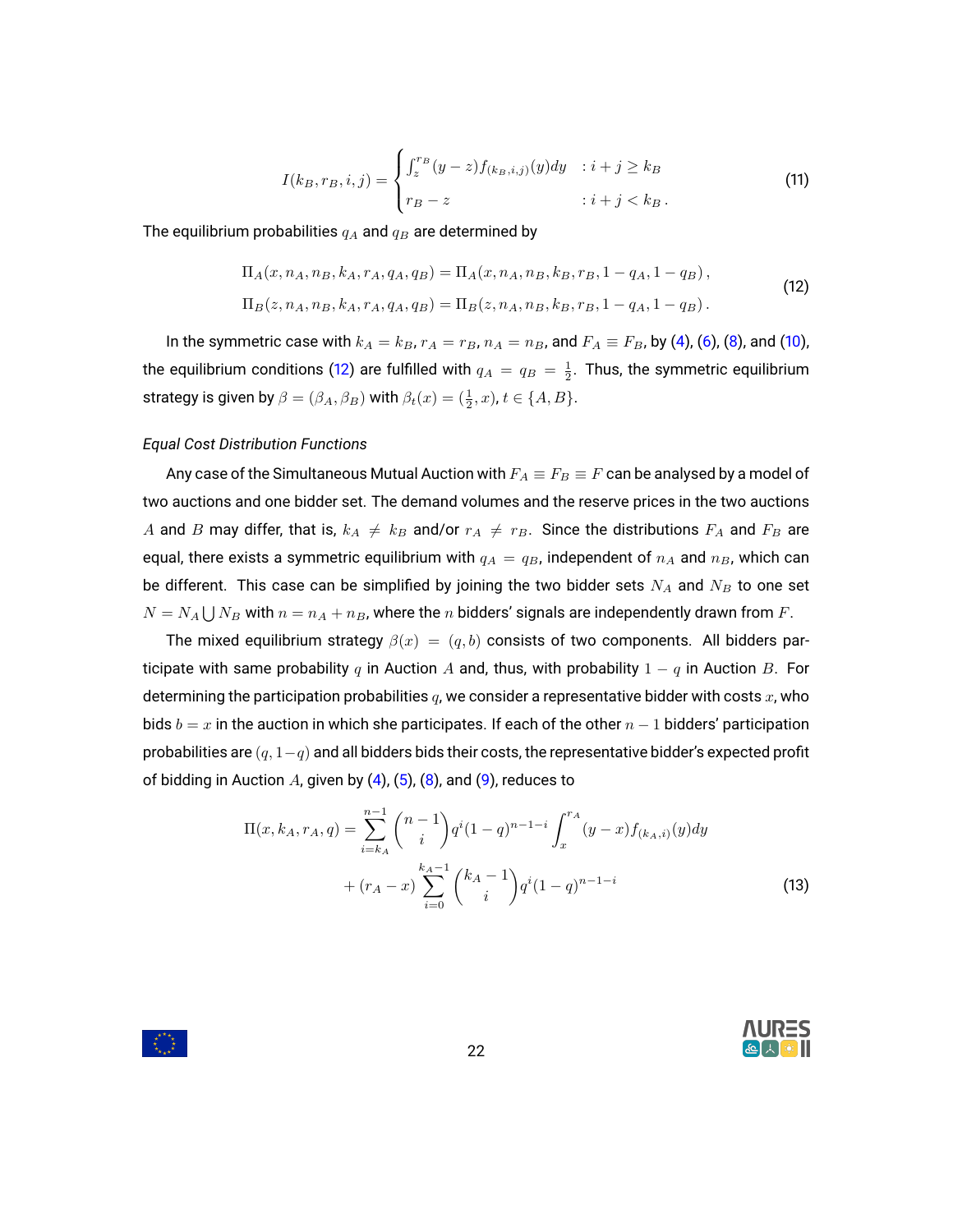and her expected profit if she bids in Auction  $B$ , given by [\(6\)](#page-20-1), [\(7\)](#page-20-6), [\(10\)](#page-20-3), and [\(11\)](#page-21-1), reduces to

$$
\Pi(x, k_B, r_B, 1 - q) = \sum_{i=k_B}^{n-1} {n-1 \choose i} q^{n-1-i} (1-q)^i \int_x^{r_B} (y-x) f_{(k_B, i)}(y) dy
$$

$$
+ (r_B - x) \sum_{i=0}^{k_B - 1} {k_B - 1 \choose i} q^{n-1-i} (1-q)^i
$$
(14)

The probability q for the mixed equilibrium strategy  $\beta(x) = (q, x)$  is determined by

<span id="page-22-1"></span><span id="page-22-0"></span>
$$
\Pi(x, k_A, r_A, q) = \Pi(x, k_B, r_B, 1 - q).
$$
\n(15)

In the case  $k_A = k_B$  and  $r_A = r_B$ , by [\(13\)](#page-21-2) and [\(14\)](#page-22-0), the equilibrium condition [\(15\)](#page-22-1) is fulfilled with  $q=\frac{1}{2}.$  Thus, the symmetric equilibrium strategy is given by  $\beta(x)=(\frac{1}{2},x).$  All  $A$ -bidders and all  $B$ -bidders flip a coin to decide in which auction they will bid.

Obviously, for  $k_A>k_B$  and  $r=r_A=r_B$ ,  $q>\frac{1}{2}$ , since with a higher number of auctioned goods the probability of winning and thus, the expected profit in this auction rises.

The same applies for  $k = k_A = k_B$  and  $r_A > r_B$ . To show this, we consider [\(13\)](#page-21-2) and [\(14\)](#page-22-0) for  $q=\frac{1}{2}.$  Then, the representative bidder's expected profit [13](#page-21-2) in Auction  $A$  can we written as

$$
\Pi(x, k, r_A, \frac{1}{2}) = \sum_{i=k}^{n-1} {n-1 \choose i} \left(\frac{1}{4}\right)^{i(n-1-i)} \left(\int_x^{r_B} (y-x) f_{(k,i)}(y) dy + \int_{r_B}^{r_A} (y-x) f_{(k,i)}(y) dy\right) + (r_B + (r_A - r_B) - x) \sum_{i=0}^{k-1} {k-1 \choose i} \left(\frac{1}{4}\right)^{i(n-1-i)}
$$
\n(16)

and her expected profit in Auction  $B$  can be written as

$$
\Pi(x, k, r_B, \frac{1}{2}) = \sum_{i=k}^{n-1} {n-1 \choose i} \left(\frac{1}{4}\right)^{i(n-1-i)} \int_x^{r_B} (y-x) f_{(k,i)}(y) dy
$$
  
+  $(r_B - x) \sum_{i=0}^{k-1} {k-1 \choose i} \left(\frac{1}{4}\right)^{i(n-1-i)}.$  (17)

Since

$$
\Pi(x, k, r_A, \frac{1}{2}) - \Pi(x, k, r_B, \frac{1}{2}) =
$$
\n
$$
\sum_{i=k}^{n-1} {n-1 \choose i} \left(\frac{1}{4}\right)^{i(n-1-i)} \int_{r_B}^{r_A} (y-x) f_{(k,i)}(y) dy + (r_A - r_B) \sum_{i=0}^{k-1} {k-1 \choose i} \left(\frac{1}{4}\right)^{i(n-1-i)} > 0,
$$

 $q=\frac{1}{2}$  cannot be the equilibrium probability, but  $q>\frac{1}{2}.$ 



 $\mathbb{R}^{2n}$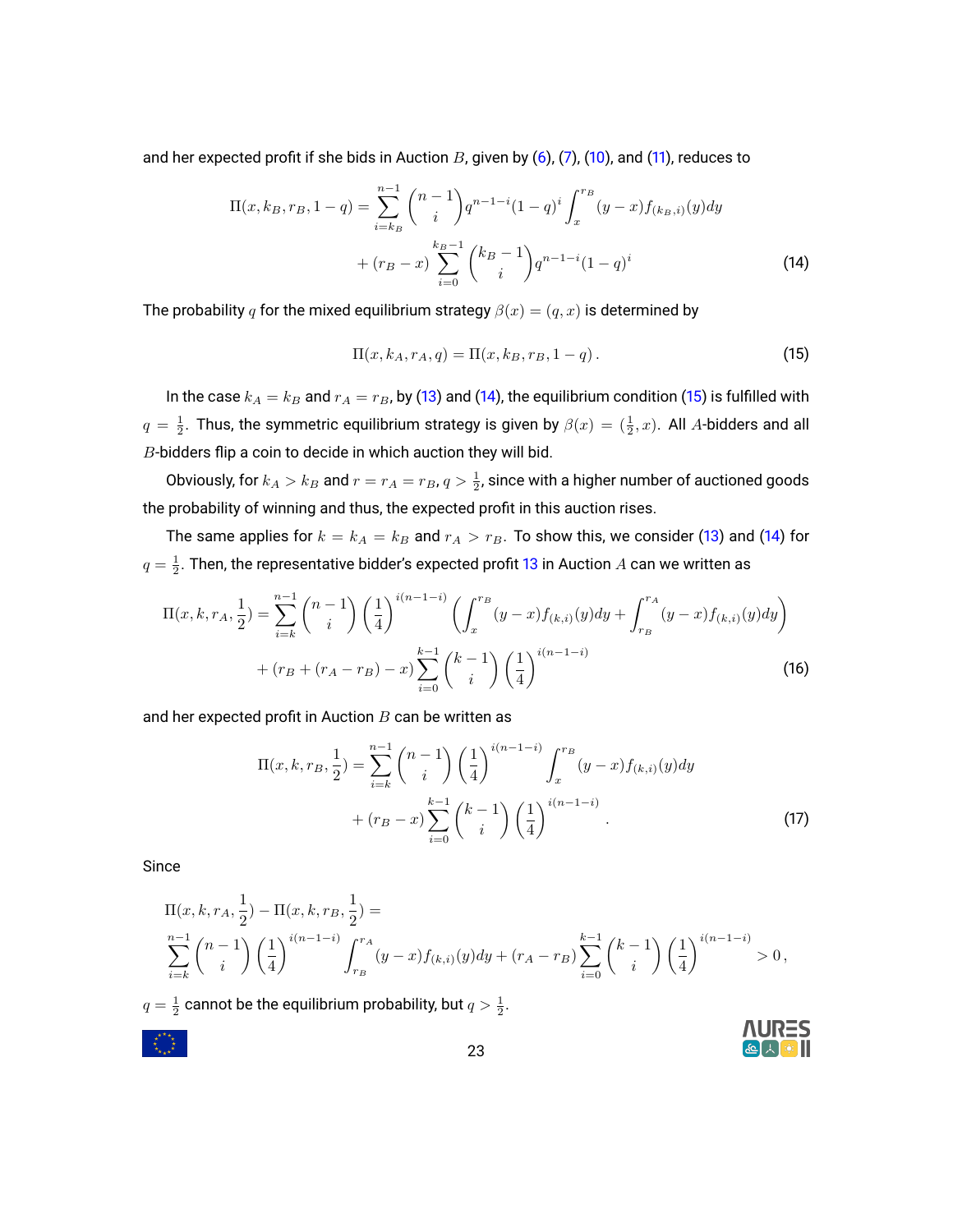#### *Efficiency and Prices*

An efficient outcome is reached if and only if the  $k = k_A + k_B$  bidders with the lowest costs are awarded, which is met in the Joint Auction [\(5.2\)](#page-16-0). As in the Separate Auctions (Section [5.3\)](#page-17-0), efficiency does not depend on how the bidders in  $N_{eff}$  are distributed among the two auctions A and B, but only that  $k_A$  bidders in  $N_{eff}$  participate in Auction A and the remaining  $k_B$  bidders in  $N_{eff}$  participate in Auction B.

For the Mutual Auctions, we consider the symmetric case with the same equilibrium strategy  $\beta(x) = (q, x)$  for all bidders in the joint set N. Then, the probability of an efficient outcome is

<span id="page-23-0"></span>
$$
\binom{k}{k_A} q^{k_A} (1-q)^{k_B} \,. \tag{18}
$$

**NURES** 

The probabilities in [\(18\)](#page-23-0) includes all efficient allocations of the k bidders in  $N_{eff}$ , so that  $k_A$  of these bidders participate in Auction A and  $k_B$  of these bidders participate in Auction B. Note that, contrary to the efficiency probabilities for the Separate Auction (Section [5.3\)](#page-17-0), the efficiency probabilities for the Mutual Auctions do not depend on the number of bidders  $n_A$  and  $n_B$  in the two auctions. Table [2](#page-23-1) shows these probabilities for symmetric auctions with  $k_A = k_B$  and  $q = \frac{1}{2}.$ 

<span id="page-23-1"></span>Table 2: Probability of efficient outcome in the Mutual Auctions for  $q=\frac{1}{2}$ 

| $k_A = k_B$ 1 2 3 4 5 10 25 50                             |  |  |  |  |
|------------------------------------------------------------|--|--|--|--|
| Probability 50.0% 37.5% 31.3% 27.3% 24.6% 17.6% 11.2% 8.0% |  |  |  |  |

To analyse and evaluate the distribution of the awarded bidders among the two bidder sets  $N_A$ and  $N_B$  in an efficient outcome, we apply the following simplifying approach. Define  $\varrho = \frac{n_B}{n_A}$ . In an efficient outcome,  $\frac{1}{\varrho+1}(k)$   $A$ -bidders are awarded and  $\frac{\varrho}{\varrho+1}(k)$   $B$ -bidders. This approach can be justified by an a priori view before the cost signals are drawn or by considering the average in a long-run view. For example, if  $n_A = n_B$ , in an efficient outcome, we expect the awarded bidders to be distributed evenly between A and B, i.e., half of the awarded bidders are from  $N_A$  and the other half from  $N_B$ .

For the prices in the Mutual Auctions the same applies as for the Separate Auctions (Section [5.3\)](#page-17-0). In an efficient outcome in the Mutual Auctions, the bidder with the cost signal  $x_{(k+1,n)}$  either determines the price in Auction  $A$ , i.e.,  $p_A = x_{(k+1,n)}$ , or in Auction  $B$ , i.e.,  $p_B = x_{(k+1,n)}$ , but not in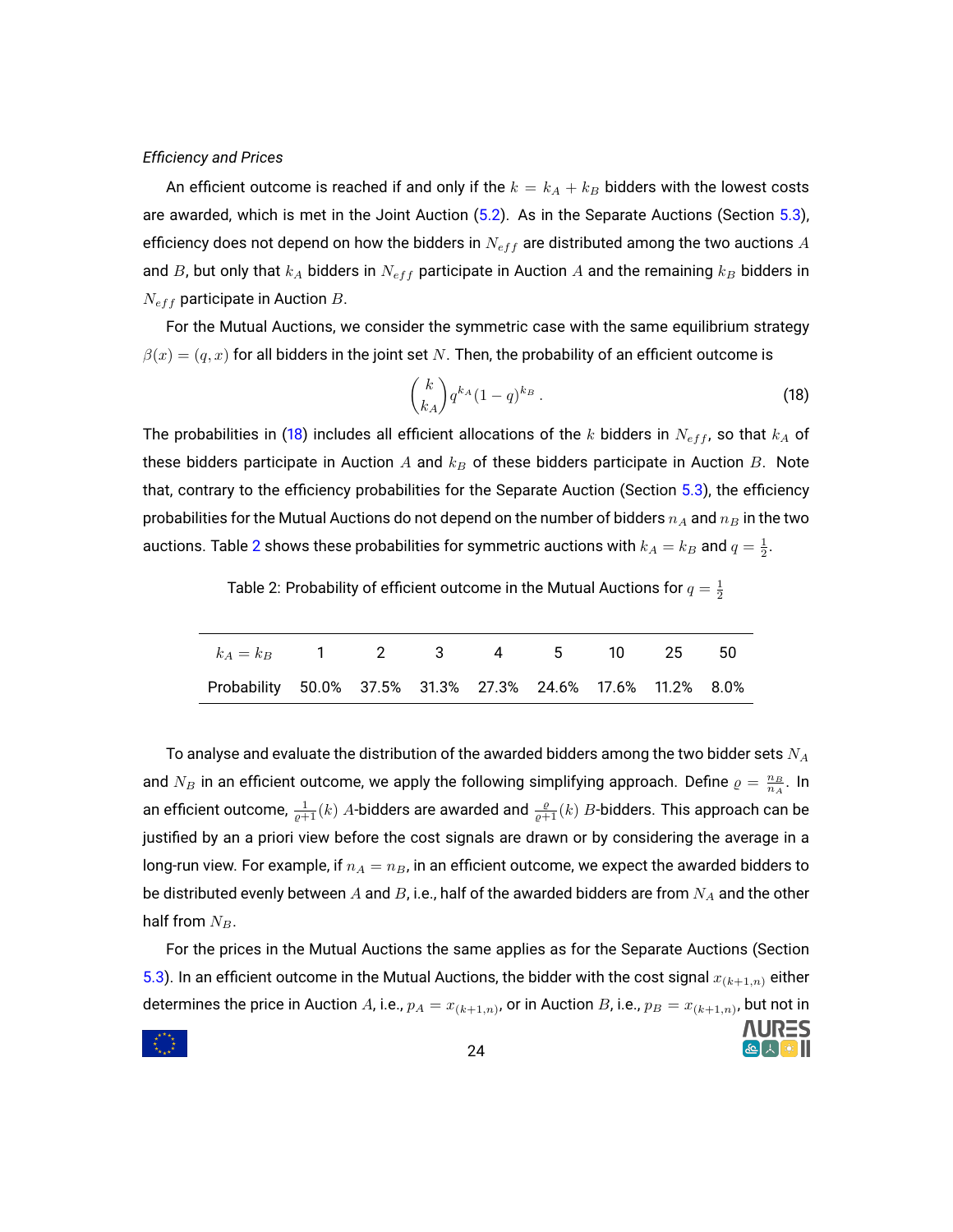both Auctions. That is, the prices are different in the two auctions and the higher price is  $x_{(k+2,n)}$ or higher. If the bidder with  $x_{(k+1,n)}$  participates in Auction A, we have  $p_B > p_A = p_J = x_{(k+1,n)}$ , and if the bidder with  $x_{(k+1,n)}$  participates in Auction B, we have  $p_A > p_B = p_J = x_{(k+1,n)}$  Hence, the auctioneer's total costs  $c_M = c_A + c_B = k_A p_A + k_B p_B$  in the Mutual Auctions are higher than the auctioneer's costs  $c_J$  in the Joint Auction:  $c_M > c_J$ .

If the outcome of the Mutual Auctions is inefficient, the price in one of the two auctions is lower than  $x_{(k+1,n)}$ , while in the other auction, the price is higher than  $x_{(k+1,n)}.$  The auctioneer's total costs in the Mutual Auctions can be equal or even lower than in the Joint Auction, but also higher.

#### <span id="page-24-0"></span>*5.4.2. Sequential Mutual Auctions*

In Sequential Mutual Auctions, the two auctions  $A$  and  $B$  are conducted sequentially. W.l.o.g. we assume that Auction A is conducted before Auction B. All bidders from  $N_A$  and  $N_B$  are allowed to participate with their project in both auctions. More precisely, all bidders are allowed to participate in Auction  $A$ , while only those bidders are allowed to participate in the  $B$ -Auction who either were not successful in Auction  $A$  or did not participate in the Auction  $A$ . We assume that the bids and results of Auction  $A$  are observable before Auction  $B$  is conducted.

In this sequential auction there exists a unique symmetric Bayes equilibrium in pure strategies.  $11$  In this equilibrium, each bidder submits a bid in Auction A, and if this bid is not awarded, the bidder will submit a bid in Auction B. Hence, the equilibrium bidding strategy  $\beta(x)$  of a representative bidder (from  $N_A$  or  $N_B$ ) with cost signal x consists of two components,  $\beta(x) = (\beta_A(x), \beta_B(x))$ , where  $\beta_A(x)$  denotes the bid in Auction  $A$  and  $\beta_B(x)$  the bids in Auction  $B$ . By transferring and extending the results of a sequential sales auction with one good in each auction (e.g. [Krishna,](#page-36-1) [2009\)](#page-36-1) to a sequential procurement auction with  $k_A$  goods in the first auctions and  $k_B$  goods in the second auction, we get the following equilibrium strategy  $\beta(x) = (\beta_A(x), \beta_B(x))$  with

$$
\beta_A(x) = E[X_{(k+1,n)} \,|\, X_{(k_A,n)} < x < X_{(k+1,n)}],\tag{19}
$$

$$
\beta_B(x) = x \,. \tag{20}
$$

Since the equilibrium strategy components  $\beta_A(x)$  and  $\beta_B(x)$  are strictly monotone, i.e., strictly increasing in  $x$ , the outcome of the sequential auction is efficient. That is, the  $k$  bidders with the

<span id="page-24-3"></span><span id="page-24-2"></span>



<span id="page-24-1"></span><sup>11</sup>This is a standard result in game theory, see e.g. [Krishna](#page-36-1) [\(2009\)](#page-36-1).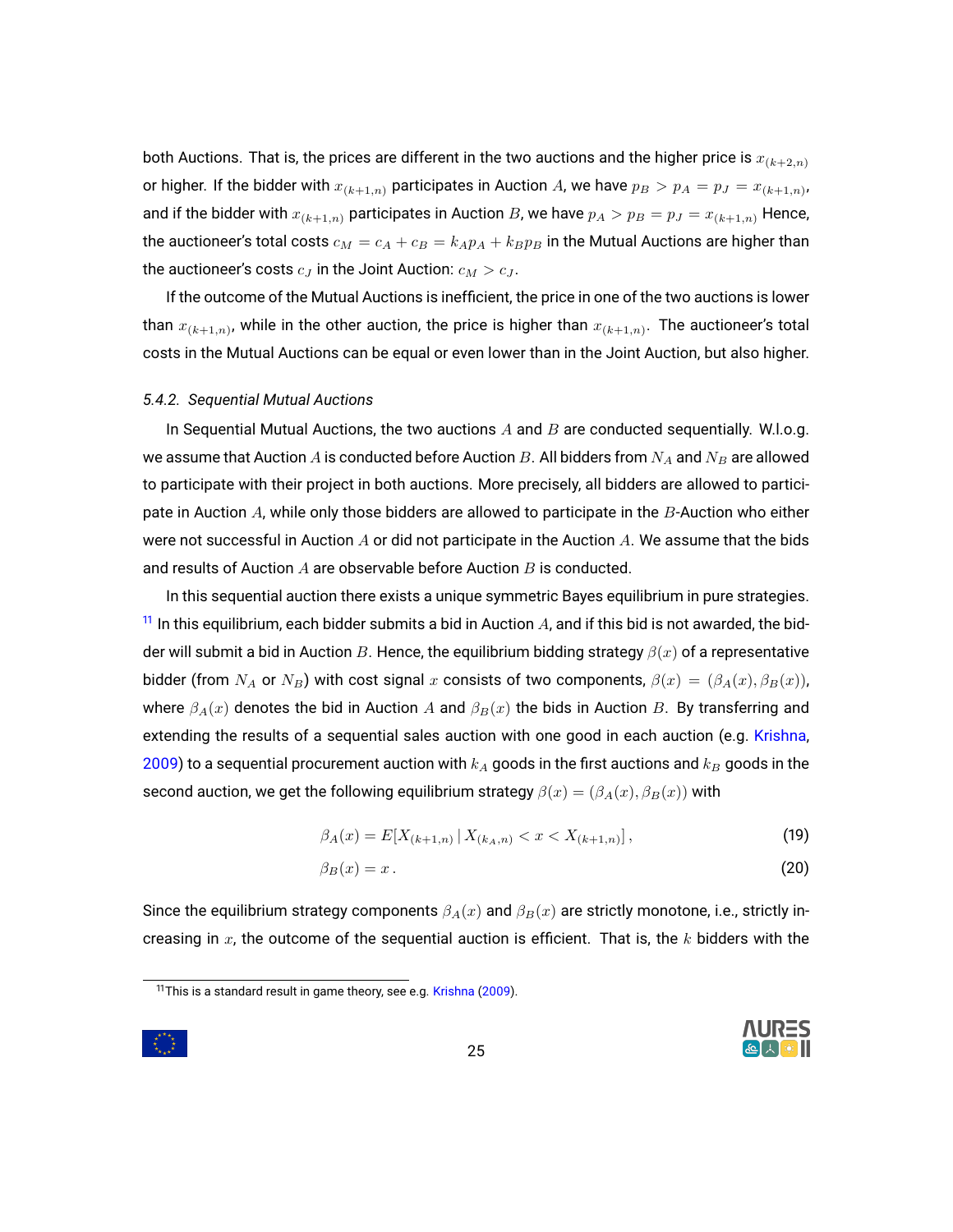lowest cost signals are awarded. Strict monotonicity also implies that in the first auction  $A$  the  $k_A$ bidders with the lowest costs are awarded and in the second auction  $B$  the  $k_B$  bidders with the  $(k_A + 1)$ -lowest costs up to the k-lowest costs. Thus, the "best" projects are awarded in Auction A.

Due this different bidding behaviour in Auction  $A$  and Auction  $B$ , the expected prices are the same in both auctions and equal to  $E[X_{(k+1,n)}]$ , i.e., the expected value of the  $(k+1)$ -lowest cost signal. This price, which reflects the overall scarcity in the joint market, is the same as in the free competition scenario in the Joint Auction [\(5.2\)](#page-16-0):  $E[P_{Seq,A}] = E[P_{Seq,B}] = E[P_J] = E[X_{(k+1,n)}].$  The same applies to the auctioneer's expected costs:  $E[C_{Seq}] = E[C_{Seq,A}] \!+\! E[C_{Seq,B}] = k_A E\left[X_{(k+1,n)}\right] \!+\!$  $k_B E\left[X_{(k+1,n)}\right] = k E\left[X_{(k+1,n)}\right] = E[C_J].$ 

Since the two equilibrium strategy components are monotone and, by [\(20\)](#page-24-2), the bidders truthfully bid their costs in the second auction  $B$ , it is obvious that in the LRB-uniform-price auction  $B$  the price is equal to the  $(k + 1)$ -lowest cost signal, i.e., the cost signal of the "best" bidder who is not awarded. In the first auction A, by [\(19\)](#page-24-3), the bidders do not reveal their true costs but exaggerate their costs in their bids. The incentive for this form of "bid shading" is generated by the additional chance for an award in the subsequent Auction B. More precisely, a bidder's equilibrium bid for Auction  $A$ is equal to the expected value of the  $(k+1)$ -lowest cost signal under the condition that the bidder's own cost signal is between the  $k_A$ -lowest and the  $(k + 1)$ -lowest cost signal. This exaggeration of the costs in the bids implies that the bidders with the  $k_A$ -lowest costs are awarded in Auction A and that the expected price in this auction is also equal to expected value of the  $(k + 1)$ -lowest cost signal.

However, there is some empirical evidence that real sequential procurement auctions the price tends to decrease, i.e., the price in Auction B is higher than in Auction A [\(Ashenfelter,](#page-35-7) [1989;](#page-35-7) [Ashen](#page-35-8)[felter and Genesove,](#page-35-8) [1992;](#page-35-8) [Gallegati et al.,](#page-35-9) [2011;](#page-35-9) [McAfee and Vincent,](#page-37-13) [1993\)](#page-37-13). Possible reasons for this phenomenon are risk aversion or myopic thinking. The latter refers to the fact that the bidders do not fully account for the additional chance in Auction  $B$  when calculating their bid for Auction A.

#### <span id="page-25-0"></span>*5.5. Unilateral Auctions*

 $\frac{1}{2}$ 

For the Unilateral Auctions, w.l.o.g. we assume that A-bidders are allowed to bid either in Auction  $A$  or in Auction  $B$ , while the  $B$ -bidders are only allowed to participate in Auction  $B$ .

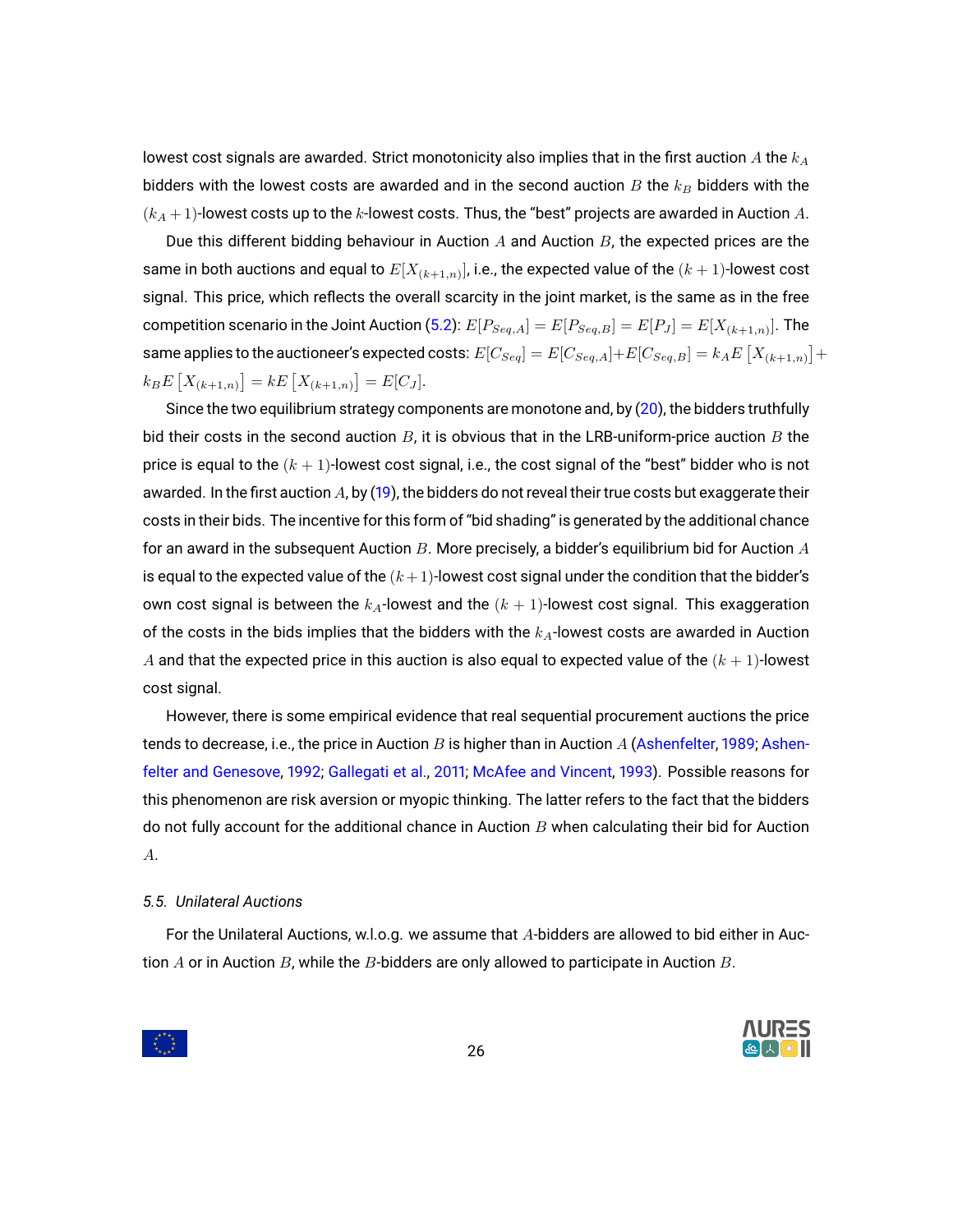# <span id="page-26-0"></span>*5.5.1. Simultaneous Unilateral Auctions*

Since in a Simultaneous Unilateral Auction the A-bidders simultaneously decide on the auction in which they will bid, a A-bidders' symmetric equilibrium strategy has to be in mixed strategies. As in the Mutual Auction (Section [5.4\)](#page-18-0), the probability distribution of the mixed equilibrium strategy applies to participation decision, where  $q_A$  is an A-bidder's probability for participating in Auction A, and, thus,  $1-q_A$  is an A-bidder's probability for participating in Auction B. As before, an A-bidder bids her cost signal in the auction in which she participates. That is,  $\beta_A(x)=(q_A,x)$  The  $B$ -bidders' equilibrium strategy is simple because they cannot choose the auction. They participate in Auction B where they bid their cost signal. That is,  $q_B = 0$  and, thus,  $\beta_B(x) = (0, x)$ .

For determining the participation probabilities  $q_A$ , we consider a representative A-bidder with costs  $x \in [\underline{x}_A, \overline{x}_A]$ . If each of the other  $n_A - 1$  A-bidders' participation probabilities are  $(q_A, 1$  $q_A$ ) and those of each of the  $n_B$  B-bidders are  $(q_B, 1 - q_B)$  and all bidders bid their costs, the representative  $A$ -bidder's expected profit of bidding in Auction  $A$  is

<span id="page-26-1"></span>
$$
\Pi_A(x, n_A, k_A, r_A, q_A) =
$$
\n
$$
\sum_{i=0}^{n_A-1} {n_A - 1 \choose i} q_A^i (1 - q_A)^{n_A - 1 - i} I(x, k_A, r_A, i),
$$
\n(21)

$$
I(k_A, r_A, i) = \begin{cases} \int_x^{r_A} (y - x) f_{(k_A, i)}(y) dy & : i \ge k_A \\ r_A - x & : i < k_A \end{cases} \tag{22}
$$

and her expected profit of bidding in Auction  $B$  is

$$
\Pi_A(x, n_A, n_B, k_B, r_B, 1 - q_A) =
$$
\n
$$
\left( \sum_{i=0}^{n_A - 1} \binom{n_A - 1}{i} q_A^{n_A - 1 - i} (1 - q_A)^i + n_B \right) I(x, k_B, r_B, i, n_B),
$$
\n(23)

$$
I(k_B, r_B, i, n_B) = \begin{cases} \int_x^{r_B} (y - x) f_{(k_B, i + n_B)}(y) dy & : i \ge k_B \\ r_A - x & : i + n_B < k_B \end{cases}
$$
 (24)

where  $F_{(k,n_B+i)}$  and  $f_{(k,n_B+i)}$  denote the distribution function and density function of the kth order statistics (i.e., random variable of the k-lowest costs) if  $i$  cost signals are drawn from  $F_A$  and  $n_B$ cost signals are drawn from  $F_B$ .

The equilibrium probability  $q_A$  is determined by

<span id="page-26-3"></span>
$$
\Pi_A(x, n_A, k_A, r_A, q_A) = \Pi_A(x, n_A, n_B, k_B, r_B, 1 - q_A).
$$
 (25)



<span id="page-26-2"></span>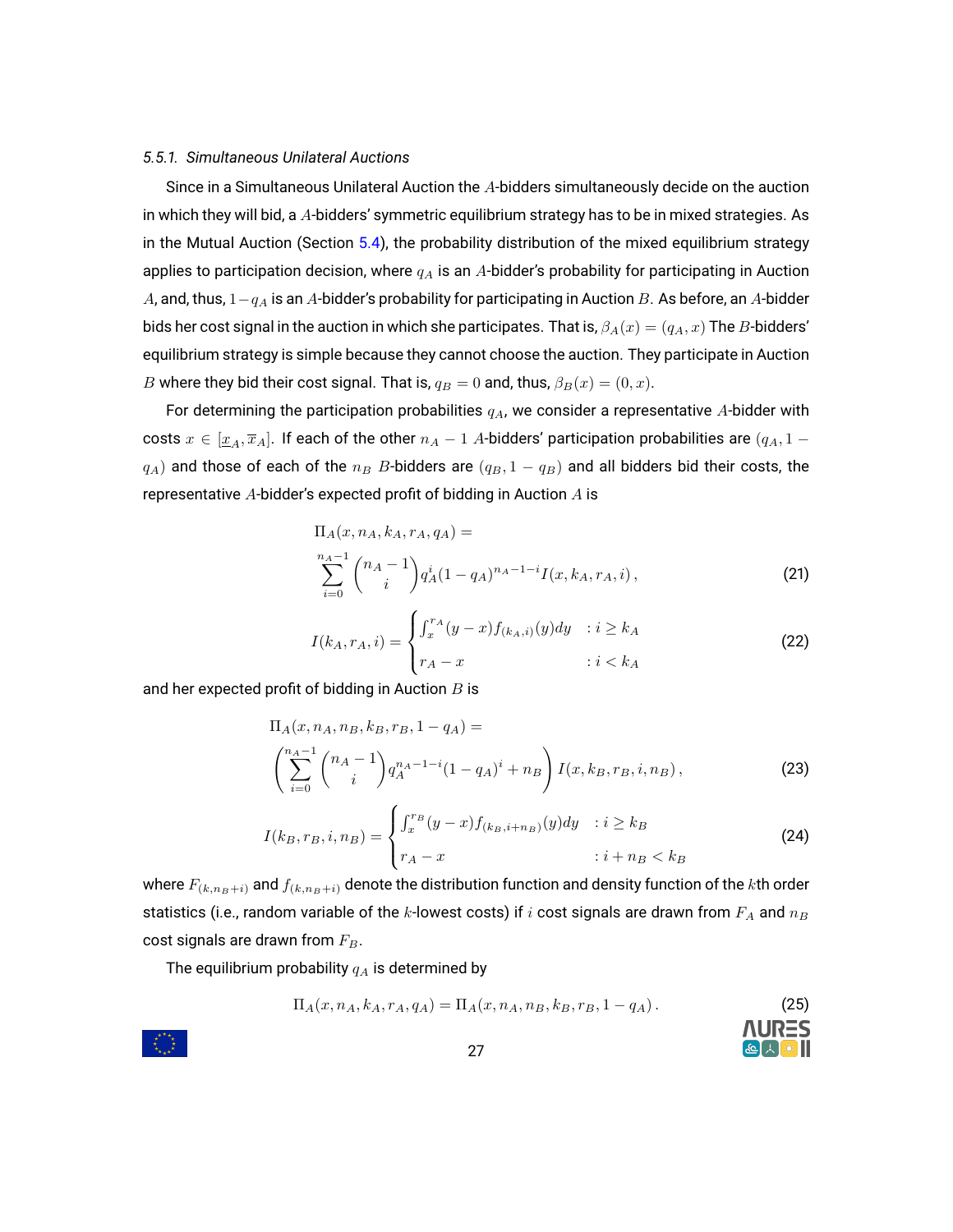That is, every A-bidder is indifferent (with respect to her expected profits) between participating in Auction A or in Auction B.

#### *Equal Cost Distributions*

The case of an equal cost distribution is given by  $F_A \equiv F_B$ . For simplicity, we further assume  $r_A = r_B$  and  $k_A = k_B$ .

If  $n_A \le n_B$ , we have  $q_A = 1$  and, thus,  $1 - q_A = 0$  because

$$
\Pi_A(x, n_A, k_A, r_A, q_A) > \Pi_A(x, n_A, n_B, k_B, r_B, 1 - q_A) \tag{26}
$$

for all  $q_A \in [0, 1]$ . That is, no A-bidder participates in Auction B because an A-bidders expected profit [\(21\)](#page-26-1) from participating in Auction A is always higher than her expected profit [\(23\)](#page-26-2) from participating in Auction  $B$ , independent of the other  $A$ -bidders' decision. This holds because actual number of competitors the Auction  $B$  is always higher than in Auction  $A$ . Thus, this case is equal to the case of two separate auctions (Section [5.3\)](#page-17-0).

Only for  $n_A > n_B$ ,  $q_A < 0$  and, thus,  $1-q_A > 0$ , i.e., the A-bidders also participate with a positive probability in Auction B. Given a fixed  $n_B$ , it follows from [\(21\)](#page-26-1), [\(23\)](#page-26-2), and [25](#page-26-3) that  $q_A$  decreases in  $n_A$ . That is, the higher the number of A-bidders, the higher is the probability that they participate in Auction B. For these cases, with regard to efficiency, expected prices and costs, the argumentation and results of the Simultaneous Mutual Auctions [\(5.4.1\)](#page-19-0) apply. That is, there is a high probability that the outcome is inefficient and that the prices and costs are higher than in efficient outcome of the Joint Auction (Section [5.2\)](#page-16-0).

#### <span id="page-27-0"></span>*5.5.2. Sequential Unilateral Auctions*

When analysing Sequential Unilateral Auctions, we have to distinguish between the case that Auction  $A$  is conducted before Auction  $B$  and the opposite case that Auction  $B$  is conducted before Auction  $A$ . Since  $B$ -bidders are only allowed to participate in Auction  $B$ , it is optimal for them to bid their cost signal independent of the sequence of the auctions. For the A-bidders it is optimal to participate in both auctions by bidding truthfully in the second auction and exaggerating their costs in the first auctions. This is the same bid pattern as in the Sequential Mutual Auctions (Section [5.4.2\)](#page-24-0). However, the degree of exaggeration in the first auction differs from [\(19\)](#page-24-3).

The award prices  $p_A$  and  $p_B$  depend on the sequence of the auctions.

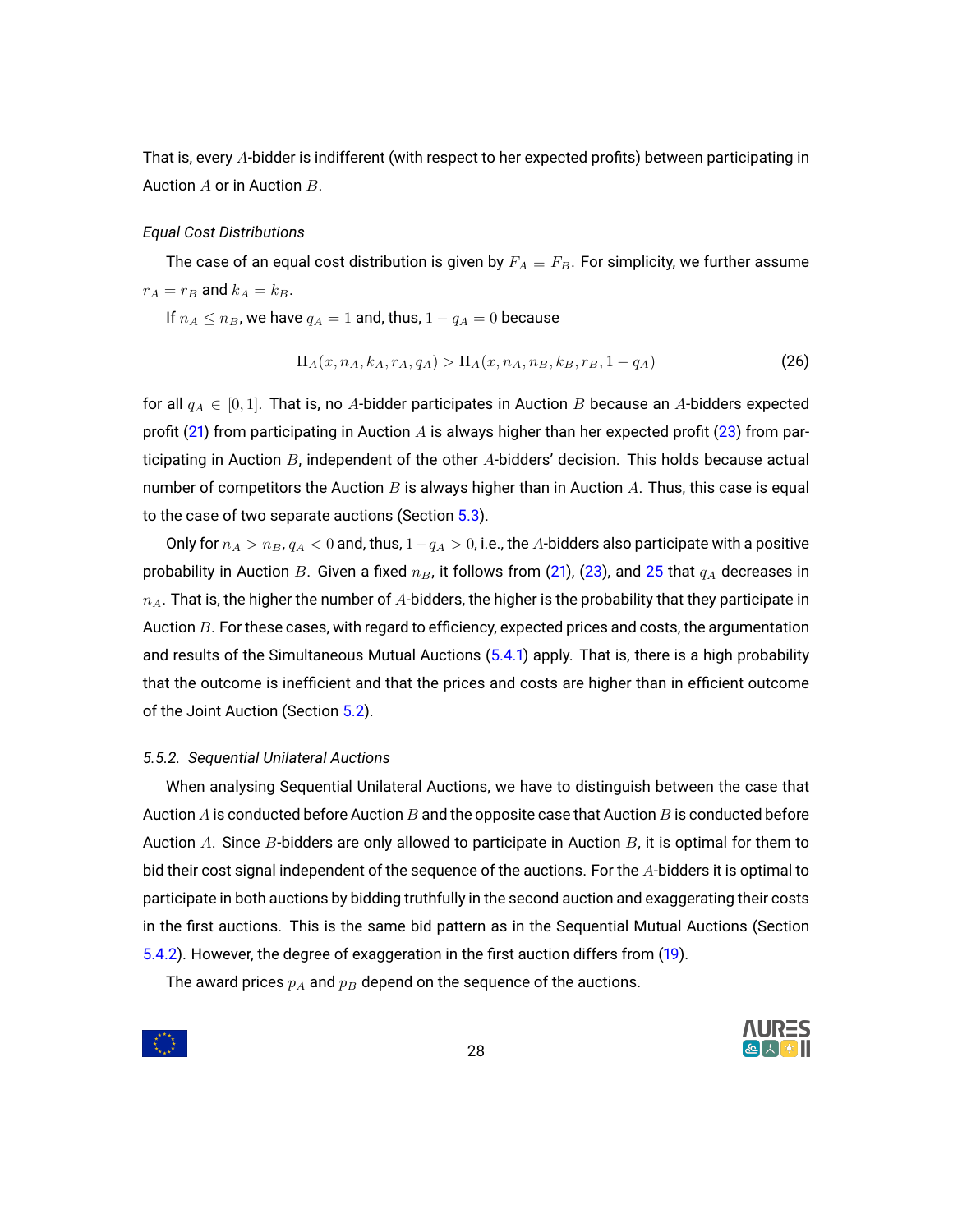If Auction  $A$  is conducted before Auction  $B$ ,  $p_B\,\leq\,x_{(k+1,n)}.$  The case  $p_B\,=\,x_{(k+1,n)}$  holds if and only if the outcome of the Sequential Unilateral Auction is efficient, i.e., the  $k$  bidders with the lowest costs are awarded, i.e., the bidders in set  $N_{eff}$ . In this case, in Auction A,  $k_A$  of these bidders are awarded, and in the subsequent auction  $B$ , the remaining  $k_B$  bidders.

If  $k_A$  or more A-bidders are in  $N_{eff}$ , the outcome is efficient and  $p_B = x_{(k+1,n)}$  because all bidders in  $N_{eff}$  are awarded and the bidder with  $x_{(k+1,n)}$  determines the price in Auction B. If in this case, the  $A$ -bidders beliefs about  $N_{eff}$  are correct,  $E[P_{Uni,A}] = E\left[X_{(k+1,n)}\right]$ . That is, the expected price in both auctions are equal and equal to the expected price in the Joint Auction [5.2:](#page-16-0)  $E[P_{Uni,A}] = E[P_{Uni,A}] = E[P_J] = E[X_{(k+1,n)}]$ . Thus, this also applies to the auctioneer's expected costs:  $E[C_{Uni}] = E[C_{Uni,A}] + E[C_{Uni,B}] = k_A E\left[X_{(k+1,n)}\right] + k_B E\left[X_{(k+1,n)}\right] =$  $kE[X_{(k+1,n)}] = E[C_J].$ 

If at least one of the  $k_A$  bidders, who are awarded in Auction A, does not belong to  $N_{eff}$ , i.e., more than  $k_B$  bidders are in  $N_{eff}$ , the outcome is inefficient and  $p_B\,<\,x_{(k+1,n)}.$  This happens because not the bidder with  $x_{(k+1,n)}$  determines the price in Auction B, but a bidder in  $N_{eff}$  with a lower cost signal than  $x_{(k+1,n)}.$  This case occurs if fewer than  $k_A$   $A$ -bidders and, thus, more than  $k_B$  $B$ -bidders are in  $N_{eff}$ . In this case, the price  $p_A$  differs from  $p_B$ . In Auction  $A$ , the price-determining  $A$ -bidder's cost signal is higher than  $x_{(k+1,n)}.$  Since  $A$ -bidders exaggerate their costs in their bids,  $p_A > x_{(k+1,n)}.$  Therefore, in this case,  $p_B < x_{(k+1,n)} < p_A.$ 

If Auction  $B$  is conducted before Auction  $A$ ,  $p_A$  is ambiguous, i.e., all cases  $p_A = x_{(k,n)}$ ,  $p_A <$  $x_{(k,n)}$ , or  $p_A > x_{(k,n)}$  are possible. Moreover, the equivalence between efficiency and  $p_A = x_{(k+1,n)}$ does not hold as in the opposite sequence. The Sequential Unilateral Auction is efficient if the  $k$  bidders with the lowest costs are awarded. In this case, in Auction  $B$ ,  $k_B$  of these bidders are awarded, and in the subsequent auction A, the remaining  $k_A$  bidders. However, since the A-bidders and Bbidders behave differently in the B auction – the B-bidders bid truthfully, whereas the A-bidders exaggerate their costs – it is possible that in Auction B, a B-bidder, who is not  $N_{eff}$ , is awarded. As a consequence, the outcome is inefficient and  $p_A < x_{(k,n)}$  because the price in Auction A is determined by a bidder with a cost signal  $x < x_{(k+1,n)}.$  On the other side, if more than  $k_B$  bidders are in  $N_{eff}$ , the outcome is also inefficient and  $p_A > x_{(k+1,n)}$  because the price in Auction A is determined by a bidder with a cost signal  $x>x_{(k+1,n)}.$  Also in theses cases, the prices  $p_A$  and  $p_B$ may differ.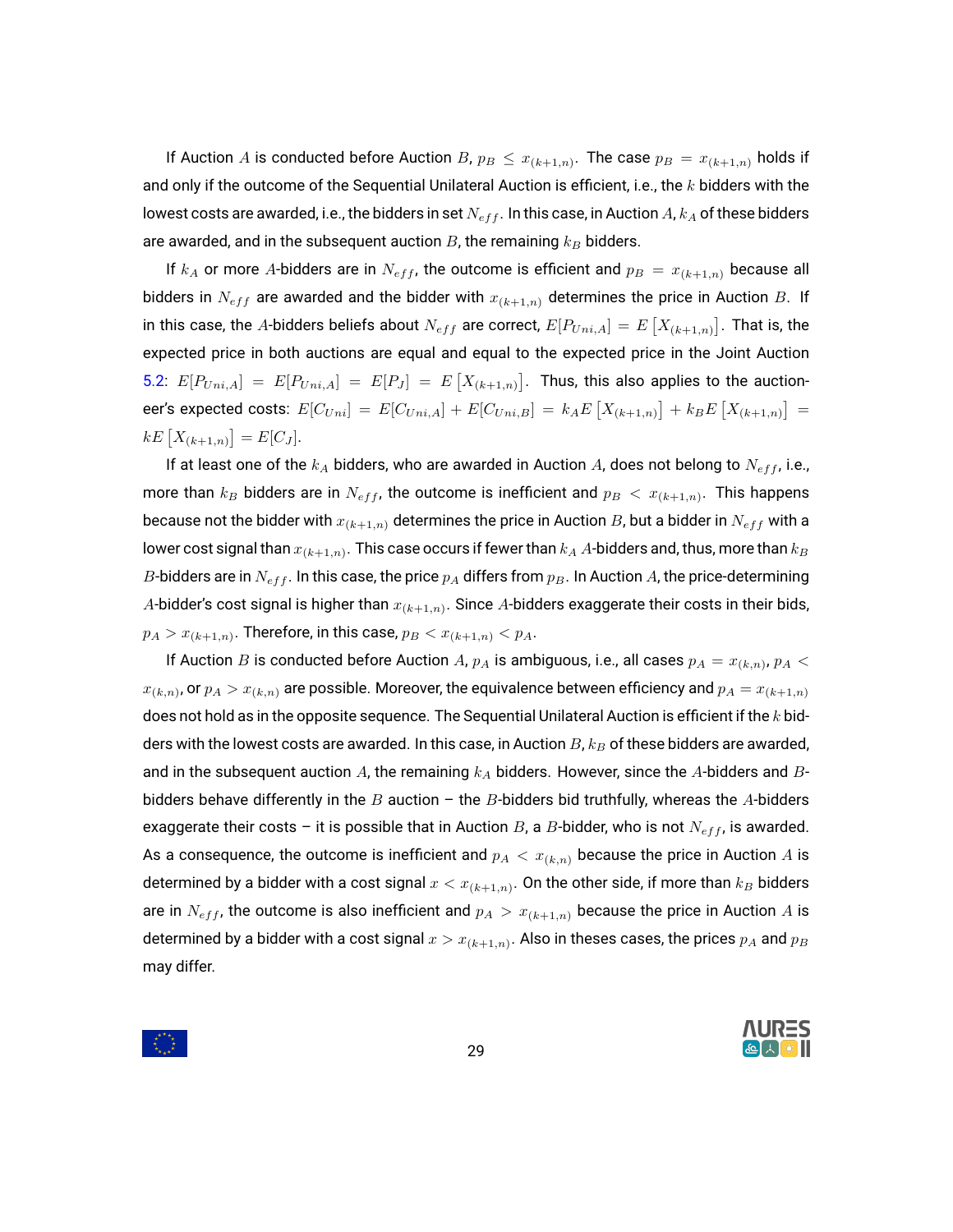# <span id="page-29-0"></span>*5.6. Comparison of the Different Auctions*

In order to decide on an optimal design for cross-border auctions, it is important to compare the different auction scenarios and their individual outcomes. In Section [5.2](#page-16-0) we showed that a Joint Auction is always efficient and yields an expected price of  $E[P]=E\left[X_{(k+1,n)}\right]$  when bidders from the two countries can be assumed to have similar costs. If one conducts Separate Auctions, the probability of an efficient outcome is much smaller as calculated in Section [5.3,](#page-17-0) and if this auction is efficient, the price in one of the auctions will in all cases be higher than the price of the Joint Auction. If the auctions end inefficient, i.e., if not the  $k$  projects with the lowest costs are awarded, the outcome cannot be determined before. The overall costs for the auctioneers can be higher than, lower than or equal to the costs of the joint auction. This is because in one of the auctions the auctioneer will have to pay less than in an efficient outcome, but the other one has to pay more. Depending on this exact ratio, the overall costs can be determined. One argument in favour of Separate Auctions is the relatively easy implementation for each country, since they do not need to cooperate.

Mutual Auctions can be conducted both simultaneously and sequentially. When conducted simultaneously, the problem is the same as with Separate Auctions, since the probability for an efficient outcome is rather small for a high number of auctioned goods (Section [5.4.1\)](#page-19-0) and efficiency leads to higher prices than in the ideal case of the Joint Auction. Again, if the auction outcome is inefficient, no concrete statement about the resulting prices can be made. When the Mutual Auctions are conducted sequentially, the outcome is efficient and the prices in both auctions are equal to the price of the Joint Auction (Section [5.4.2\)](#page-24-0). This constitutes a real alternative for the Joint Auction. The outcomes are identical, but the Mutual Auctions leaves much more liberties for the conducting countries, since each country is responsible for only one auction independently of the design of the other. Of course, if the designs are too different, this will have effects on the prices as well. A further advantage is that it is clear which country gave the award for which bidder and thus has to pay for the support.

The Unilateral Auctions are comparable to the Separate Auctions if the cost structure and auction design is identical (or considerably similar) in both countries (Section [5.5.1\)](#page-26-0). In this case, nobody will enter the auction in the foreign country and the results are those from Section [5.3.](#page-17-0) If the market characteristics or the auction design are different in both countries, again an equilibrium in mixed strategies is constituted and the result is the same as Section [5.4.1](#page-19-0) for Simultaneous Mutual

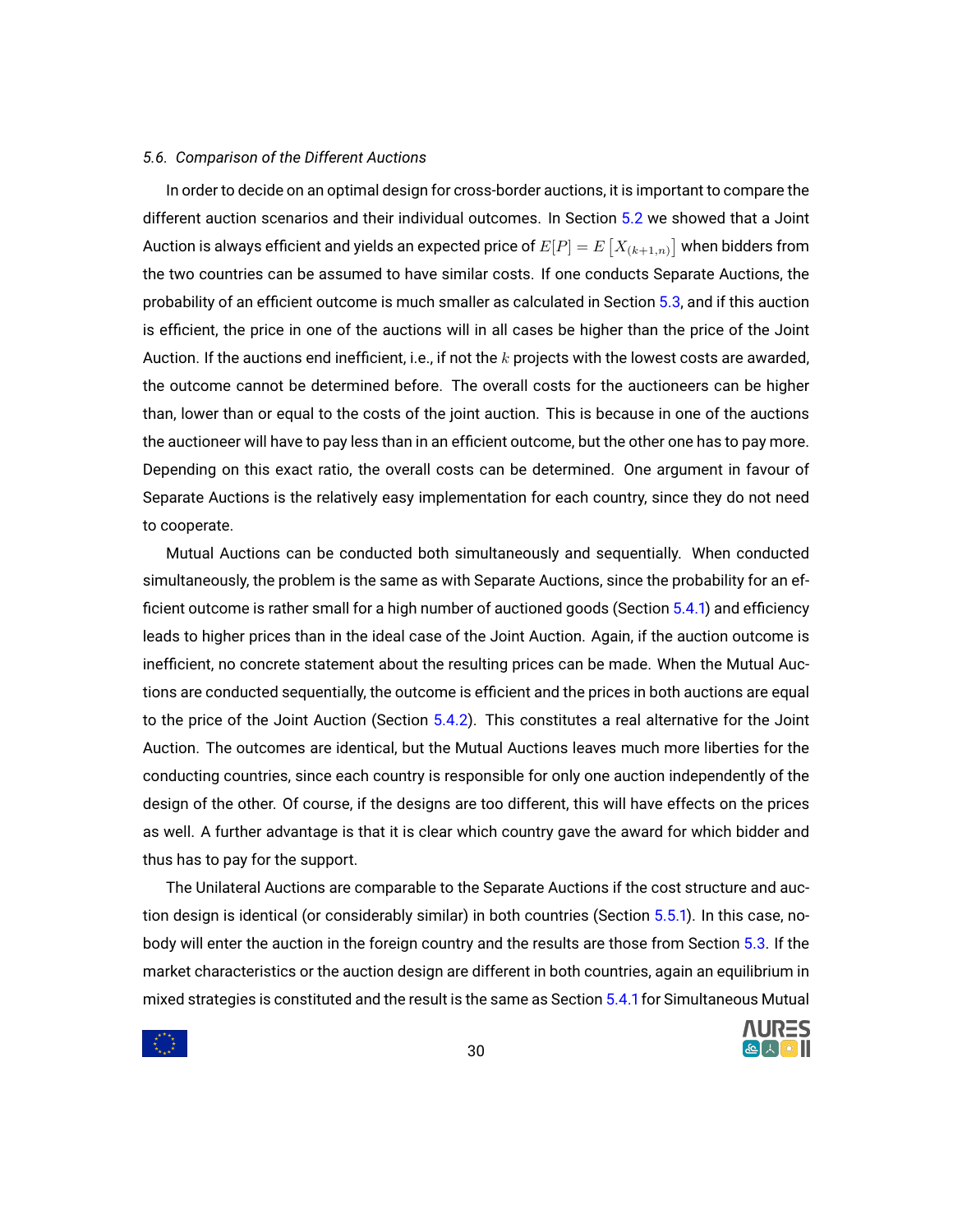Auctions. The Sequential Unilateral Auctions need to be distinguished into two scenarios: one, the opened auction is conducted first, and two, it is conducted second. If it is conducted first, there is a high chance that the auctions will be overall inefficient, since in the first auction two different bidding strategies are apparent: the bidders only allowed to participate in this auction will bid their true costs while the others will apply bid-shading (Section [5.5.2\)](#page-27-0). Thus, depending on the cost structure of the bidders, the prices can differ in both directions. What is clear is that both auctions will in most cases not achieve the same prices.

If the opened auction is conducted second, the auctions can be efficient. This is the case if more than  $k_A$  A-bidders are in the group of the overall lowest costs projects (Section [5.5.2\)](#page-27-0), as this secures that in both auctions only the bidders with the lowest costs are awarded. In this case, the price in both auctions will be equal to the price achieved in the Joint Auction. If this is not the case, i.e., if there are bidders awarded in the first auction who do not belong to the group with the lowest costs, the auction outcome is inefficient and the prices of the two auctions differ from the reference price  $E\left[X_{(k+1,n)}\right]$ , where the price in the first auction is higher, and the price in the second auction is lower than  $E\left[X_{(k+1,n)}\right]$  .

To put it in a nutshell, the Joint Auctions has a guaranteed efficient outcome and no dangers of too high prices due to unfavourable bidder structures in the different countries. Nevertheless, it is harder to conduct. An alternative would be the Sequential Mutual Auction, where the same outcome regarding awards and prices can be expected, but with more liberties for the auctioneers in their individual auction design. The other auction types can yield lower overall prices, but only together with an inefficient outcome. Furthermore, there is also a high chance that the prices will turn out to be higher than in a Joint Auction.

#### <span id="page-30-0"></span>*5.7. Extensions*

In the following we discuss some extensions of the models in the previous sections.

# <span id="page-30-1"></span>*5.7.1. Other Auction Formats*

How do the results of our analyses change instead of the LRB-uniform price rule the Pay-asbid rule or the HAB-uniform price rule are applied (HAB: highest accepted bid)? In Section [5.2,](#page-16-0) we mention the so-called revenue equivalence theorem [\(Myerson,](#page-37-2) [1981;](#page-37-2) [Riley and Samuelson,](#page-37-12) [1981;](#page-37-12) [Engelbrecht-Wiggans,](#page-35-6) [1988\)](#page-35-6), which (to a certain degree) can be applied to different pricing rules in the auctions considered in the previous sections. Accordingly, the expected equilibrium outcomes



**AURES**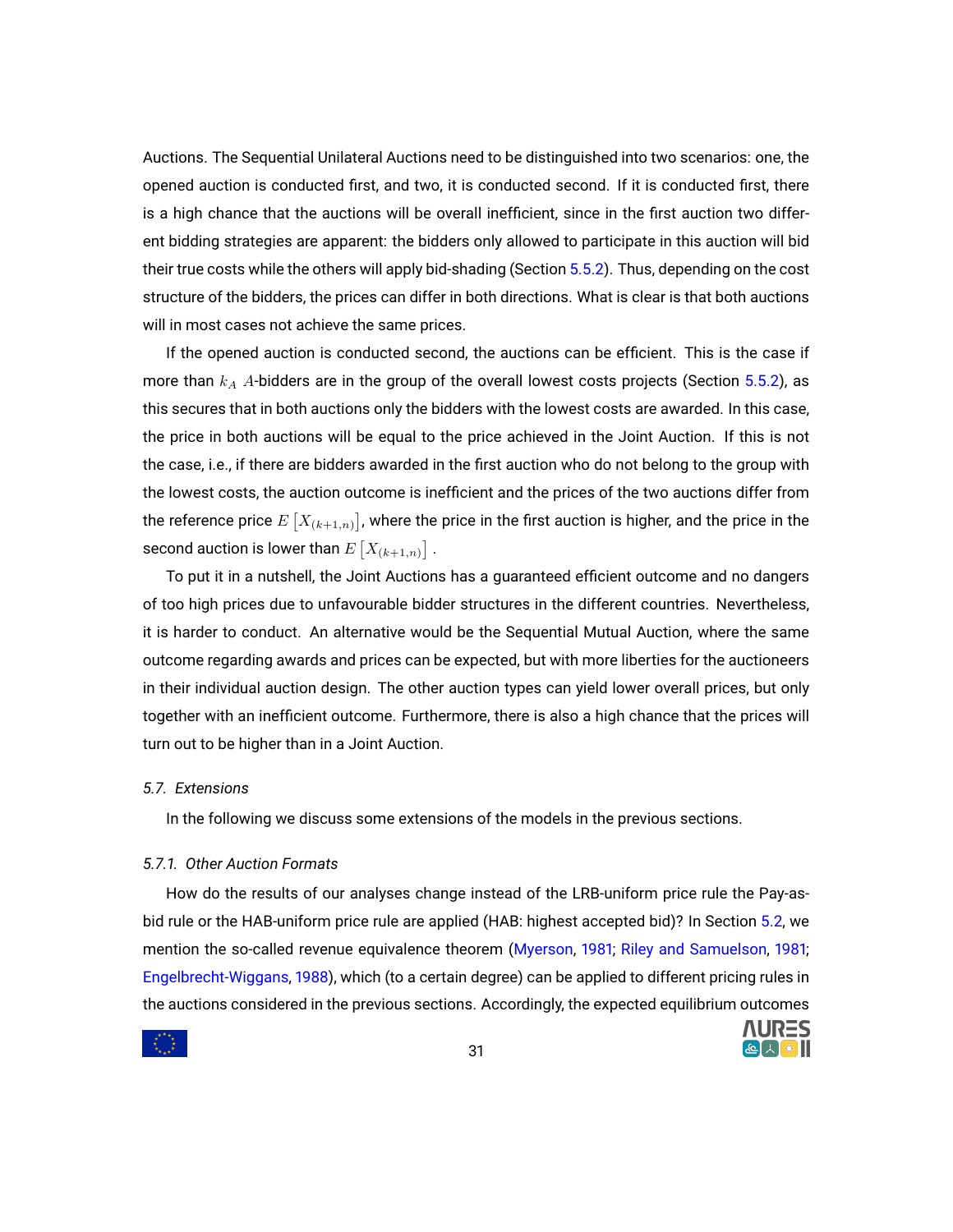under other pricing rule are considered to be the same or at least similar to theses derived under LRB-uniform pricing.

#### <span id="page-31-0"></span>*5.7.2. Systematic Cost Differences between Countries*

Assume that Auction  $A$  is conducted in Country  $A$  and Auction  $B$  is conducted in Country  $B$ and that there are systematically different conditions in the two countries. These differences may be caused by differences in the monetary support systems in the two countries. Due to these differences, bidders have different costs for a similar project depending where the project is built.

W.l.o.g. we assume that the costs are higher in Country  $B$  than in Country  $A$ . We model this cost difference by an additive constant  $s$ . That is, if a bidder has costs  $x$  when she is awarded in Auction A, the bidders has costs  $x + s$  when she is awarded in Auction B. As a consequence, the bidder submits a higher bid in Auction  $B$  than in Auction  $A$ . In the case of the simultaneous auctions (Sections [5.4.1](#page-19-0) and Section [5.5.1\)](#page-26-0), the different bids are  $b = x$  in Auction A and  $b = x + s$  in Auction B. Generally, in the Separate Auctions (Section [5.3,](#page-17-0) Mutual Auctions (Section [5.4\)](#page-18-0), and Unilateral Auctions (Section [5.5\)](#page-25-0), the price in Auction B is expected to be s higher than in the case of equal costs with  $s = 0$  considered so far. The results about efficiency and expected costs remain except for the auctioneer's costs in Auction  $B$ , which increase by  $k_B s$ .

The Joint Auction is a challenge because the two auction demands  $k_A$  and  $k_B$  are put together and are allocated in one auction, in which each bidder submits one bid for her project. Therefore, for the Joint Auction, we recommend that the two countries agree on one award system, so that it does not matter for the bidders whether they are awarded in Country  $A$  or  $B$ .

Nevertheless, it is possible to design a reasonable and applicable mechanism for the Joint Auction which takes the systematic cost differences between the two countries into consideration. It is obvious that the allocation procedure described in Section [5.2](#page-16-0) cannot be applied because it does not account for the cost differences. The proposed design for the Joint Auction contains is based on the Generalized Vickrey Auction (GVA) or Vickrey-Clarke-Groves (VCG) mechanism (e.g., [Ausubel and Migrom,](#page-35-10) [2006;](#page-35-10) [Krishna,](#page-36-1) [2009\)](#page-36-1). Each bidders submits two bids for her project. The first bid, the A-bid, applies to Country A and the second bid, the B-bid, applies to Country B. From all submitted bids, the set of all feasible combinations of bids is computed. A feasible bid combination contains (1) at maximum one bid of each bidder and (2)  $k_A$  A-bids and  $k_B$  B-bids. The winning bids are determined by the feasible bid combination that minimizes the total sum of bids.

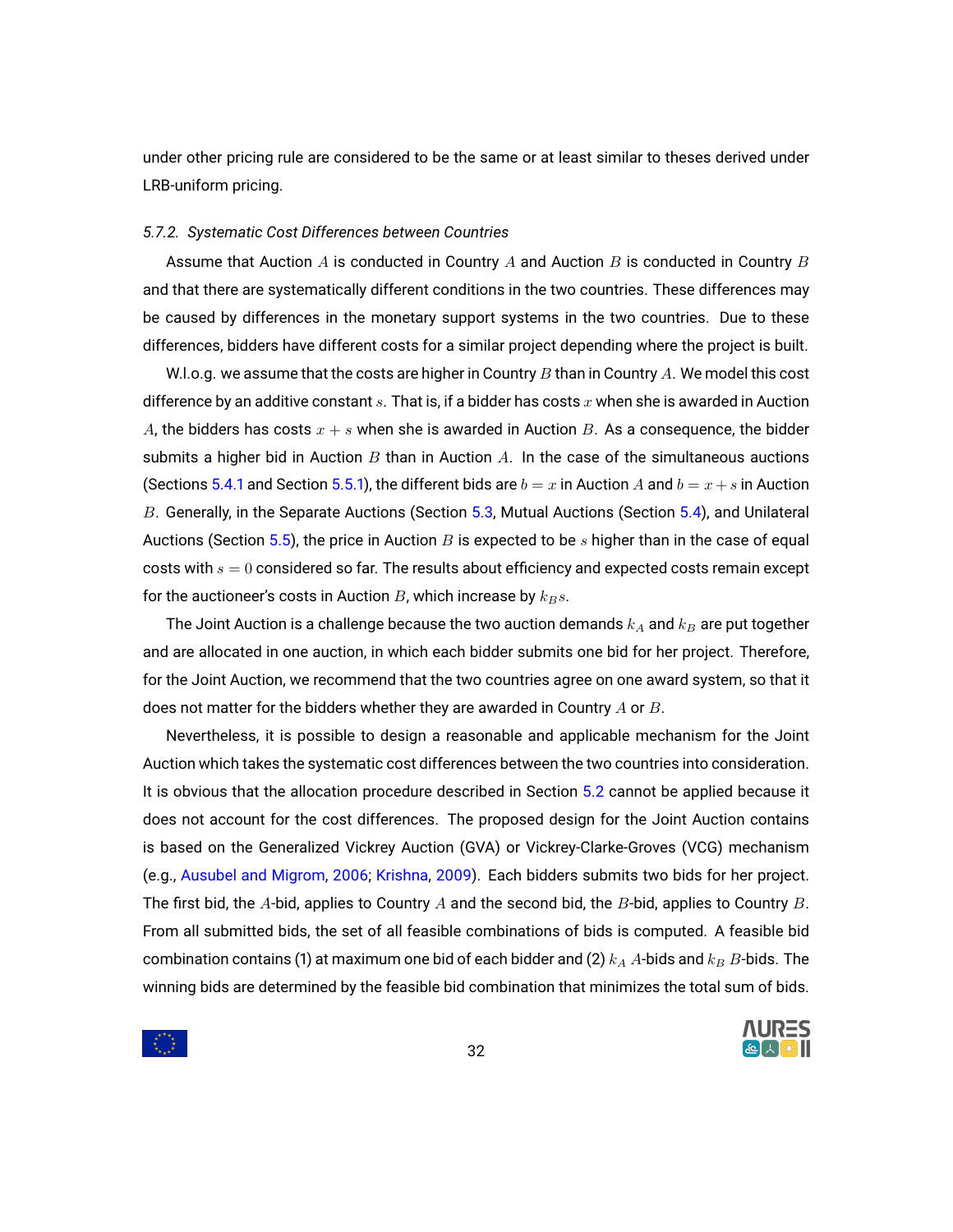For the pricing rule, the Vickrey rule (e.g., [Ausubel and Migrom,](#page-35-10) [2006\)](#page-35-10) or the pay-as-bid rule can be taken into consideration, whereas the uniform price rule (LRB or HAB) is considered to be less suited. Although the Vickrey Auction is incentive-compatible, i.e., it is a weakly dominant strategy for the bidders to reveal their true costs in their bids  $b_A$  and  $b_B$ , due to the weaknesses of this auction format, we consider the application of the pay-as-bid rule to be the better choice.

# <span id="page-32-0"></span>*5.8. Multiple Countries*

In the future, it might be considered to not only conduct cross-border auctions between two countries, but between multiple ones, e.g., the implementation of region-wide cross-border auctions can be of interest. This can for example be sensible in the Baltic Region, since the countries are relatively small and the introduction of an auction scheme can be administratively challenging. Our results can easily be extended to multiple countries. The Joint Auction and Separate Auctions will maintain their effects. For the Mutual and Unilateral Auctions, there are just a few cases added, for example when one country decides to open for all other countries while another one decides to open only for one foreign country. Nevertheless, the principle problems and underlying structures remain, i.e., the auctions will with a high probability be inefficient and the overall costs for the auctioneers, i.e., the different countries, might be much higher than with a cooperative design like the Joint or Sequential Mutual Auction.

33



 $\mathcal{L}(\mathcal{X})$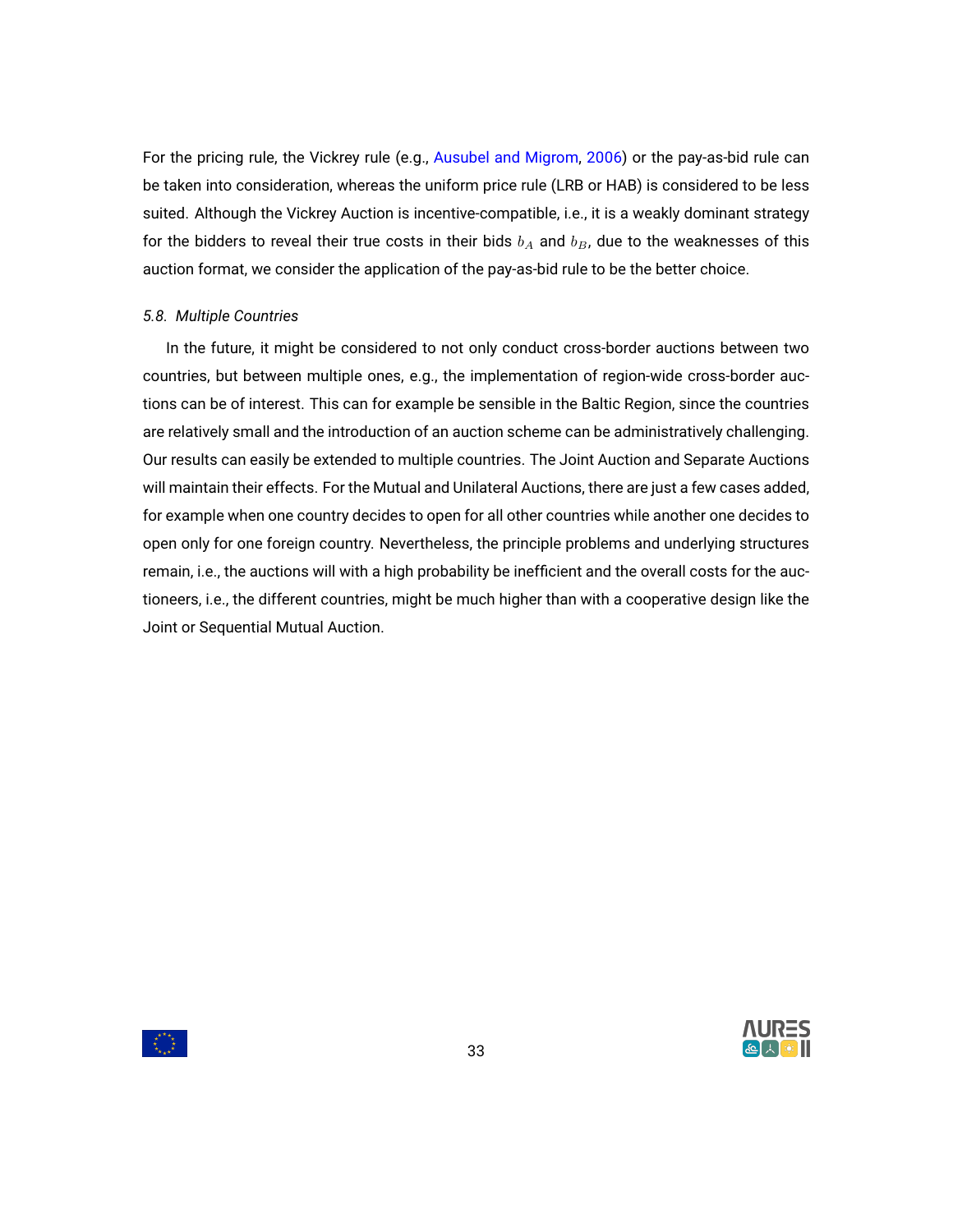# <span id="page-33-0"></span>**6. Conclusion**

In this paper, we have theoretically analysed the implications of various degrees of openness of cross-border auctions on the allocative efficiency and the resulting award prices. We compared the results of a Joint Auction, Separate Auctions, a Unilateral Auction and Mutual Auctions. In our approach, we assume an adequate auction design and sufficient competition in all auctions.<sup>[12](#page-33-1)</sup>

We find that the Joint Auction is the most promising type of cross-border auction with regard to efficiency, our modelling result showing efficient allocation, as well as moderate awarded prices. Nevertheless, implementing this type of auction is quite complicated due to a high degree of crossborder integration and regulatory coordination.

Mutual Auctions can be conducted either simultaneously or sequentially. In the first case, we find that the probability of achieving an efficient outcome is rather small and the resulting prices are higher than in the Joint Auction. Sequential Mutual Auctions, on the other hand, lead to an efficient result as well as to the same prices as in the Joint Auction. This type of cross-border auction, which has already been used in the German-Danish PV auctions, can thus be a role-model for future design choices. Policymakers do not face the same difficulties as in the Joint Auctions: each country can decide on its own auction design and thus no coordination efforts are needed. In addition, each country can be responsible for the support payments awarded in its own auction, and no complex formula is needed to divide the support payments, as required in the Joint Auction. Nevertheless, as studies have shown, in reality lower costs might be expected in the first Mutual Auction compared to the second one, thus this has to be accounted for when countries establish their cross-border cooperation.

Unilateral (both the Simultaneous and Sequential cases), as well as the Separate Auctions are shown to have a relatively low probability of achieving an efficient outcome and are thus inferior to both the Joint and the (Sequential) Mutual Auctions. More generally, the analysis shows that parallel auctions (where project developers must chose in which auction they want to participate and cannot participate in both) tend to decrease the efficiency of a support scheme.

Therefore, based on our theoretical analysis, we can recommend to policymakers to consider Sequential Mutual Auctions when designing cross-border auctions. This auction type combines





<span id="page-33-1"></span><sup>&</sup>lt;sup>12</sup>Note that the specific design implications of each type of auction is not the focus of this report.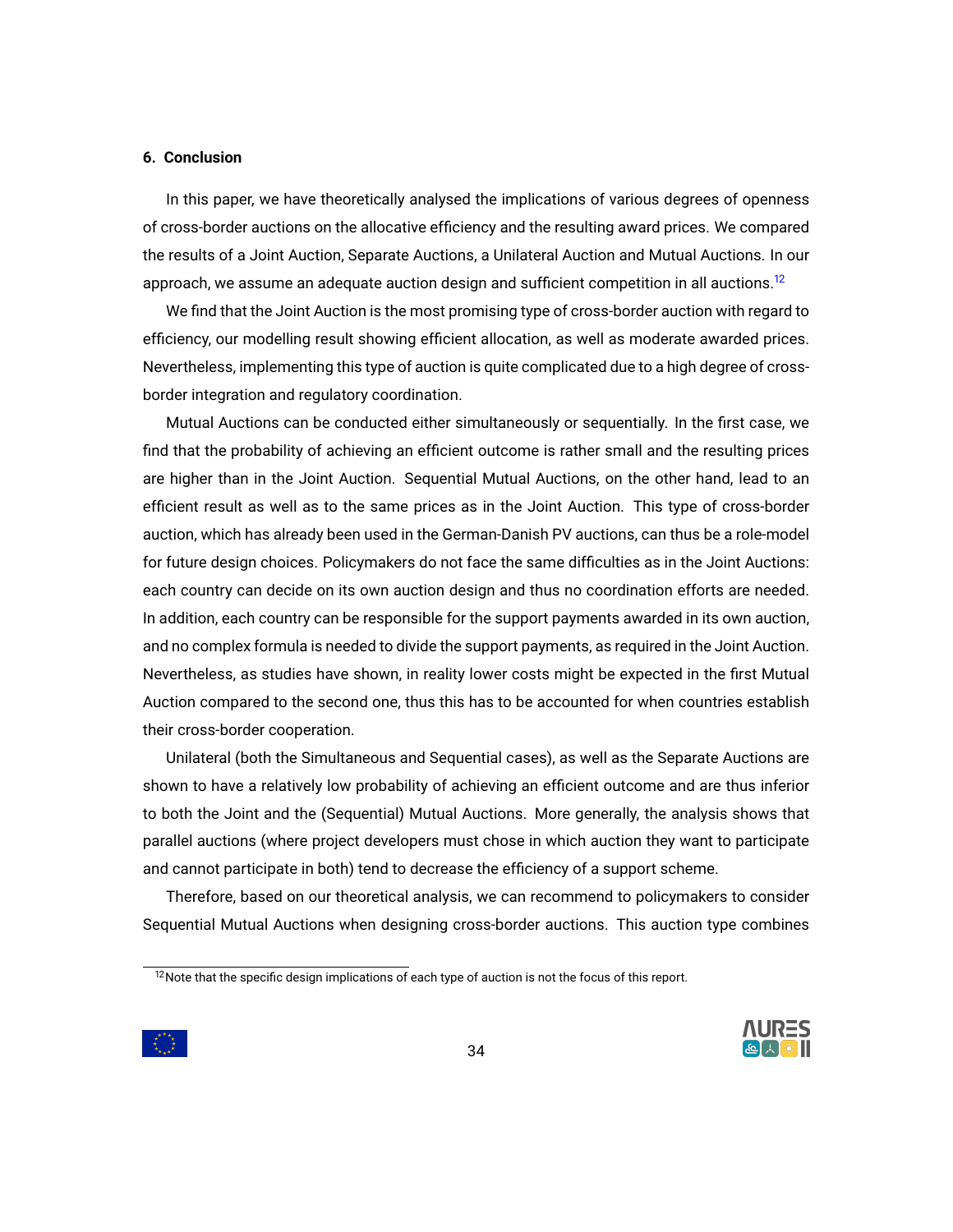the benefits of relatively straightforward implementation with the allocative efficiency of a Joint Auction.



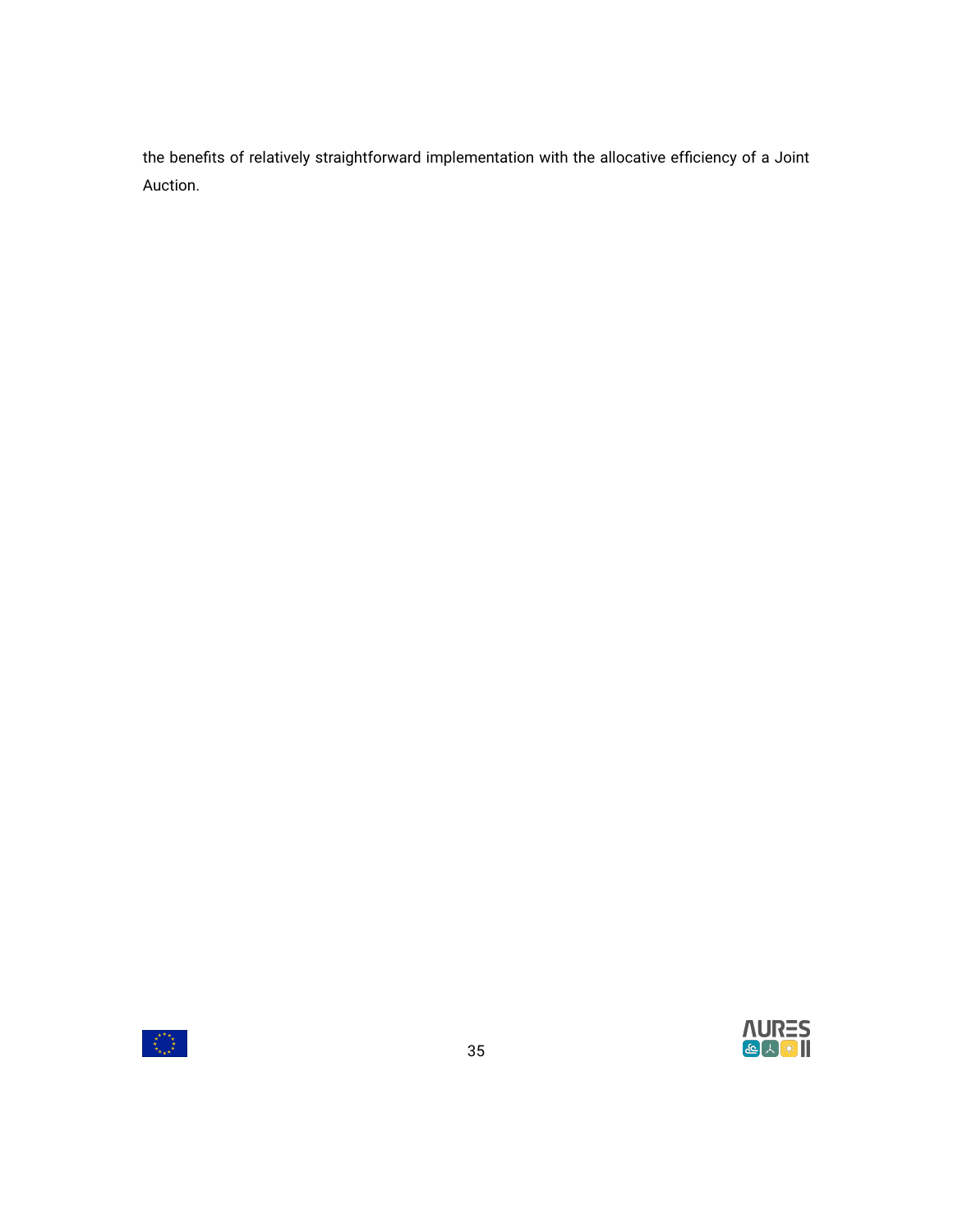# **References**

<span id="page-35-5"></span>Ahsanullah, M., Nevzorov, V.B., Shakil, M., 2013. An introduction to order statistics. Atlantis Press.

- <span id="page-35-4"></span>Anwar, S., McMillan, R., Zheng, M., 2006. Bidding behavior in competing auctions: Evidence from ebay. European Economic Review 50, 307–322.
- <span id="page-35-7"></span>Ashenfelter, O., 1989. How auctions work for wine and art. Journal of Economic Perspectives 3, 23–36.
- <span id="page-35-8"></span>Ashenfelter, O., Genesove, D., 1992. Testing for price anomalies in real estate auctions. American Economic Review 80, 501–505.
- <span id="page-35-10"></span>Ausubel, L.M., Migrom, P., 2006. The Lovely but Lonely Vickrey Auction, in: Cramton, P., Shoham, Y., Steinbegr, R. (Eds.), Combinatorial Auctions. The MIT Press, pp. 17–40.
- <span id="page-35-0"></span>von Blücher, F., Gephart, M., Wigand, F., Anatolitis, V., Winkler, J., Held, A., Sekamane, J.K., Kitzing, L., 2019. Design options for cross-border auctions. Technical Report. AURES II. URL: [http:](http://aures2project.eu/wp-content/uploads/2019/06/AURES_II_D6_1_final.pdf) [//aures2project.eu/wp-content/uploads/2019/06/AURES\\_II\\_D6\\_1\\_final.pdf](http://aures2project.eu/wp-content/uploads/2019/06/AURES_II_D6_1_final.pdf).
- <span id="page-35-3"></span>Delnoij, J., Jaegher, K.D., 2018. Competing first-price and second-price auctions. Economic Theory XX, 1–34.
- <span id="page-35-6"></span>Engelbrecht-Wiggans, R., 1988. Revenue equivalence in multi-object auctions. Economics Letters 26, 15–19.
- <span id="page-35-1"></span>European Commission, 2014. Guidelines on State aid for environmental protection and energy 2014-2020 (2014/C 200/01). URL: [http://eur-lex.europa.eu/legal-content/EN/TXT/?uri=](http://eur-lex.europa.eu/legal-content/EN/TXT/?uri=CELEX:52014XC0628(01)) [CELEX:52014XC0628\(01\)](http://eur-lex.europa.eu/legal-content/EN/TXT/?uri=CELEX:52014XC0628(01)). accessed July 8th, 2017.
- <span id="page-35-2"></span>European Commission, 2018. Renewable Energy Directive II. URL: [https://eur-lex.europa.eu/](https://eur-lex.europa.eu/legal-content/EN/TXT/HTML/?uri=CELEX:32018L2001&from=EN#d1e1885-82-1) [legal-content/EN/TXT/HTML/?uri=CELEX:32018L2001&from=EN#d1e1885-82-1](https://eur-lex.europa.eu/legal-content/EN/TXT/HTML/?uri=CELEX:32018L2001&from=EN#d1e1885-82-1).
- <span id="page-35-9"></span>Gallegati, M., Giulioni, G., Kirman, A., Palestrini, A., 2011. What's that got to do with the price of fish? Buyers behavior on the ancona fish market. Journal of Economic Behavior and Organization 80,  $20 - 33.$



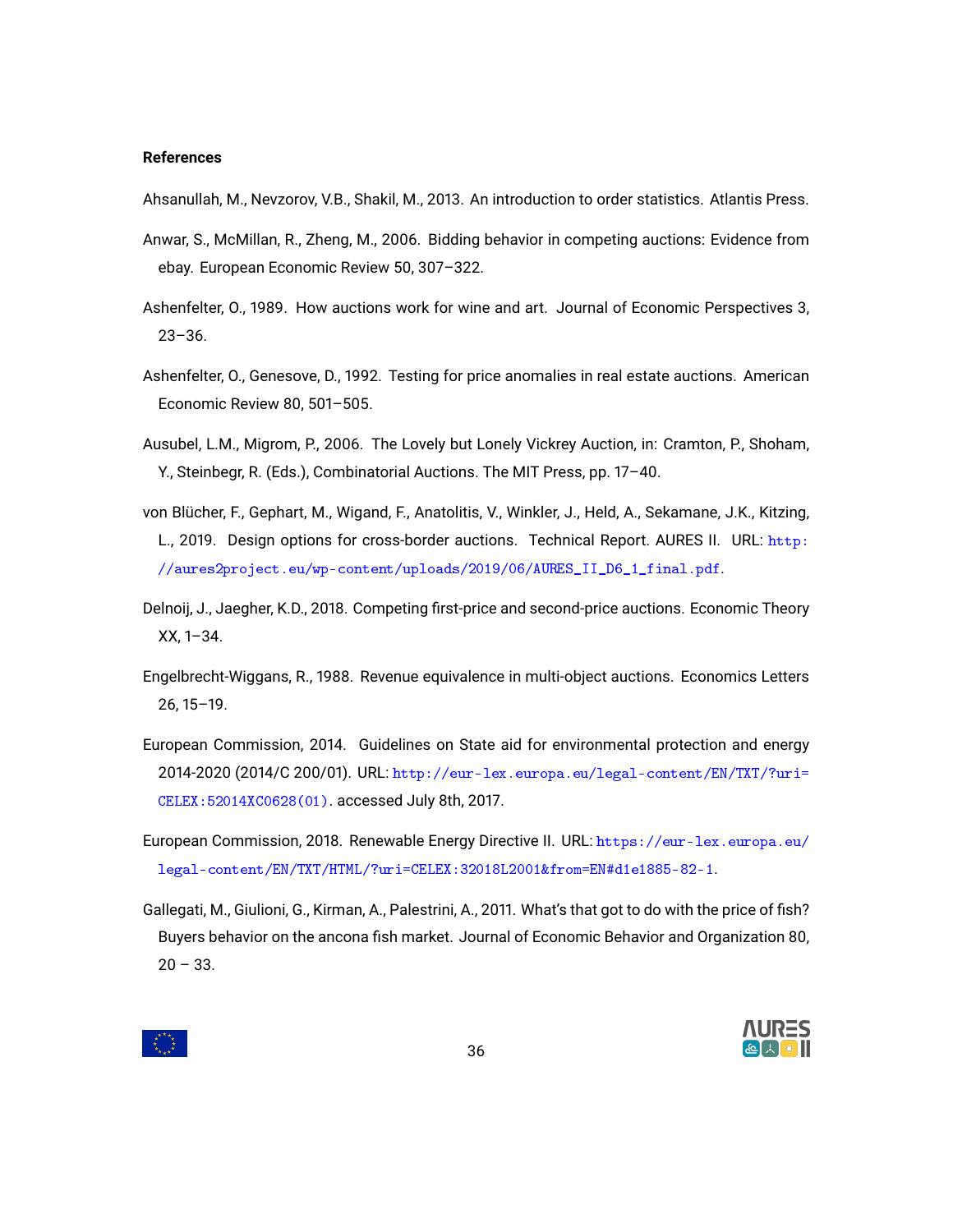- <span id="page-36-5"></span>Gerding, E.H., Dash, R.K., Byde, A., Jennings, N.R., 2008. Optimal strategies for bidding agents participating in simultaneous vickrey auctions with perfect substitutes. Journal of Artificial Intelligence Research 32, 939–982.
- <span id="page-36-9"></span>Haufe, M.C., Ehrhart, K.M., 2018. Auctions for renewable energy support - Suitability, design, and first lessons learned. Energy Policy 121, 217 – 224.
- <span id="page-36-3"></span>Hernando-Veciana, A., 2005. Competition among auctioneers in large markets. Journal of Economic Theory 121, 107–127.
- <span id="page-36-2"></span>Houde, J.F., Johnson, T., Lipscomb, M., Schechter, L., 2017. Pricing Winners: Optimizing Just-in-time Procurement Auctions in Dakar, Senegal. URL: [https://www3.nd.edu/~tjohns20/working\\_](https://www3.nd.edu/~tjohns20/working_papers/senegal_revised_1023_ml_trj1.pdf) [papers/senegal\\_revised\\_1023\\_ml\\_trj1.pdf](https://www3.nd.edu/~tjohns20/working_papers/senegal_revised_1023_ml_trj1.pdf).
- <span id="page-36-0"></span>Kahles, M., 2017. The Implementation of Cross-Border Auctions in Germany. URL: [https://www.google.com/url?sa=t&rct=j&q=&esrc=s&source=web&cd=3&cad=rja&uact=](https://www.google.com/url?sa=t&rct=j&q=&esrc=s&source=web&cd=3&cad=rja&uact=8&ved=2ahUKEwi8z6Trh4ziAhWPPFAKHRRACjAQFjACegQIAxAC&url=https%3A%2F%2Fenergie-fr-de.eu%2Fde%2Fveranstaltungen%2Fleser%2Fkonferenz-zu-foerdermechanismen-fuer-windenergie-standortbestimmung-und-perspektiven.html%3Ffile%3Dfiles%2Fofaenr%2F02-conferences%2F2017%2F171010_conference_eolienne_mecanismes_de_soutien%2FPresentations%2F08_Markus_Kahles_Stiftung_Umweltenergierecht_DFBEW_OFATE.pdf&usg=AOvVaw1svyjgO-40JPZm3FzGp1CN) [8&ved=2ahUKEwi8z6Trh4ziAhWPPFAKHRRACjAQFjACegQIAxAC&url=https%3A%2F%2Fenergie](https://www.google.com/url?sa=t&rct=j&q=&esrc=s&source=web&cd=3&cad=rja&uact=8&ved=2ahUKEwi8z6Trh4ziAhWPPFAKHRRACjAQFjACegQIAxAC&url=https%3A%2F%2Fenergie-fr-de.eu%2Fde%2Fveranstaltungen%2Fleser%2Fkonferenz-zu-foerdermechanismen-fuer-windenergie-standortbestimmung-und-perspektiven.html%3Ffile%3Dfiles%2Fofaenr%2F02-conferences%2F2017%2F171010_conference_eolienne_mecanismes_de_soutien%2FPresentations%2F08_Markus_Kahles_Stiftung_Umweltenergierecht_DFBEW_OFATE.pdf&usg=AOvVaw1svyjgO-40JPZm3FzGp1CN)[fr-de.eu%2Fde%2Fveranstaltungen%2Fleser%2Fkonferenz-zu-foerdermechanismen-fuer](https://www.google.com/url?sa=t&rct=j&q=&esrc=s&source=web&cd=3&cad=rja&uact=8&ved=2ahUKEwi8z6Trh4ziAhWPPFAKHRRACjAQFjACegQIAxAC&url=https%3A%2F%2Fenergie-fr-de.eu%2Fde%2Fveranstaltungen%2Fleser%2Fkonferenz-zu-foerdermechanismen-fuer-windenergie-standortbestimmung-und-perspektiven.html%3Ffile%3Dfiles%2Fofaenr%2F02-conferences%2F2017%2F171010_conference_eolienne_mecanismes_de_soutien%2FPresentations%2F08_Markus_Kahles_Stiftung_Umweltenergierecht_DFBEW_OFATE.pdf&usg=AOvVaw1svyjgO-40JPZm3FzGp1CN)[windenergie-standortbestimmung-und-perspektiven.html%3Ffile%3Dfiles%2Fofaenr%](https://www.google.com/url?sa=t&rct=j&q=&esrc=s&source=web&cd=3&cad=rja&uact=8&ved=2ahUKEwi8z6Trh4ziAhWPPFAKHRRACjAQFjACegQIAxAC&url=https%3A%2F%2Fenergie-fr-de.eu%2Fde%2Fveranstaltungen%2Fleser%2Fkonferenz-zu-foerdermechanismen-fuer-windenergie-standortbestimmung-und-perspektiven.html%3Ffile%3Dfiles%2Fofaenr%2F02-conferences%2F2017%2F171010_conference_eolienne_mecanismes_de_soutien%2FPresentations%2F08_Markus_Kahles_Stiftung_Umweltenergierecht_DFBEW_OFATE.pdf&usg=AOvVaw1svyjgO-40JPZm3FzGp1CN) [2F02-conferences%2F2017%2F171010\\_conference\\_eolienne\\_mecanismes\\_de\\_soutien%](https://www.google.com/url?sa=t&rct=j&q=&esrc=s&source=web&cd=3&cad=rja&uact=8&ved=2ahUKEwi8z6Trh4ziAhWPPFAKHRRACjAQFjACegQIAxAC&url=https%3A%2F%2Fenergie-fr-de.eu%2Fde%2Fveranstaltungen%2Fleser%2Fkonferenz-zu-foerdermechanismen-fuer-windenergie-standortbestimmung-und-perspektiven.html%3Ffile%3Dfiles%2Fofaenr%2F02-conferences%2F2017%2F171010_conference_eolienne_mecanismes_de_soutien%2FPresentations%2F08_Markus_Kahles_Stiftung_Umweltenergierecht_DFBEW_OFATE.pdf&usg=AOvVaw1svyjgO-40JPZm3FzGp1CN) [2FPresentations%2F08\\_Markus\\_Kahles\\_Stiftung\\_Umweltenergierecht\\_DFBEW\\_OFATE.pdf&](https://www.google.com/url?sa=t&rct=j&q=&esrc=s&source=web&cd=3&cad=rja&uact=8&ved=2ahUKEwi8z6Trh4ziAhWPPFAKHRRACjAQFjACegQIAxAC&url=https%3A%2F%2Fenergie-fr-de.eu%2Fde%2Fveranstaltungen%2Fleser%2Fkonferenz-zu-foerdermechanismen-fuer-windenergie-standortbestimmung-und-perspektiven.html%3Ffile%3Dfiles%2Fofaenr%2F02-conferences%2F2017%2F171010_conference_eolienne_mecanismes_de_soutien%2FPresentations%2F08_Markus_Kahles_Stiftung_Umweltenergierecht_DFBEW_OFATE.pdf&usg=AOvVaw1svyjgO-40JPZm3FzGp1CN) [usg=AOvVaw1svyjgO-40JPZm3FzGp1CN](https://www.google.com/url?sa=t&rct=j&q=&esrc=s&source=web&cd=3&cad=rja&uact=8&ved=2ahUKEwi8z6Trh4ziAhWPPFAKHRRACjAQFjACegQIAxAC&url=https%3A%2F%2Fenergie-fr-de.eu%2Fde%2Fveranstaltungen%2Fleser%2Fkonferenz-zu-foerdermechanismen-fuer-windenergie-standortbestimmung-und-perspektiven.html%3Ffile%3Dfiles%2Fofaenr%2F02-conferences%2F2017%2F171010_conference_eolienne_mecanismes_de_soutien%2FPresentations%2F08_Markus_Kahles_Stiftung_Umweltenergierecht_DFBEW_OFATE.pdf&usg=AOvVaw1svyjgO-40JPZm3FzGp1CN).
- <span id="page-36-7"></span>Kirchkamp, O., Poen, E., Reiß, J.P., 2009. Outside options: Another reason to choose the first-price auction. European Economic Review 53, 153–169.
- <span id="page-36-8"></span>Kreiss, J., Ehrhart, K.M., Haufe, M.C., 2017. Appropriate design of auctions for renewable energy support - Prequalifications and penalties. Energy Policy 101, 512 – 520.
- <span id="page-36-1"></span>Krishna, V., 2009. Auction Theory. Academic press/Elsevier.
- <span id="page-36-6"></span>Krishna, V., Rosenthalb, R.W., 1996. Simultaneous auctions with synergies. Games and Economic Behavior 17, 1–31.
- <span id="page-36-4"></span>Larue, B., Jeddy, M., Pouliot, S., 2013. On the number of bidders and auction performance: When more means less. URL:  $http://www.spaa-network.fsaa.ulaval.ca-uploads/tx_$ [centrerecherche/Bidders\\_AuctionPerformance\\_WP\\_01.pdf](http://www.spaa-network.fsaa.ulaval.ca/uploads/tx_centrerecherche/Bidders_AuctionPerformance_WP_01.pdf).

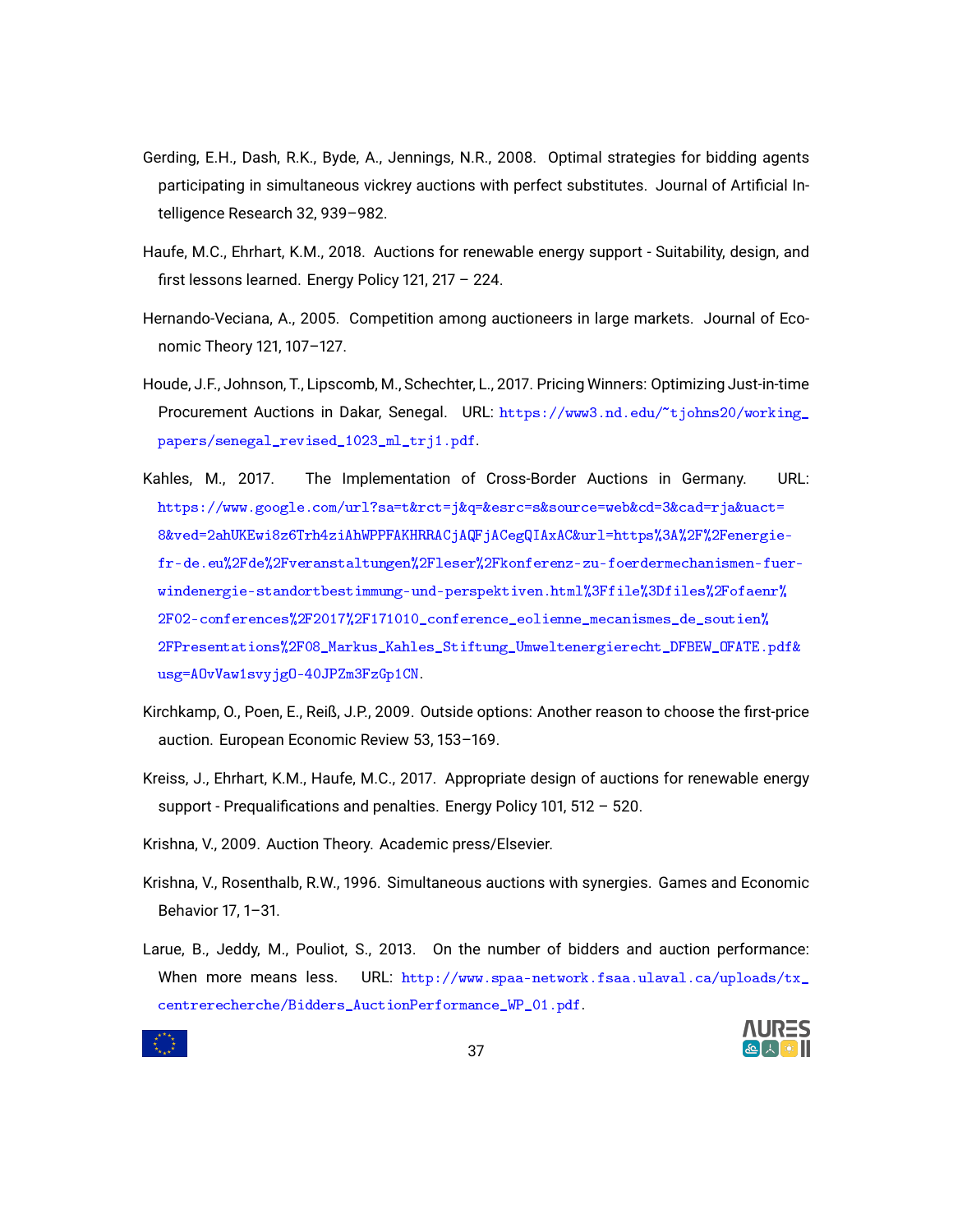- <span id="page-37-8"></span>Ledyard, J.O., 2007. Optimal combinatoric auctions with single-minded bidders. URL: [http://www.](http://www.its.caltech.edu/~jledyard/John%27s%20Papers/jlC2.pdf) [its.caltech.edu/~jledyard/John%27s%20Papers/jlC2.pdf](http://www.its.caltech.edu/~jledyard/John%27s%20Papers/jlC2.pdf).
- <span id="page-37-4"></span>Leszczyc, P.T.P., Häubl, G., 2010. To bundle or not to bundle: Determinants of the profitability of multi-item auctions. Journal of Marketing 74, 110–124.
- <span id="page-37-13"></span>McAfee, R., Vincent, D., 1993. The declining price anomaly. Journal of Economic Theory 60, 191– 212.
- <span id="page-37-7"></span>McAfee, R.P., 1993. Mechanism design by competing sellers. Econometrica 61, 1281–1312.

<span id="page-37-10"></span>Menezes, F.M., Monteiro, P.K., 2005. An introduction to auction theory. Oxford University Press.

- <span id="page-37-11"></span>Milgrom, P., 2007. Putting Auction Theory to Work. Cambridge University Press.
- <span id="page-37-5"></span>Moldovanu, B., Sela, A., Shi, X., 2006. Competing auctions with endogenous quantities. Journal of Economic Theory 141, 1–27.
- <span id="page-37-0"></span>Mora, D., Kitzing, L., Rosenlund-Soysal, E., Steinhilber, S., del Rio, P., Wigand, F., Klessmann, C., Tiedemann, S., Amazo, A., Welisch, M., Kreiß, J., Fitch-Roy, O., Woodman, B., 2017. Auctions for renewable energy support - Taming the beast of competitive bidding. Final report. AURES. URL: [http:](http://auresproject.eu/sites/aures.eu/files/media/documents/aures-finalreport.pdf) [//auresproject.eu/sites/aures.eu/files/media/documents/aures-finalreport.pdf](http://auresproject.eu/sites/aures.eu/files/media/documents/aures-finalreport.pdf).
- <span id="page-37-2"></span>Myerson, R., 1981. Optimal auction design. Mathematics of Operations Research 6, 58–73.
- <span id="page-37-3"></span>Palfrey, T.R., 1983. Bundling decisions by a multiproduct monopolist with incomplete information. Econometrica 51, 463–483.
- <span id="page-37-6"></span>Peters, M., Severinov, S., 2006. Internet auctions with many traders. Journal of Economic Theory 130, 220–245.
- <span id="page-37-9"></span>Reiss, J.P., 2008. Optimal Auctions with Outside Competition. URL: [https://io.econ.kit.edu/](https://io.econ.kit.edu/downloads/Reiss_OptimalAuctionsWithOutsideCompetition.pdf) [downloads/Reiss\\_OptimalAuctionsWithOutsideCompetition.pdf](https://io.econ.kit.edu/downloads/Reiss_OptimalAuctionsWithOutsideCompetition.pdf).

<span id="page-37-12"></span>Riley, J., Samuelson, W., 1981. Optimal auctions. American Economic Review 71, 381–392.

<span id="page-37-1"></span>Sorge, N.V., 2016. Dänemark blamiert deutsche Ökostrom-Lobby. Internet article. URL: [https://www.manager-magazin.de/unternehmen/energie/energiewende-daenemark](https://www.manager-magazin.de/unternehmen/energie/energiewende-daenemark-blamiert-deutschland-bei-solarstrom-a-1123455.html)[blamiert-deutschland-bei-solarstrom-a-1123455.html](https://www.manager-magazin.de/unternehmen/energie/energiewende-daenemark-blamiert-deutschland-bei-solarstrom-a-1123455.html).

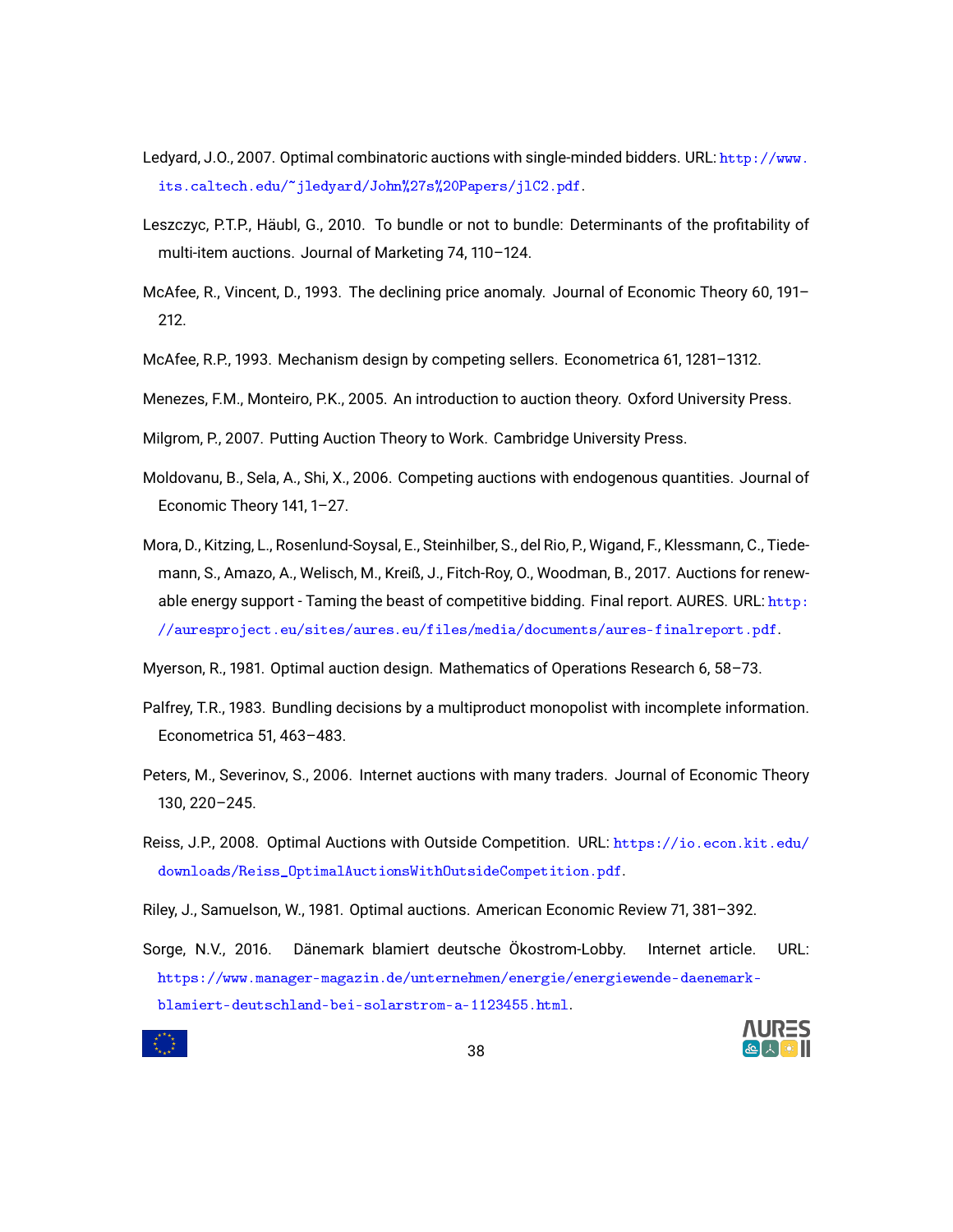- <span id="page-38-0"></span>Vickrey, W., 1961. Counterspeculation, auctions, and competitive sealed tenders. The Journal of Finance 16, 8–37.
- <span id="page-38-1"></span>Virag, G., 2010. Competing auctions: Finite markets and convergence. Theoretical Economics 5, 241–274.
- <span id="page-38-2"></span>Weber, R.J., 1983. Multiple-Object Auctions, in: Shubik, M., Stark, R.M., Engelbrecht-Wiggans, R. (Eds.), Auctions, Bidding, and Contracting: Uses and Theory. New York University Press. chapter Issues in Theory of Auctions, pp. 165–191.

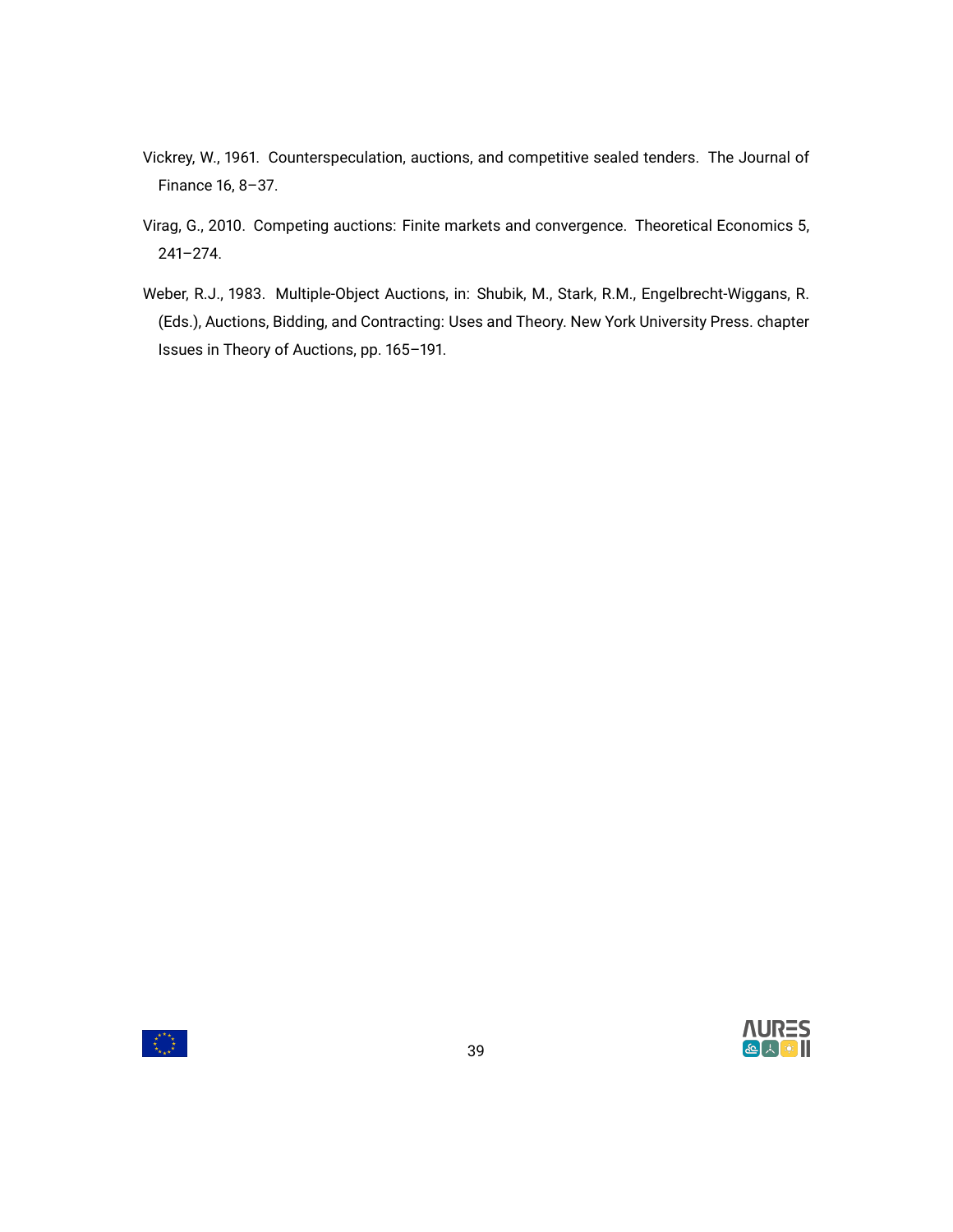AURES II is a European research project on auction designs for renewable energy support (RES) in the EU Member States. The general objective of the project is to promote an effective use and efficient implementation of auctions for RES to improve the performance of electricity from renewable energy sources in Europe.

**www.aures2project.eu**